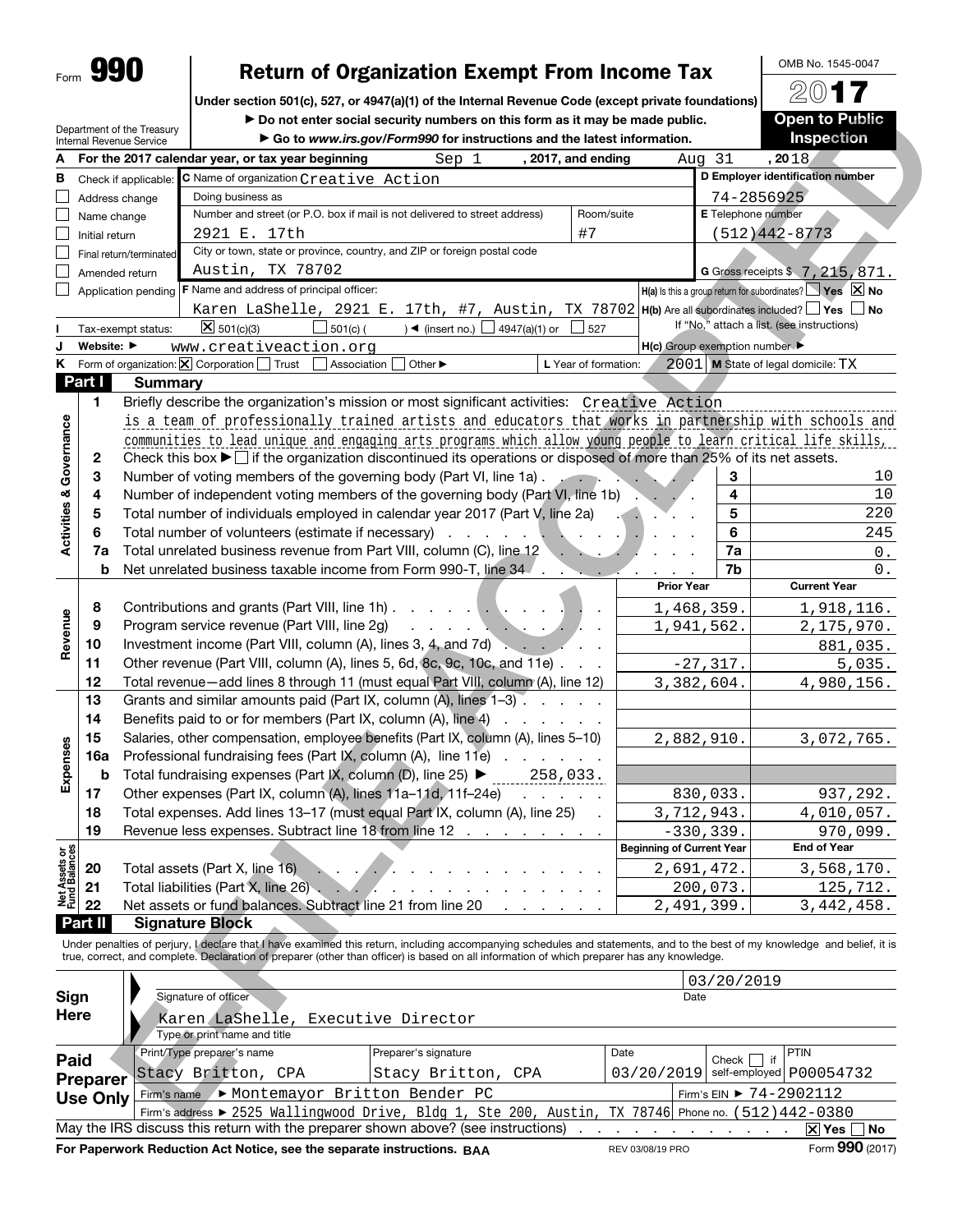|              | Form 990 (2017)<br>Page 2                                                                                                                                                                                                                                                                                                                                                         |
|--------------|-----------------------------------------------------------------------------------------------------------------------------------------------------------------------------------------------------------------------------------------------------------------------------------------------------------------------------------------------------------------------------------|
| Part III     | <b>Statement of Program Service Accomplishments</b>                                                                                                                                                                                                                                                                                                                               |
|              | Check if Schedule O contains a response or note to any line in this Part III<br>$\mathbf{X}$                                                                                                                                                                                                                                                                                      |
| 1            | Briefly describe the organization's mission:                                                                                                                                                                                                                                                                                                                                      |
|              | Creative Action is a team of professionally trained artists and educators that works in partnership with schools                                                                                                                                                                                                                                                                  |
|              | and communities to lead unique andengaging arts programs which allow young people to learn critical life skills,                                                                                                                                                                                                                                                                  |
|              | gain tools for creative expression and have successful experiences that build self-esteem and confidence.                                                                                                                                                                                                                                                                         |
| $\mathbf{2}$ | Did the organization undertake any significant program services during the year which were not listed on the<br>Yes <b>X</b> No                                                                                                                                                                                                                                                   |
| 3            | If "Yes," describe these new services on Schedule O.<br>Did the organization cease conducting, or make significant changes in how it conducts, any program<br>$\exists$ Yes $\boxtimes$ No                                                                                                                                                                                        |
|              | If "Yes," describe these changes on Schedule O.                                                                                                                                                                                                                                                                                                                                   |
| 4            | Describe the organization's program service accomplishments for each of its three largest program services, as measured by<br>expenses. Section 501(c)(3) and 501(c)(4) organizations are required to report the amount of grants and allocations to others,<br>the total expenses, and revenue, if any, for each program service reported.                                       |
| 4a           | (Code: (Code: ) (Expenses \$ 2,048,164. including grants of \$ 0. ) (Revenue \$ 1,965,012.)                                                                                                                                                                                                                                                                                       |
|              | After School  Provides daily programming that uses theatre and art-based curricula to<br>explore social issues, build self-esteem, and enrich students' academic experience in the<br>school systemStudents explore diversity through mask and puppet making, act out folktales<br>in world theatre classes, write original performances and create parades in order to learn how |
|              |                                                                                                                                                                                                                                                                                                                                                                                   |
|              |                                                                                                                                                                                                                                                                                                                                                                                   |
|              |                                                                                                                                                                                                                                                                                                                                                                                   |
|              |                                                                                                                                                                                                                                                                                                                                                                                   |
|              |                                                                                                                                                                                                                                                                                                                                                                                   |
| 4b           |                                                                                                                                                                                                                                                                                                                                                                                   |
|              | (Code: (Expenses \$508,421. including grants of \$600, 0. ) (Revenue \$10,045.)<br>In the Classroom - offers unique and effective five-day residencies to bring original<br>theatrical pieces into the classroom, activating students in grades K-12 to                                                                                                                           |
|              |                                                                                                                                                                                                                                                                                                                                                                                   |
|              |                                                                                                                                                                                                                                                                                                                                                                                   |
|              |                                                                                                                                                                                                                                                                                                                                                                                   |
|              |                                                                                                                                                                                                                                                                                                                                                                                   |
|              |                                                                                                                                                                                                                                                                                                                                                                                   |
|              |                                                                                                                                                                                                                                                                                                                                                                                   |
|              |                                                                                                                                                                                                                                                                                                                                                                                   |
|              |                                                                                                                                                                                                                                                                                                                                                                                   |
|              | ) (Expenses $\frac{1}{2}$ , $\frac{239}{738}$ , including grants of $\frac{1}{2}$ , $\frac{1}{2}$ , $\frac{1}{2}$ , $\frac{1}{2}$ , $\frac{1}{2}$ , $\frac{1}{2}$ , $\frac{1}{2}$ , $\frac{1}{2}$ , $\frac{1}{2}$ , $\frac{1}{2}$ , $\frac{1}{2}$ , $\frac{1}{2}$ , $\frac{1}{2}$ , $\frac{1}{2}$ , $\frac{1}{2}$<br>(Code:                                                       |
|              | Youth Theatre Ensembles - Middle and high school students create original                                                                                                                                                                                                                                                                                                         |
|              | interactive theatrical shows based on their own experiences. The companies                                                                                                                                                                                                                                                                                                        |
|              | then tour throughout the year to educate their peers on topics like dating                                                                                                                                                                                                                                                                                                        |
|              | violence, immigration, healthy lifestyle choices, and education.                                                                                                                                                                                                                                                                                                                  |
|              |                                                                                                                                                                                                                                                                                                                                                                                   |
|              |                                                                                                                                                                                                                                                                                                                                                                                   |
|              |                                                                                                                                                                                                                                                                                                                                                                                   |
|              |                                                                                                                                                                                                                                                                                                                                                                                   |
|              |                                                                                                                                                                                                                                                                                                                                                                                   |
|              |                                                                                                                                                                                                                                                                                                                                                                                   |
|              |                                                                                                                                                                                                                                                                                                                                                                                   |
|              | Other program services (Describe in Schedule O.)                                                                                                                                                                                                                                                                                                                                  |
| 4c<br>4d     | (Expenses \$<br>$0.$ ) (Revenue \$<br>510, 246. including grants of \$<br>310, 706.                                                                                                                                                                                                                                                                                               |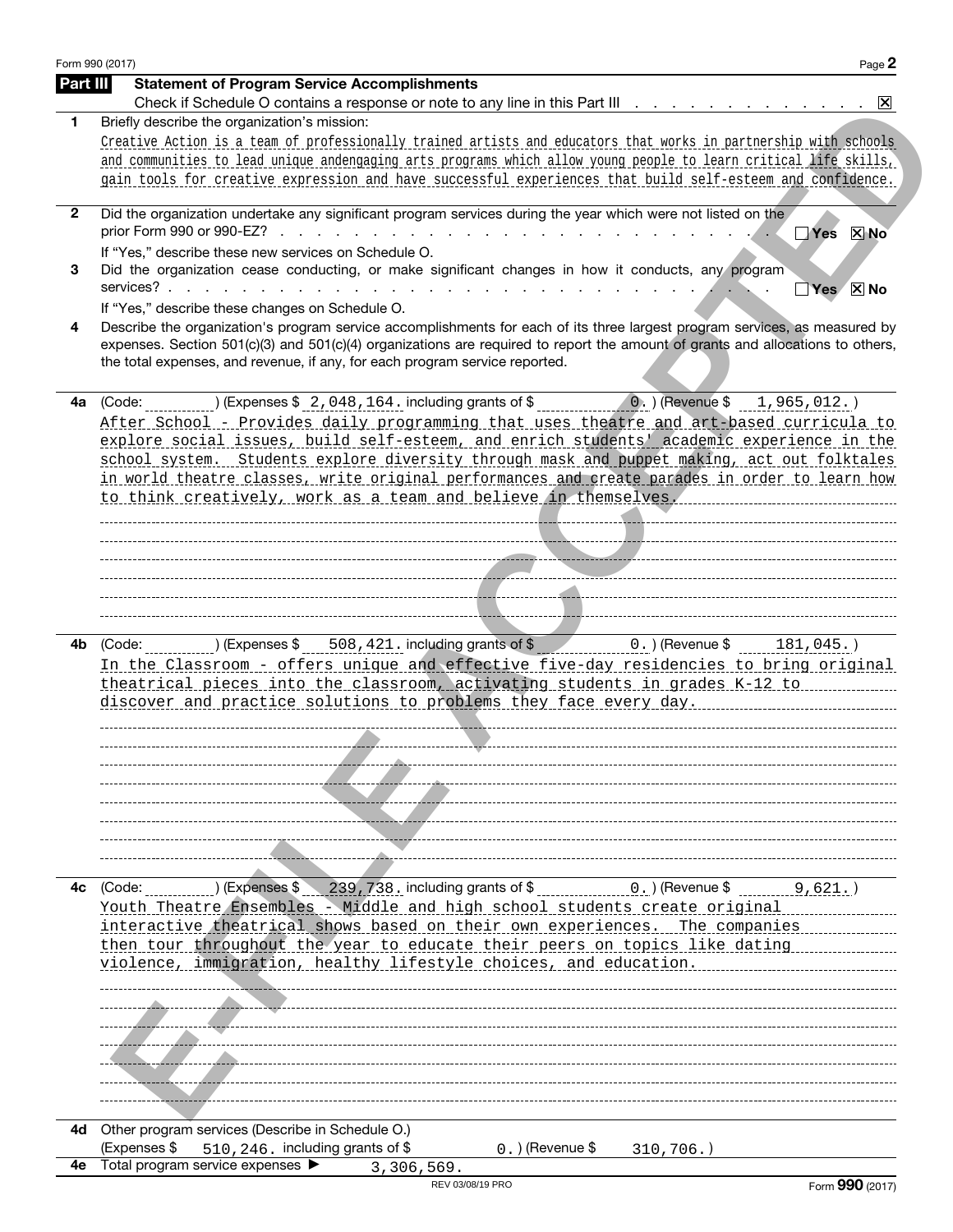|                | Form 990 (2017)                                                                                                                                                                                                                                                                                                                                                                                                               |                      |                            | Page 3                    |
|----------------|-------------------------------------------------------------------------------------------------------------------------------------------------------------------------------------------------------------------------------------------------------------------------------------------------------------------------------------------------------------------------------------------------------------------------------|----------------------|----------------------------|---------------------------|
| <b>Part IV</b> | <b>Checklist of Required Schedules</b>                                                                                                                                                                                                                                                                                                                                                                                        |                      |                            |                           |
| 1.             | Is the organization described in section 501(c)(3) or 4947(a)(1) (other than a private foundation)? If "Yes,"                                                                                                                                                                                                                                                                                                                 |                      | Yes                        | No                        |
| 2<br>3         | Is the organization required to complete Schedule B, Schedule of Contributors (see instructions)?<br>Did the organization engage in direct or indirect political campaign activities on behalf of or in opposition to                                                                                                                                                                                                         | 1.<br>$\overline{2}$ | $\times$<br>$\pmb{\times}$ |                           |
| 4              | Section 501(c)(3) organizations. Did the organization engage in lobbying activities, or have a section 501(h)                                                                                                                                                                                                                                                                                                                 | ΄3                   |                            | $\times$                  |
|                | election in effect during the tax year? If "Yes," complete Schedule C, Part II                                                                                                                                                                                                                                                                                                                                                | $\overline{4}$       |                            | $\boldsymbol{\mathsf{x}}$ |
| 5              | Is the organization a section $501(c)(4)$ , $501(c)(5)$ , or $501(c)(6)$ organization that receives membership dues,<br>assessments, or similar amounts as defined in Revenue Procedure 98-19? If "Yes," complete Schedule C,                                                                                                                                                                                                 | 5                    |                            | ×                         |
| 6              | Did the organization maintain any donor advised funds or any similar funds or accounts for which donors<br>have the right to provide advice on the distribution or investment of amounts in such funds or accounts? If<br>"Yes," complete Schedule D, Part I                                                                                                                                                                  | 6                    |                            | $\times$                  |
| 7              | Did the organization receive or hold a conservation easement, including easements to preserve open space,<br>the environment, historic land areas, or historic structures? If "Yes," complete Schedule D, Part II /                                                                                                                                                                                                           | $\overline{7}$       |                            | ×                         |
| 8              | Did the organization maintain collections of works of art, historical treasures, or other similar assets? If "Yes,"<br>complete Schedule D, Part III                                                                                                                                                                                                                                                                          | 8                    |                            | ×                         |
| 9              | Did the organization report an amount in Part X, line 21, for escrow or custodial account liability, serve as a<br>custodian for amounts not listed in Part X; or provide credit counseling, debt management, credit repair, or<br>debt negotiation services? If "Yes," complete Schedule D, Part IV .<br>the property of the state of the state of                                                                           | 9                    |                            | ×                         |
| 10             | Did the organization, directly or through a related organization, hold assets in temporarily restricted<br>endowments, permanent endowments, or quasi-endowments? If "Yes," complete Schedule D, Part V                                                                                                                                                                                                                       | 10                   |                            |                           |
| 11             | If the organization's answer to any of the following questions is "Yes," then complete Schedule D, Parts VI,<br>VII, VIII, IX, or X as applicable.                                                                                                                                                                                                                                                                            |                      |                            | $\times$                  |
| a              | Did the organization report an amount for land, buildings, and equipment in Part X, line 10? If "Yes,"                                                                                                                                                                                                                                                                                                                        | 11a                  | $\times$                   |                           |
|                | <b>b</b> Did the organization report an amount for investments—other securities in Part X, line 12 that is 5% or more<br>of its total assets reported in Part X, line 16? If "Yes," complete Schedule D, Part VII                                                                                                                                                                                                             | 11 <sub>b</sub>      |                            | ×                         |
|                | c Did the organization report an amount for investments—program related in Part X, line 13 that is 5% or more<br>of its total assets reported in Part X, line 16? If "Yes," complete Schedule D, Part VIII                                                                                                                                                                                                                    | 11c                  |                            | ×                         |
|                | d Did the organization report an amount for other assets in Part X, line 15 that is 5% or more of its total assets<br>reported in Part X, line 16? If "Yes," complete Schedule D, Part IX                                                                                                                                                                                                                                     | 11d                  |                            | $\times$                  |
|                | e Did the organization report an amount for other liabilities in Part X, line 25? If "Yes," complete Schedule D, Part X                                                                                                                                                                                                                                                                                                       | 11e                  |                            | $\times$                  |
| f              | Did the organization's separate or consolidated financial statements for the tax year include a footnote that addresses<br>the organization's liability for uncertain tax positions under FIN 48 (ASC 740)? If "Yes," complete Schedule D, Part X                                                                                                                                                                             | 11f                  |                            | $\pmb{\times}$            |
|                | 12 a Did the organization obtain separate, independent audited financial statements for the tax year? If "Yes," complete                                                                                                                                                                                                                                                                                                      | 12a                  | $\times$                   |                           |
|                | <b>b</b> Was the organization included in consolidated, independent audited financial statements for the tax year? If<br>"Yes," and if the organization answered "No" to line 12a, then completing Schedule D, Parts XI and XII is optional                                                                                                                                                                                   | 12 <sub>b</sub>      |                            | ×                         |
| 13             | Is the organization a school described in section $170(b)(1)(A)(ii)?$ If "Yes," complete Schedule E                                                                                                                                                                                                                                                                                                                           | 13                   |                            | $\times$                  |
|                | 14 a Did the organization maintain an office, employees, or agents outside of the United States?<br><b>b</b> Did the organization have aggregate revenues or expenses of more than \$10,000 from grantmaking,<br>fundraising, business, investment, and program service activities outside the United States, or aggregate<br>foreign investments valued at \$100,000 or more? If "Yes," complete Schedule F, Parts I and IV. | 14a<br>14b           |                            | $\times$                  |
| 15             | Did the organization report on Part IX, column (A), line 3, more than \$5,000 of grants or other assistance to or<br>for any foreign organization? If "Yes," complete Schedule F, Parts II and IV                                                                                                                                                                                                                             | 15                   |                            | $\boldsymbol{\mathsf{x}}$ |
| 16             | Did the organization report on Part IX, column (A), line 3, more than \$5,000 of aggregate grants or other<br>assistance to or for foreign individuals? If "Yes," complete Schedule F, Parts III and IV.                                                                                                                                                                                                                      |                      |                            | $\times$                  |
| 17             | Did the organization report a total of more than \$15,000 of expenses for professional fundraising services on<br>Part IX, column (A), lines 6 and 11e? If "Yes," complete Schedule G, Part I (see instructions)                                                                                                                                                                                                              | 16                   |                            | $\times$                  |
| 18             | Did the organization report more than \$15,000 total of fundraising event gross income and contributions on<br>Part VIII, lines 1c and 8a? If "Yes," complete Schedule G, Part II                                                                                                                                                                                                                                             | 17                   |                            | $\times$                  |
| 19             | Did the organization report more than \$15,000 of gross income from gaming activities on Part VIII, line 9a?                                                                                                                                                                                                                                                                                                                  | 18                   | $\boldsymbol{\mathsf{x}}$  |                           |
|                | If "Yes," complete Schedule G, Part III (Alleman Alexandrei Alexandrei Alexandrei Alexandrei Alexandrei Alexandrei Alexandrei Alexandrei Alexandrei Alexandrei Alexandrei Alexandrei Alexandrei Alexandrei Alexandrei Alexandr                                                                                                                                                                                                | 19                   |                            | $\times$                  |

Form **990** (2017)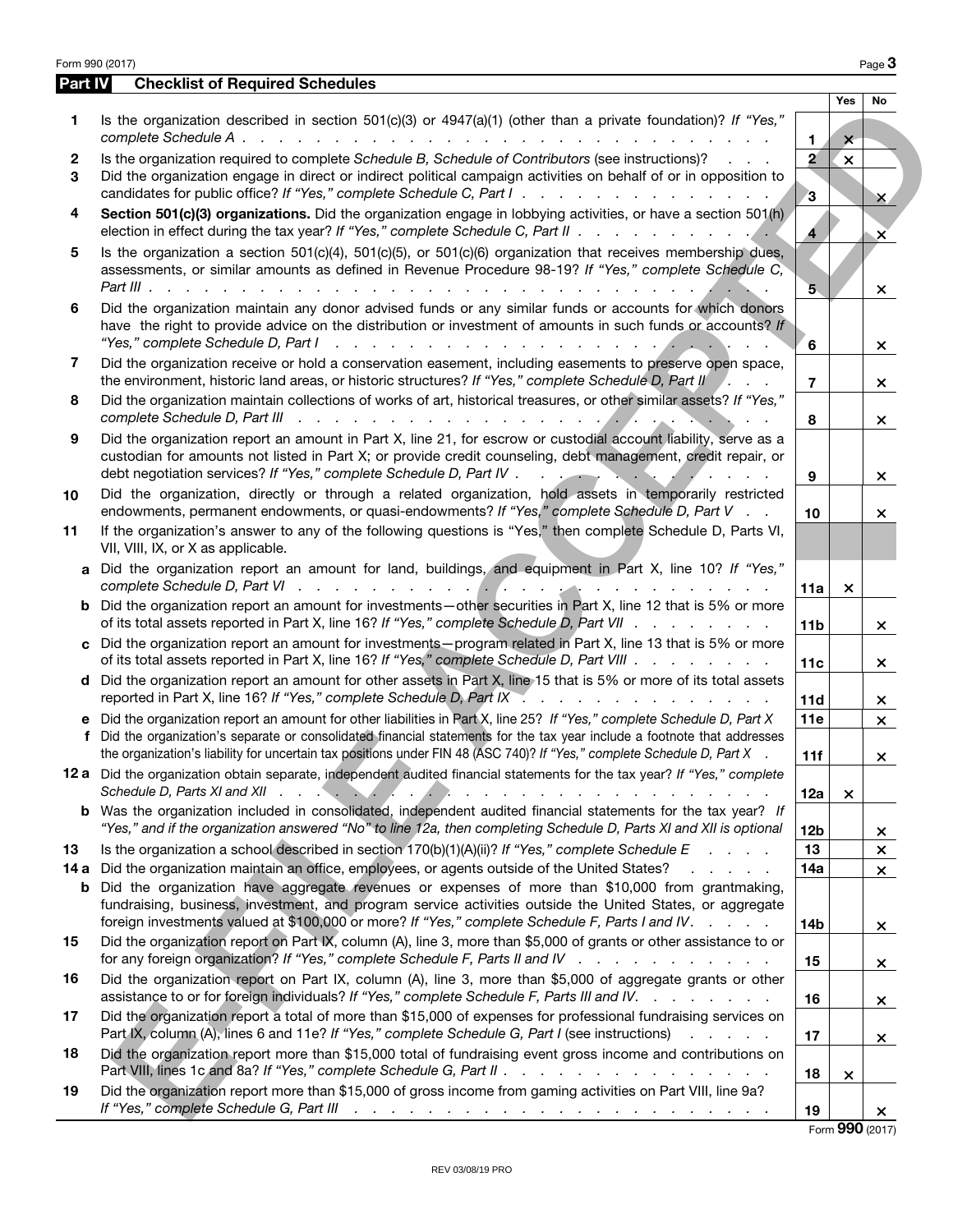|          | Form 990 (2017)                                                                                                                                                                                                                                                                                                                                                                                                                                   |                        |          | Page 4                    |
|----------|---------------------------------------------------------------------------------------------------------------------------------------------------------------------------------------------------------------------------------------------------------------------------------------------------------------------------------------------------------------------------------------------------------------------------------------------------|------------------------|----------|---------------------------|
| Part IV  | <b>Checklist of Required Schedules (continued)</b>                                                                                                                                                                                                                                                                                                                                                                                                |                        |          |                           |
|          |                                                                                                                                                                                                                                                                                                                                                                                                                                                   |                        | Yes      | No                        |
|          | 20 a Did the organization operate one or more hospital facilities? If "Yes," complete Schedule H<br><b>b</b> If "Yes" to line 20a, did the organization attach a copy of its audited financial statements to this return?                                                                                                                                                                                                                         | 20a<br>20 <sub>b</sub> |          | $\times$                  |
| 21       | Did the organization report more than \$5,000 of grants or other assistance to any domestic organization or<br>domestic government on Part IX, column (A), line 1? If "Yes," complete Schedule I, Parts I and II                                                                                                                                                                                                                                  | 21                     |          | $\times$                  |
| 22       | Did the organization report more than \$5,000 of grants or other assistance to or for domestic individuals on<br>Part IX, column (A), line 2? If "Yes," complete Schedule I, Parts I and III<br>and a construction of the con-                                                                                                                                                                                                                    | 22 <sup>°</sup>        |          | $\pmb{\times}$            |
| 23       | Did the organization answer "Yes" to Part VII, Section A, line 3, 4, or 5 about compensation of the<br>organization's current and former officers, directors, trustees, key employees, and highest compensated<br>employees? If "Yes," complete Schedule J.                                                                                                                                                                                       | 23                     |          | $\boldsymbol{\times}$     |
|          | 24a Did the organization have a tax-exempt bond issue with an outstanding principal amount of more than<br>\$100,000 as of the last day of the year, that was issued after December 31, 2002? If "Yes," answer lines 24b<br>through 24d and complete Schedule K. If "No," go to line 25a<br>and a series of the company of the                                                                                                                    | 24a                    |          | $\times$                  |
| C        | <b>b</b> Did the organization invest any proceeds of tax-exempt bonds beyond a temporary period exception?<br>Did the organization maintain an escrow account other than a refunding escrow at any time during the year<br>to defease any tax-exempt bonds?                                                                                                                                                                                       | 24 <sub>b</sub><br>24c |          |                           |
|          | <b>d</b> Did the organization act as an "on behalf of" issuer for bonds outstanding at any time during the year? $\ldots$<br>25a Section 501(c)(3), 501(c)(4), and 501(c)(29) organizations. Did the organization engage in an excess benefit<br>transaction with a disqualified person during the year? If "Yes," complete Schedule L, Part I                                                                                                    | <b>24d</b><br>25a      |          | ×                         |
| b        | Is the organization aware that it engaged in an excess benefit transaction with a disqualified person in a prior<br>year, and that the transaction has not been reported on any of the organization's prior Forms 990 or 990-EZ?                                                                                                                                                                                                                  | 25 <sub>b</sub>        |          | $\times$                  |
| 26       | Did the organization report any amount on Part X, line 5, 6, or 22 for receivables from or payables to any<br>current or former officers, directors, trustees, key employees, highest compensated employees, or<br>disqualified persons? If "Yes," complete Schedule L, Part II et al. All and the state of the state of the state of the state of the state of the state of the state of the state of the state of the state of the state of the | 26                     |          | $\times$                  |
| 27       | Did the organization provide a grant or other assistance to an officer, director, trustee, key employee,<br>substantial contributor or employee thereof, a grant selection committee member, or to a 35% controlled<br>entity or family member of any of these persons? If "Yes," complete Schedule L, Part III                                                                                                                                   | 27                     |          | $\times$                  |
| 28       | Was the organization a party to a business transaction with one of the following parties (see Schedule L,<br>Part IV instructions for applicable filing thresholds, conditions, and exceptions):                                                                                                                                                                                                                                                  |                        |          |                           |
| а<br>b   | A current or former officer, director, trustee, or key employee? If "Yes," complete Schedule L, Part IV<br>A family member of a current or former officer, director, trustee, or key employee? If "Yes," complete<br>Schedule L, Part IV<br>and the state of the state of the state of the<br>Valley 1<br>$\sqrt{2}$<br>$\mathbf{r}$ . The set of $\mathbf{r}$                                                                                    | 28a<br>28b             |          | $\times$<br>×             |
|          | c An entity of which a current or former officer, director, trustee, or key employee (or a family member thereof)<br>was an officer, director, trustee, or direct or indirect owner? If "Yes," complete Schedule L, Part IV                                                                                                                                                                                                                       | 28c                    |          | ×                         |
| 29<br>30 | Did the organization receive more than \$25,000 in non-cash contributions? If "Yes," complete Schedule M<br>Did the organization receive contributions of art, historical treasures, or other similar assets, or qualified                                                                                                                                                                                                                        | 29                     |          | $\pmb{\times}$            |
| 31       | Did the organization liquidate, terminate, or dissolve and cease operations? If "Yes," complete Schedule N,                                                                                                                                                                                                                                                                                                                                       | 30<br>31               |          | $\times$                  |
| 32       | Did the organization sell, exchange, dispose of, or transfer more than 25% of its net assets? If "Yes,"                                                                                                                                                                                                                                                                                                                                           | 32                     |          | $\times$<br>$\times$      |
| 33       | Did the organization own 100% of an entity disregarded as separate from the organization under Regulations<br>sections 301.7701-2 and 301.7701-3? If "Yes," complete Schedule R, Part I.                                                                                                                                                                                                                                                          | 33                     |          | $\times$                  |
| 34       | Was the organization related to any tax-exempt or taxable entity? If "Yes," complete Schedule R, Part II, III,<br>or IV, and Part V, line 1 $\sqrt{2}$ . $\sqrt{2}$ . $\sqrt{2}$ . $\sqrt{2}$ . $\sqrt{2}$ . $\sqrt{2}$ . $\sqrt{2}$ . $\sqrt{2}$ . $\sqrt{2}$ . $\sqrt{2}$ . $\sqrt{2}$ . $\sqrt{2}$ . $\sqrt{2}$ . $\sqrt{2}$ . $\sqrt{2}$ . $\sqrt{2}$ . $\sqrt{2}$ . $\sqrt{2}$ . $\sqrt{2}$ . $\sqrt{2$                                      | 34                     |          | ×                         |
| 35a      | Did the organization have a controlled entity within the meaning of section $512(b)(13)?$                                                                                                                                                                                                                                                                                                                                                         | 35a                    |          | $\times$                  |
| b        | If "Yes" to line 35a, did the organization receive any payment from or engage in any transaction with a<br>controlled entity within the meaning of section 512(b)(13)? If "Yes," complete Schedule R, Part V, line 2.                                                                                                                                                                                                                             | 35b                    |          |                           |
| 36       | Section 501(c)(3) organizations. Did the organization make any transfers to an exempt non-charitable                                                                                                                                                                                                                                                                                                                                              | 36                     |          | $\boldsymbol{\mathsf{x}}$ |
| 37       | Did the organization conduct more than 5% of its activities through an entity that is not a related organization<br>and that is treated as a partnership for federal income tax purposes? If "Yes," complete Schedule R,                                                                                                                                                                                                                          |                        |          |                           |
| 38       | Did the organization complete Schedule O and provide explanations in Schedule O for Part VI, lines 11b and<br>19? Note. All Form 990 filers are required to complete Schedule O.                                                                                                                                                                                                                                                                  | 37<br>38               | $\times$ | $\times$                  |
|          |                                                                                                                                                                                                                                                                                                                                                                                                                                                   |                        |          | $Eorm$ QQQ (2017)         |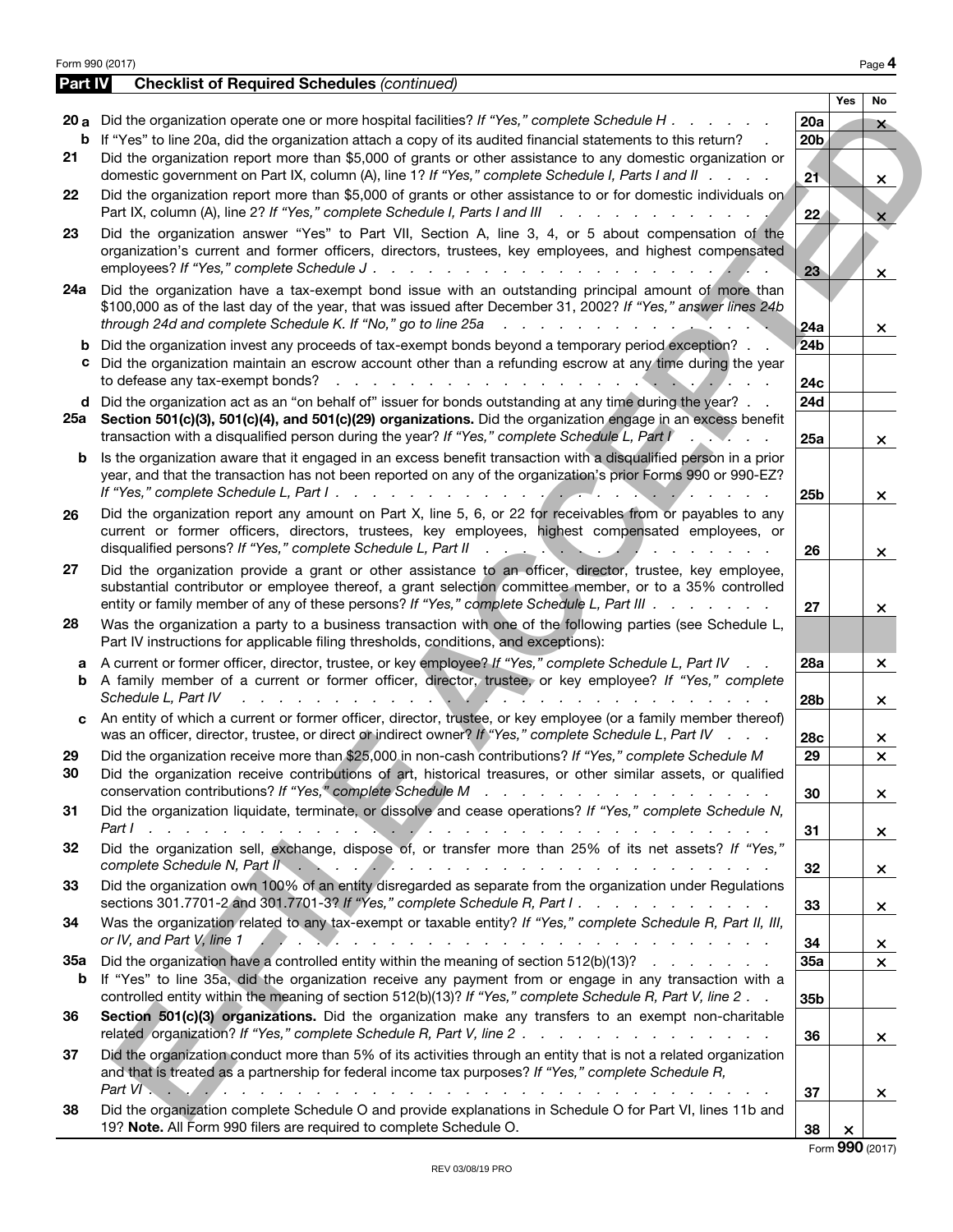|        | Form 990 (2017)                                                                                                                                              |                |                           | Page 5                         |
|--------|--------------------------------------------------------------------------------------------------------------------------------------------------------------|----------------|---------------------------|--------------------------------|
| Part V | <b>Statements Regarding Other IRS Filings and Tax Compliance</b>                                                                                             |                |                           |                                |
|        | Check if Schedule O contains a response or note to any line in this Part V<br>and a string of the                                                            |                |                           |                                |
|        |                                                                                                                                                              |                | Yes                       | No                             |
| 1a     | Enter the number reported in Box 3 of Form 1096. Enter -0- if not applicable<br>1a<br>17                                                                     |                |                           |                                |
| b      | Enter the number of Forms W-2G included in line 1a. Enter -0- if not applicable<br>1 <sub>b</sub><br>$\Omega$                                                |                |                           |                                |
| c      | Did the organization comply with backup withholding rules for reportable payments to vendors and                                                             |                |                           |                                |
|        | reportable gaming (gambling) winnings to prize winners?                                                                                                      | 1 <sub>c</sub> | $\overline{\mathsf{x}}$   |                                |
| 2a     | Enter the number of employees reported on Form W-3, Transmittal of Wage and Tax                                                                              |                |                           |                                |
|        | Statements, filed for the calendar year ending with or within the year covered by this return<br>2a<br>220                                                   |                |                           |                                |
| b      | If at least one is reported on line 2a, did the organization file all required federal employment tax returns?                                               | 2 <sub>b</sub> |                           |                                |
|        | Note. If the sum of lines 1a and 2a is greater than 250, you may be required to e-file (see instructions).                                                   |                |                           |                                |
| За     | Did the organization have unrelated business gross income of \$1,000 or more during the year?                                                                | 3a             |                           | ×                              |
| b      | If "Yes," has it filed a Form 990-T for this year? If "No" to line 3b, provide an explanation in Schedule O.                                                 | 3 <sub>b</sub> |                           |                                |
| 4a     | At any time during the calendar year, did the organization have an interest in, or a signature or other authority                                            |                |                           |                                |
|        | over, a financial account in a foreign country (such as a bank account, securities account, or other financial                                               |                |                           |                                |
|        |                                                                                                                                                              | 4a             |                           | ×                              |
|        | If "Yes," enter the name of the foreign country: ▶                                                                                                           |                |                           |                                |
|        | See instructions for filing requirements for FinCEN Form 114, Report of Foreign Bank and Financial Accounts<br>(FBAR).                                       |                |                           |                                |
| 5a     | Was the organization a party to a prohibited tax shelter transaction at any time during the tax year?                                                        | 5a             |                           |                                |
| b      | Did any taxable party notify the organization that it was or is a party to a prohibited tax shelter transaction?                                             | 5b             |                           | ×<br>$\times$                  |
| с      | If "Yes" to line 5a or 5b, did the organization file Form 8886-T?                                                                                            | 5 <sub>c</sub> |                           |                                |
| 6a     | Does the organization have annual gross receipts that are normally greater than \$100,000, and did the                                                       |                |                           |                                |
|        | organization solicit any contributions that were not tax deductible as charitable contributions?.                                                            | 6a             |                           | ×.                             |
| b      | If "Yes," did the organization include with every solicitation an express statement that such contributions or                                               |                |                           |                                |
|        | gifts were not tax deductible?                                                                                                                               | 6 <sub>b</sub> |                           |                                |
| 7      | Organizations that may receive deductible contributions under section 170(c).                                                                                |                |                           |                                |
| а      | Did the organization receive a payment in excess of \$75 made partly as a contribution and partly for goods                                                  |                |                           |                                |
|        | and services provided to the payor?                                                                                                                          | 7a             | $\times$                  |                                |
| b      | If "Yes," did the organization notify the donor of the value of the goods or services provided?                                                              | 7b             | $\boldsymbol{\mathsf{x}}$ |                                |
| c      | Did the organization sell, exchange, or otherwise dispose of tangible personal property for which it was                                                     |                |                           |                                |
|        |                                                                                                                                                              | 7c             |                           | ×                              |
| d      | If "Yes," indicate the number of Forms 8282 filed during the year<br>7d                                                                                      |                |                           |                                |
| е      | Did the organization receive any funds, directly or indirectly, to pay premiums on a personal benefit contract?                                              | 7e             |                           | ×                              |
| f      | Did the organization, during the year, pay premiums, directly or indirectly, on a personal benefit contract? .                                               | 7f             |                           | $\pmb{\times}$                 |
| g      | If the organization received a contribution of qualified intellectual property, did the organization file Form 8899 as required?                             | 7g             |                           |                                |
| n      | If the organization received a contribution of cars, boats, airplanes, or other vehicles, did the organization file a Form 1098-C?                           | 7h             |                           |                                |
| 8      | Sponsoring organizations maintaining donor advised funds. Did a donor advised fund maintained by the                                                         |                |                           |                                |
|        | sponsoring organization have excess business holdings at any time during the year?<br>Sponsoring organizations maintaining donor advised funds.              | 8              |                           | ×                              |
| 9      | Did the sponsoring organization make any taxable distributions under section 4966?                                                                           | 9а             |                           |                                |
| а<br>b | Did the sponsoring organization make a distribution to a donor, donor advisor, or related person?                                                            | 9b             |                           | ×<br>$\boldsymbol{\mathsf{x}}$ |
| 10     | Section 501(c)(7) organizations. Enter:                                                                                                                      |                |                           |                                |
| a      | Initiation fees and capital contributions included on Part VIII, line 12<br>10a                                                                              |                |                           |                                |
| b      | Gross receipts, included on Form 990, Part VIII, line 12, for public use of club facilities<br>10 <sub>b</sub>                                               |                |                           |                                |
| 11     | Section 501(c)(12) organizations. Enter:                                                                                                                     |                |                           |                                |
| a      | 11a<br>Gross income from members or shareholders.                                                                                                            |                |                           |                                |
| b      | Gross income from other sources (Do not net amounts due or paid to other sources                                                                             |                |                           |                                |
|        | against amounts due or received from them.)<br>11 <sub>b</sub>                                                                                               |                |                           |                                |
| 12a    | Section 4947(a)(1) non-exempt charitable trusts. Is the organization filing Form 990 in lieu of Form 1041?                                                   | 12a            |                           |                                |
| b      | If "Yes," enter the amount of tax-exempt interest received or accrued during the year.<br>12 <sub>b</sub>                                                    |                |                           |                                |
| 13     | Section 501(c)(29) qualified nonprofit health insurance issuers.                                                                                             |                |                           |                                |
| a      | Is the organization licensed to issue qualified health plans in more than one state?                                                                         | 13а            |                           |                                |
|        | Note. See the instructions for additional information the organization must report on Schedule O.                                                            |                |                           |                                |
| b      | Enter the amount of reserves the organization is required to maintain by the states in which<br>the organization is licensed to issue qualified health plans |                |                           |                                |
|        | 13 <sub>b</sub>                                                                                                                                              |                |                           |                                |
| c      | Enter the amount of reserves on hand<br>13 <sub>c</sub><br>and the company of the company                                                                    |                |                           |                                |
| 14a    | Did the organization receive any payments for indoor tanning services during the tax year?.<br>and a state of the                                            | 14a            |                           | ×                              |
| b      | If "Yes," has it filed a Form 720 to report these payments? If "No," provide an explanation in Schedule O                                                    | 14b            |                           |                                |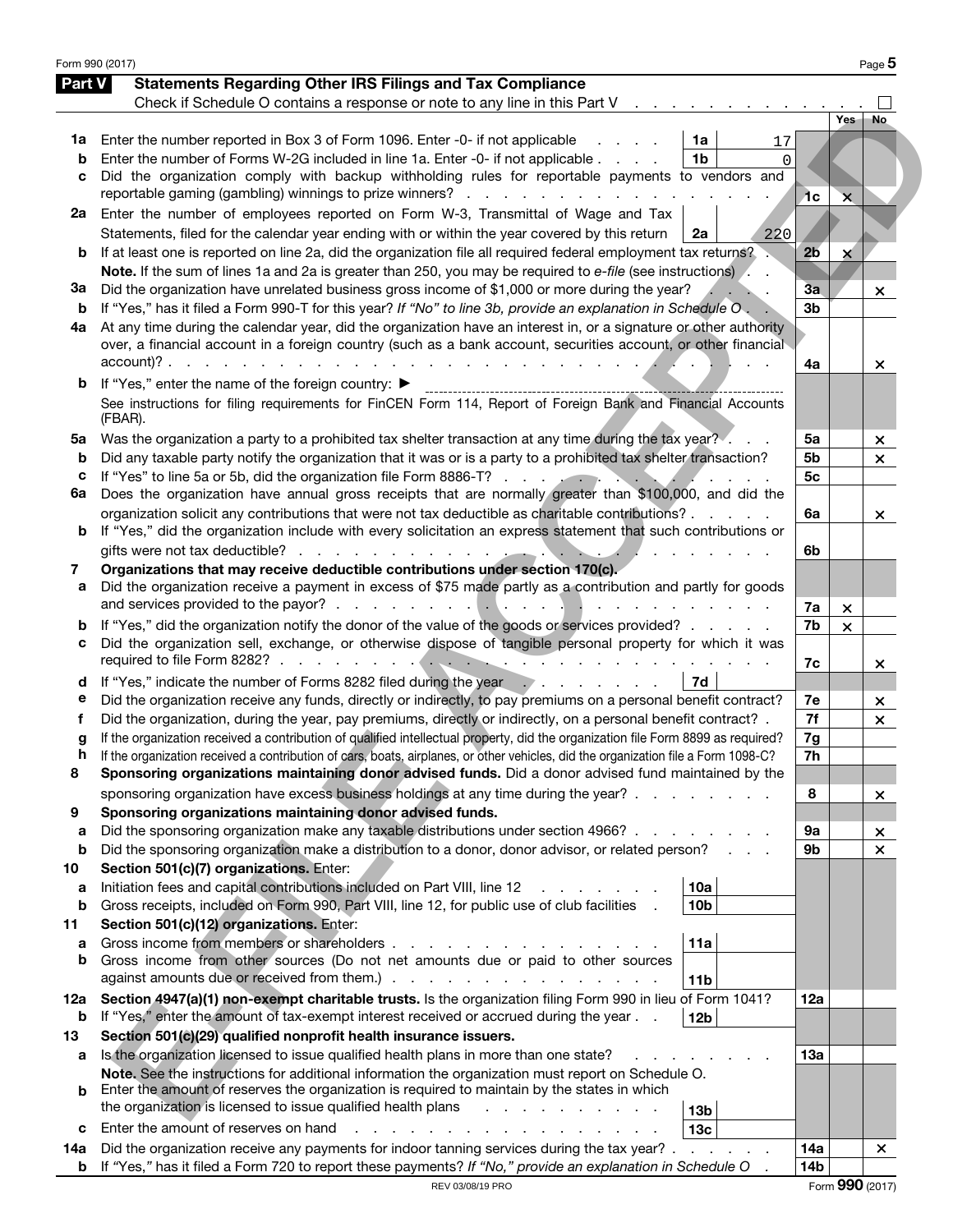|          | Form 990 (2017)                                                                                                                                                                                                                                                                                                                                                                                                 |                         |                           | Page 6                    |
|----------|-----------------------------------------------------------------------------------------------------------------------------------------------------------------------------------------------------------------------------------------------------------------------------------------------------------------------------------------------------------------------------------------------------------------|-------------------------|---------------------------|---------------------------|
| Part VI  | Governance, Management, and Disclosure For each "Yes" response to lines 2 through 7b below, and for a "No"<br>response to line 8a, 8b, or 10b below, describe the circumstances, processes, or changes in Schedule O. See instructions.                                                                                                                                                                         |                         |                           |                           |
|          | Check if Schedule O contains a response or note to any line in this Part VI                                                                                                                                                                                                                                                                                                                                     |                         |                           | $\mathbf{X}$              |
|          | <b>Section A. Governing Body and Management</b>                                                                                                                                                                                                                                                                                                                                                                 |                         |                           |                           |
|          |                                                                                                                                                                                                                                                                                                                                                                                                                 |                         | Yes                       | No                        |
| 1a       | Enter the number of voting members of the governing body at the end of the tax year.<br>1a<br>10 <sub>1</sub><br>If there are material differences in voting rights among members of the governing body, or<br>if the governing body delegated broad authority to an executive committee or similar<br>committee, explain in Schedule O.                                                                        |                         |                           |                           |
| b<br>2   | Enter the number of voting members included in line 1a, above, who are independent<br>1b<br>10<br>Did any officer, director, trustee, or key employee have a family relationship or a business relationship with<br>any other officer, director, trustee, or key employee?<br>.                                                                                                                                 | 2 <sup>1</sup>          |                           | ×                         |
| 3        | Did the organization delegate control over management duties customarily performed by or under the direct<br>supervision of officers, directors, or trustees, or key employees to a management company or other person?                                                                                                                                                                                         | 3                       |                           | ×                         |
| 4        | Did the organization make any significant changes to its governing documents since the prior Form 990 was filed?                                                                                                                                                                                                                                                                                                | $\overline{\mathbf{4}}$ |                           | $\times$                  |
| 5        | Did the organization become aware during the year of a significant diversion of the organization's assets? .                                                                                                                                                                                                                                                                                                    | 5                       |                           | $\boldsymbol{\mathsf{X}}$ |
| 6        | Did the organization have members or stockholders?<br><u>a sa salawan sa salawan sa sa</u>                                                                                                                                                                                                                                                                                                                      | 6                       |                           | $\times$                  |
| 7a       | Did the organization have members, stockholders, or other persons who had the power to elect or appoint<br>one or more members of the governing body?<br>.                                                                                                                                                                                                                                                      | 7a                      |                           | $\times$                  |
| b        | Are any governance decisions of the organization reserved to (or subject to approval by) members,                                                                                                                                                                                                                                                                                                               | 7b                      |                           | ×                         |
| 8        | Did the organization contemporaneously document the meetings held or written actions undertaken during<br>the year by the following:                                                                                                                                                                                                                                                                            |                         |                           |                           |
| a        | The governing body? $\ldots$ $\ldots$ $\ldots$ $\ldots$ $\ldots$ $\ldots$                                                                                                                                                                                                                                                                                                                                       | 8a                      | $\times$                  |                           |
| b        | Each committee with authority to act on behalf of the governing body?<br>.                                                                                                                                                                                                                                                                                                                                      | 8b                      | $\mathsf{x}$              |                           |
| 9        | Is there any officer, director, trustee, or key employee listed in Part VII, Section A, who cannot be reached at<br>the organization's mailing address? If "Yes," provide the names and addresses in Schedule O.                                                                                                                                                                                                | 9                       |                           | ×                         |
|          | Section B. Policies (This Section B requests information about policies not required by the Internal Revenue Code.)                                                                                                                                                                                                                                                                                             |                         |                           |                           |
|          |                                                                                                                                                                                                                                                                                                                                                                                                                 |                         | Yes                       | No                        |
| 10a      | Did the organization have local chapters, branches, or affiliates?                                                                                                                                                                                                                                                                                                                                              | 10a                     |                           | $\times$                  |
| b        | If "Yes," did the organization have written policies and procedures governing the activities of such chapters,<br>affiliates, and branches to ensure their operations are consistent with the organization's exempt purposes?                                                                                                                                                                                   | 10 <sub>b</sub>         |                           |                           |
| 11a      | Has the organization provided a complete copy of this Form 990 to all members of its governing body before filing the form?                                                                                                                                                                                                                                                                                     | 11a                     | $\times$                  |                           |
| b        | Describe in Schedule O the process, if any, used by the organization to review this Form 990.                                                                                                                                                                                                                                                                                                                   |                         |                           |                           |
| 12a      | Did the organization have a written conflict of interest policy? If "No," go to line 13<br>$\mathbf{r}$ and $\mathbf{r}$ and $\mathbf{r}$                                                                                                                                                                                                                                                                       | 12a                     | $\times$                  |                           |
| b        | Were officers, directors, or trustees, and key employees required to disclose annually interests that could give rise to conflicts?                                                                                                                                                                                                                                                                             | 12 <sub>b</sub>         | $\overline{\mathsf{x}}$   |                           |
|          | Did the organization regularly and consistently monitor and enforce compliance with the policy? If "Yes,"<br>describe in Schedule O how this was done.                                                                                                                                                                                                                                                          | 12c                     |                           | ×                         |
| 13       |                                                                                                                                                                                                                                                                                                                                                                                                                 | 13                      |                           | $\pmb{\times}$            |
| 14       | Did the organization have a written document retention and destruction policy?<br>and the company of the company                                                                                                                                                                                                                                                                                                | 14                      |                           | $\times$                  |
| 15       | Did the process for determining compensation of the following persons include a review and approval by<br>independent persons, comparability data, and contemporaneous substantiation of the deliberation and decision?                                                                                                                                                                                         |                         |                           |                           |
| a        | The organization's CEO, Executive Director, or top management official                                                                                                                                                                                                                                                                                                                                          | 15a                     | $\boldsymbol{\mathsf{x}}$ |                           |
| b        |                                                                                                                                                                                                                                                                                                                                                                                                                 | 15 <sub>b</sub>         |                           | $\times$                  |
|          | If "Yes" to line 15a or 15b, describe the process in Schedule O (see instructions).                                                                                                                                                                                                                                                                                                                             |                         |                           |                           |
| 16a      | Did the organization invest in, contribute assets to, or participate in a joint venture or similar arrangement                                                                                                                                                                                                                                                                                                  | 16a                     |                           | ×                         |
| b        | If "Yes," did the organization follow a written policy or procedure requiring the organization to evaluate its<br>participation in joint venture arrangements under applicable federal tax law, and take steps to safeguard the                                                                                                                                                                                 |                         |                           |                           |
|          | organization's exempt status with respect to such arrangements?                                                                                                                                                                                                                                                                                                                                                 | 16b                     |                           |                           |
|          | <b>Section C. Disclosure</b>                                                                                                                                                                                                                                                                                                                                                                                    |                         |                           |                           |
| 17<br>18 | List the states with which a copy of this Form 990 is required to be filed ><br>Section 6104 requires an organization to make its Forms 1023 (or 1024 if applicable), 990, and 990-T (Section 501(c)(3)s only)<br>available for public inspection. Indicate how you made these available. Check all that apply.<br>Own website<br>$\Box$ Another's website<br>$X$ Upon request<br>Other (explain in Schedule O) |                         |                           |                           |
| 19       | Describe in Schedule O whether (and if so, how) the organization made its governing documents, conflict of interest policy, and                                                                                                                                                                                                                                                                                 |                         |                           |                           |

| $\blacksquare$ $\blacksquare$ $\blacksquare$ $\blacksquare$ $\blacksquare$ $\blacksquare$ $\blacksquare$ $\blacksquare$ $\blacksquare$ $\blacksquare$ $\blacksquare$ $\blacksquare$ $\blacksquare$ $\blacksquare$ $\blacksquare$ $\blacksquare$ $\blacksquare$ $\blacksquare$ $\blacksquare$ $\blacksquare$ $\blacksquare$ $\blacksquare$ $\blacksquare$ $\blacksquare$ $\blacksquare$ $\blacksquare$ $\blacksquare$ $\blacksquare$ $\blacksquare$ $\blacksquare$ $\blacksquare$ $\blacks$<br>$\sim$ open request $\Box$ only (explain in ocheque of |
|------------------------------------------------------------------------------------------------------------------------------------------------------------------------------------------------------------------------------------------------------------------------------------------------------------------------------------------------------------------------------------------------------------------------------------------------------------------------------------------------------------------------------------------------------|
| Describe in Schedule O whether (and if so, how) the organization made its governing documents, conflict of interest policy, and                                                                                                                                                                                                                                                                                                                                                                                                                      |
| financial statements available to the public during the tax year.                                                                                                                                                                                                                                                                                                                                                                                                                                                                                    |

20 State the name, address, and telephone number of the person who possesses the organization's books and records: Karen LaShelle, 1023 Springdale Rd Bldg 3A, Austin, TX 78721 (512)442-8773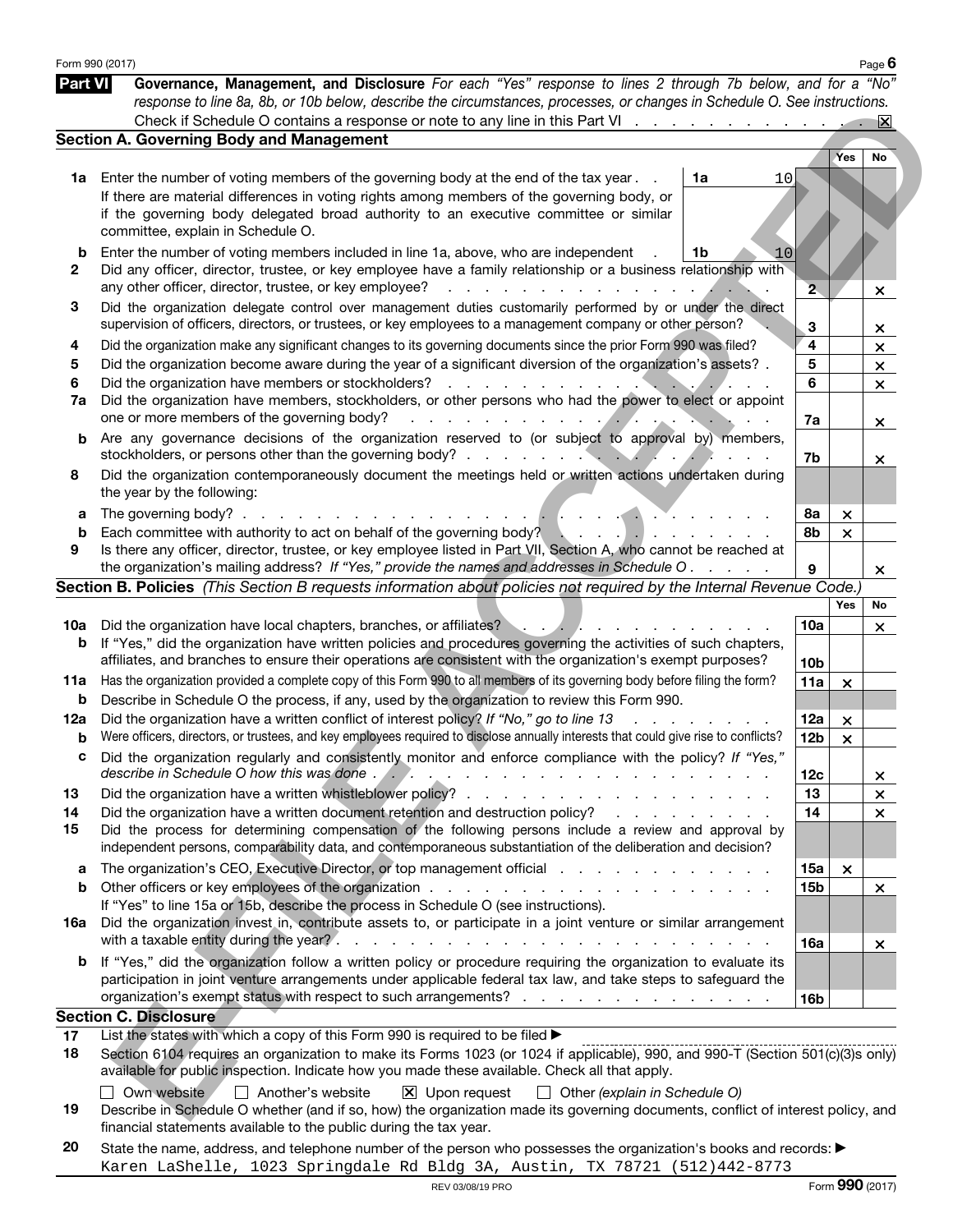#### **Part VII Compensation of Officers, Directors, Trustees, Key Employees, Highest Compensated Employees, and Independent Contractors**

| <b>Independent Contractors</b>                                                                                                                                                                                                                          |                               |                                   |                       |          |              |                                                              |        |                 |                          |                             |
|---------------------------------------------------------------------------------------------------------------------------------------------------------------------------------------------------------------------------------------------------------|-------------------------------|-----------------------------------|-----------------------|----------|--------------|--------------------------------------------------------------|--------|-----------------|--------------------------|-----------------------------|
| Check if Schedule O contains a response or note to any line in this Part VII                                                                                                                                                                            |                               |                                   |                       |          |              |                                                              |        |                 |                          |                             |
| Section A. Officers, Directors, Trustees, Key Employees, and Highest Compensated Employees                                                                                                                                                              |                               |                                   |                       |          |              |                                                              |        |                 |                          |                             |
| 1a Complete this table for all persons required to be listed. Report compensation for the calendar year ending with or within the                                                                                                                       |                               |                                   |                       |          |              |                                                              |        |                 |                          |                             |
| organization's tax year.                                                                                                                                                                                                                                |                               |                                   |                       |          |              |                                                              |        |                 |                          |                             |
| • List all of the organization's current officers, directors, trustees (whether individuals or organizations), regardless of amount of<br>compensation. Enter -0- in columns (D), (E), and (F) if no compensation was paid.                             |                               |                                   |                       |          |              |                                                              |        |                 |                          |                             |
| • List all of the organization's current key employees, if any. See instructions for definition of "key employee."                                                                                                                                      |                               |                                   |                       |          |              |                                                              |        |                 |                          |                             |
| • List the organization's five current highest compensated employees (other than an officer, director, trustee, or key employee)                                                                                                                        |                               |                                   |                       |          |              |                                                              |        |                 |                          |                             |
| who received reportable compensation (Box 5 of Form W-2 and/or Box 7 of Form 1099-MISC) of more than \$100,000 from the<br>organization and any related organizations.                                                                                  |                               |                                   |                       |          |              |                                                              |        |                 |                          |                             |
| . List all of the organization's former officers, key employees, and highest compensated employees who received more than<br>\$100,000 of reportable compensation from the organization and any related organizations.                                  |                               |                                   |                       |          |              |                                                              |        |                 |                          |                             |
| . List all of the organization's former directors or trustees that received, in the capacity as a former director or trustee of the<br>organization, more than \$10,000 of reportable compensation from the organization and any related organizations. |                               |                                   |                       |          |              |                                                              |        |                 |                          |                             |
| List persons in the following order: individual trustees or directors; institutional trustees; officers; key employees; highest<br>compensated employees; and former such persons.                                                                      |                               |                                   |                       |          |              |                                                              |        |                 |                          |                             |
| Check this box if neither the organization nor any related organization compensated any current officer, director, or trustee.                                                                                                                          |                               |                                   |                       |          |              |                                                              |        |                 |                          |                             |
|                                                                                                                                                                                                                                                         |                               |                                   |                       |          | (C)          |                                                              |        |                 |                          |                             |
| (A)                                                                                                                                                                                                                                                     |                               |                                   |                       |          | Position     |                                                              |        | (D)             |                          | (F)                         |
| Name and Title                                                                                                                                                                                                                                          | (B)<br>Average                |                                   |                       |          |              | (do not check more than one<br>box, unless person is both an |        | Reportable      | (E)<br>Reportable        | Estimated                   |
|                                                                                                                                                                                                                                                         | hours per                     |                                   |                       |          |              | officer and a director/trustee)                              |        | compensation    | compensation from        | amount of                   |
|                                                                                                                                                                                                                                                         | week (list any<br>hours for   |                                   |                       |          |              |                                                              |        | from<br>the     | related<br>organizations | other<br>compensation       |
|                                                                                                                                                                                                                                                         | related                       |                                   |                       | Officer  | Key employee |                                                              | Former | organization    | (W-2/1099-MISC)          | from the                    |
|                                                                                                                                                                                                                                                         | organizations<br>below dotted |                                   |                       |          |              |                                                              |        | (W-2/1099-MISC) |                          | organization<br>and related |
|                                                                                                                                                                                                                                                         | line)                         | Individual trustee<br>or director | Institutional trustee |          |              | Highest compensated<br>employee                              |        |                 |                          | organizations               |
|                                                                                                                                                                                                                                                         |                               |                                   |                       |          |              |                                                              |        |                 |                          |                             |
|                                                                                                                                                                                                                                                         |                               |                                   |                       |          |              |                                                              |        |                 |                          |                             |
|                                                                                                                                                                                                                                                         |                               |                                   |                       |          |              |                                                              |        |                 |                          |                             |
| (1) Carron Whittaker                                                                                                                                                                                                                                    | 1.00                          |                                   |                       |          |              |                                                              |        |                 |                          |                             |
| Board Chair                                                                                                                                                                                                                                             |                               | $\times$                          |                       | ×        |              |                                                              |        | $0\,$ .         | 0.                       | 0.                          |
| (2) Monica Gill                                                                                                                                                                                                                                         | 1.00                          |                                   |                       |          |              |                                                              |        |                 |                          |                             |
| Director                                                                                                                                                                                                                                                |                               | $\overline{\mathsf{x}}$           |                       |          |              |                                                              |        | 0.              | 0.                       | 0.                          |
| (3) Adrian Rizo                                                                                                                                                                                                                                         | 1.00                          | $\times$                          |                       |          |              |                                                              |        |                 |                          |                             |
| Director                                                                                                                                                                                                                                                |                               |                                   |                       |          |              |                                                              |        | 0.              | 0.                       | 0.                          |
| (4) Lonnie Cooper                                                                                                                                                                                                                                       | 1.00                          | $\times$                          |                       | ×        |              |                                                              |        |                 |                          |                             |
| Board Vice Chair                                                                                                                                                                                                                                        |                               |                                   |                       |          |              |                                                              |        | $0\,$ .         | 0.                       | 0.                          |
| <u>(5)Heather Venard</u><br>Director                                                                                                                                                                                                                    | 1.00                          | $\boldsymbol{\times}$             |                       |          |              |                                                              |        | $0\;.$          | 0.                       | $0$ .                       |
| (6) Troy Madres                                                                                                                                                                                                                                         | 1.00                          |                                   |                       |          |              |                                                              |        |                 |                          |                             |
| Director                                                                                                                                                                                                                                                |                               | $\times$                          |                       |          |              |                                                              |        | $0$ .           | 0.                       | $0$ .                       |
| (7) Jim McDermott                                                                                                                                                                                                                                       | 3.00                          |                                   |                       |          |              |                                                              |        |                 |                          |                             |
| Treasurer                                                                                                                                                                                                                                               |                               | $\boldsymbol{\times}$             |                       | $\times$ |              |                                                              |        | 0.              | 0.                       | $0$ .                       |
| (8) Veronica Castro de Barrera                                                                                                                                                                                                                          | 1.00                          |                                   |                       |          |              |                                                              |        |                 |                          |                             |
| Director                                                                                                                                                                                                                                                |                               | $\boldsymbol{\times}$             |                       |          |              |                                                              |        | 0.              | 0.                       | $0$ .                       |
| (9) Carly Christopher                                                                                                                                                                                                                                   | 1.00                          |                                   |                       |          |              |                                                              |        |                 |                          |                             |
| Director                                                                                                                                                                                                                                                |                               | $\boldsymbol{\times}$             |                       |          |              |                                                              |        | 0.              | 0.                       | $0$ .                       |
| (10) Sarah Richardson                                                                                                                                                                                                                                   | 1.00                          |                                   |                       |          |              |                                                              |        |                 |                          |                             |
| Secretary                                                                                                                                                                                                                                               |                               | $\boldsymbol{\times}$             |                       | ×        |              |                                                              |        | 0.              | 0.                       | 0.                          |
| (11) Karen LaShelle                                                                                                                                                                                                                                     | 40.00                         |                                   |                       |          |              |                                                              |        |                 |                          |                             |
| Executive Director                                                                                                                                                                                                                                      |                               |                                   |                       | ×        |              |                                                              |        | 95,992.         | 0.                       | 7,877.                      |
| (12)                                                                                                                                                                                                                                                    |                               |                                   |                       |          |              |                                                              |        |                 |                          |                             |
| (13)                                                                                                                                                                                                                                                    |                               |                                   |                       |          |              |                                                              |        |                 |                          |                             |
|                                                                                                                                                                                                                                                         |                               |                                   |                       |          |              |                                                              |        |                 |                          |                             |
| (14)                                                                                                                                                                                                                                                    |                               |                                   |                       |          |              |                                                              |        |                 |                          |                             |
|                                                                                                                                                                                                                                                         |                               |                                   |                       |          |              |                                                              |        |                 |                          |                             |
|                                                                                                                                                                                                                                                         |                               |                                   |                       |          |              |                                                              |        |                 |                          |                             |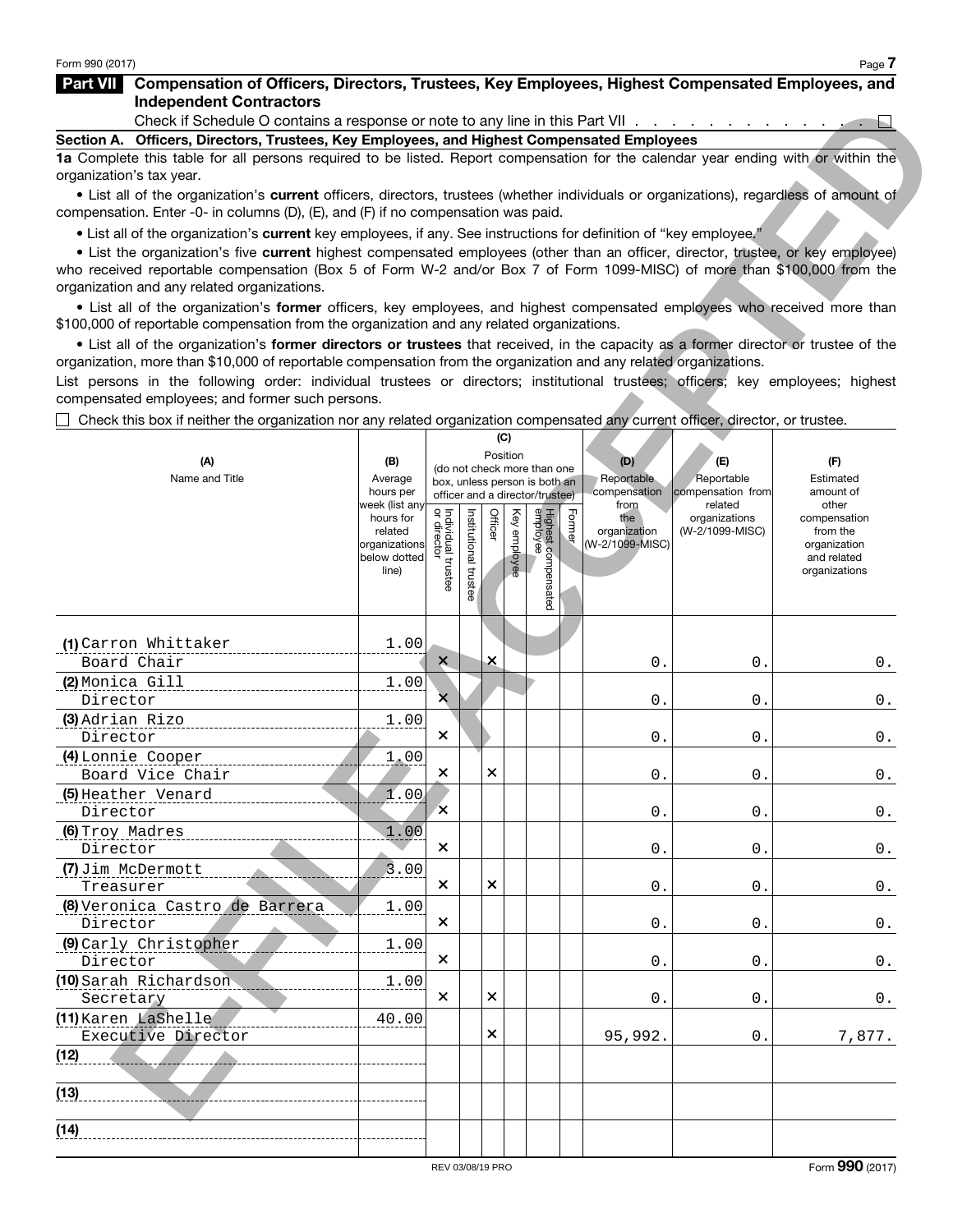| <b>Part VII</b> | Section A. Officers, Directors, Trustees, Key Employees, and Highest Compensated Employees (continued)                                                                                                               |                      |                                   |                       |          |              |                                 |        |                            |                                  |                |              |                          |                           |
|-----------------|----------------------------------------------------------------------------------------------------------------------------------------------------------------------------------------------------------------------|----------------------|-----------------------------------|-----------------------|----------|--------------|---------------------------------|--------|----------------------------|----------------------------------|----------------|--------------|--------------------------|---------------------------|
|                 |                                                                                                                                                                                                                      |                      |                                   |                       | (C)      |              |                                 |        |                            |                                  |                |              |                          |                           |
|                 | (A)                                                                                                                                                                                                                  | (B)                  |                                   |                       | Position |              | (do not check more than one     |        | (D)                        | (E)                              |                |              | (F)                      |                           |
|                 | Name and title                                                                                                                                                                                                       | Average<br>hours per |                                   |                       |          |              | box, unless person is both an   |        | Reportable<br>compensation | Reportable<br>compensation from  |                |              | Estimated<br>amount of   |                           |
|                 |                                                                                                                                                                                                                      | week (list any       |                                   |                       |          |              | officer and a director/trustee) |        | from                       | related                          |                |              | other                    |                           |
|                 |                                                                                                                                                                                                                      | hours for<br>related | Individual trustee<br>or director | Institutional trustee | Officer  | Key employee |                                 | Former | the<br>organization        | organizations<br>(W-2/1099-MISC) |                |              | compensation<br>from the |                           |
|                 |                                                                                                                                                                                                                      | organizations        |                                   |                       |          |              |                                 |        | (W-2/1099-MISC)            |                                  |                |              | organization             |                           |
|                 |                                                                                                                                                                                                                      | below dotted         |                                   |                       |          |              |                                 |        |                            |                                  |                |              | and related              |                           |
|                 |                                                                                                                                                                                                                      | line)                |                                   |                       |          |              |                                 |        |                            |                                  |                |              | organizations            |                           |
|                 |                                                                                                                                                                                                                      |                      |                                   |                       |          |              | Highest compensated<br>employee |        |                            |                                  |                |              |                          |                           |
| (15)            |                                                                                                                                                                                                                      |                      |                                   |                       |          |              |                                 |        |                            |                                  |                |              |                          |                           |
|                 |                                                                                                                                                                                                                      |                      |                                   |                       |          |              |                                 |        |                            |                                  |                |              |                          |                           |
| (16)            |                                                                                                                                                                                                                      |                      |                                   |                       |          |              |                                 |        |                            |                                  |                |              |                          |                           |
|                 |                                                                                                                                                                                                                      |                      |                                   |                       |          |              |                                 |        |                            |                                  |                |              |                          |                           |
| (17)            |                                                                                                                                                                                                                      |                      |                                   |                       |          |              |                                 |        |                            |                                  |                |              |                          |                           |
|                 |                                                                                                                                                                                                                      |                      |                                   |                       |          |              |                                 |        |                            |                                  |                |              |                          |                           |
| (18)            |                                                                                                                                                                                                                      |                      |                                   |                       |          |              |                                 |        |                            |                                  |                |              |                          |                           |
|                 |                                                                                                                                                                                                                      |                      |                                   |                       |          |              |                                 |        |                            |                                  |                |              |                          |                           |
| (19)            |                                                                                                                                                                                                                      |                      |                                   |                       |          |              |                                 |        |                            |                                  |                |              |                          |                           |
|                 |                                                                                                                                                                                                                      |                      |                                   |                       |          |              |                                 |        |                            |                                  |                |              |                          |                           |
| (20)            |                                                                                                                                                                                                                      |                      |                                   |                       |          |              |                                 |        |                            |                                  |                |              |                          |                           |
|                 |                                                                                                                                                                                                                      |                      |                                   |                       |          |              |                                 |        |                            |                                  |                |              |                          |                           |
| (21)            |                                                                                                                                                                                                                      |                      |                                   |                       |          |              |                                 |        |                            |                                  |                |              |                          |                           |
|                 |                                                                                                                                                                                                                      |                      |                                   |                       |          |              |                                 |        |                            |                                  |                |              |                          |                           |
| (22)            |                                                                                                                                                                                                                      |                      |                                   |                       |          |              |                                 |        |                            |                                  |                |              |                          |                           |
|                 |                                                                                                                                                                                                                      |                      |                                   |                       |          |              |                                 |        |                            |                                  |                |              |                          |                           |
| (23)            |                                                                                                                                                                                                                      |                      |                                   |                       |          |              |                                 |        |                            |                                  |                |              |                          |                           |
|                 |                                                                                                                                                                                                                      |                      |                                   |                       |          |              |                                 |        |                            |                                  |                |              |                          |                           |
| (24)            |                                                                                                                                                                                                                      |                      |                                   |                       |          |              |                                 |        |                            |                                  |                |              |                          |                           |
|                 |                                                                                                                                                                                                                      |                      |                                   |                       |          |              |                                 |        |                            |                                  |                |              |                          |                           |
| (25)            |                                                                                                                                                                                                                      |                      |                                   |                       |          |              |                                 |        |                            |                                  |                |              |                          |                           |
|                 |                                                                                                                                                                                                                      |                      |                                   |                       |          |              |                                 |        |                            |                                  |                |              |                          |                           |
| 1b.             | Sub-total                                                                                                                                                                                                            |                      |                                   |                       |          |              |                                 |        | 95,992.                    |                                  | $0$ .          |              |                          | 7,877.                    |
| C               | Total from continuation sheets to Part VII, Section A                                                                                                                                                                |                      |                                   | and the control       |          |              |                                 |        |                            |                                  |                |              |                          |                           |
| d               | Total (add lines 1b and 1c)                                                                                                                                                                                          |                      |                                   |                       |          |              |                                 |        | 95,992.                    |                                  | $\mathbf{0}$ . |              |                          | 7,877.                    |
| 2               | Total number of individuals (including but not limited to those listed above) who received more than \$100,000 of                                                                                                    |                      |                                   |                       |          |              |                                 |        |                            |                                  |                |              |                          |                           |
|                 | reportable compensation from the organization ▶                                                                                                                                                                      |                      |                                   |                       |          |              |                                 |        |                            |                                  |                |              |                          |                           |
|                 | Did the organization list any former officer, director, or trustee, key employee, or highest compensated                                                                                                             |                      |                                   |                       |          |              |                                 |        |                            |                                  |                |              | Yes                      | No                        |
| 3               | employee on line 1a? If "Yes," complete Schedule J for such individual                                                                                                                                               |                      |                                   |                       |          |              |                                 |        | $1 - 1 - 1 = 1$            |                                  |                |              |                          |                           |
|                 |                                                                                                                                                                                                                      |                      |                                   |                       |          |              |                                 |        |                            |                                  |                | 3            |                          | ×                         |
| 4               | For any individual listed on line 1a, is the sum of reportable compensation and other compensation from the<br>organization and related organizations greater than \$150,000? If "Yes," complete Schedule J for such |                      |                                   |                       |          |              |                                 |        |                            |                                  |                |              |                          |                           |
|                 | individual.                                                                                                                                                                                                          |                      |                                   |                       |          |              |                                 |        |                            |                                  |                | 4            |                          |                           |
| 5               | Did any person listed on line 1a receive or accrue compensation from any unrelated organization or individual                                                                                                        |                      |                                   |                       |          |              |                                 |        |                            |                                  |                |              |                          | ×                         |
|                 | for services rendered to the organization? If "Yes," complete Schedule J for such person                                                                                                                             |                      |                                   |                       |          |              |                                 |        |                            | and a series of                  |                | 5            |                          | $\boldsymbol{\mathsf{x}}$ |
|                 | <b>Section B. Independent Contractors</b>                                                                                                                                                                            |                      |                                   |                       |          |              |                                 |        |                            |                                  |                |              |                          |                           |
| 1               | Complete this table for your five highest compensated independent contractors that received more than \$100,000 of                                                                                                   |                      |                                   |                       |          |              |                                 |        |                            |                                  |                |              |                          |                           |
|                 | compensation from the organization. Report compensation for the calendar year ending with or within the organization's tax                                                                                           |                      |                                   |                       |          |              |                                 |        |                            |                                  |                |              |                          |                           |
|                 | year.                                                                                                                                                                                                                |                      |                                   |                       |          |              |                                 |        |                            |                                  |                |              |                          |                           |
|                 | (A)                                                                                                                                                                                                                  |                      |                                   |                       |          |              |                                 |        | (B)                        |                                  |                | (C)          |                          |                           |
|                 | Name and business address                                                                                                                                                                                            |                      |                                   |                       |          |              |                                 |        | Description of services    |                                  |                | Compensation |                          |                           |
|                 |                                                                                                                                                                                                                      |                      |                                   |                       |          |              |                                 |        |                            |                                  |                |              |                          |                           |
|                 |                                                                                                                                                                                                                      |                      |                                   |                       |          |              |                                 |        |                            |                                  |                |              |                          |                           |
|                 |                                                                                                                                                                                                                      |                      |                                   |                       |          |              |                                 |        |                            |                                  |                |              |                          |                           |
|                 |                                                                                                                                                                                                                      |                      |                                   |                       |          |              |                                 |        |                            |                                  |                |              |                          |                           |
|                 |                                                                                                                                                                                                                      |                      |                                   |                       |          |              |                                 |        |                            |                                  |                |              |                          |                           |

**2** Total number of independent contractors (including but not limited to those listed above) who received more than \$100,000 of compensation from the organization  $\blacktriangleright$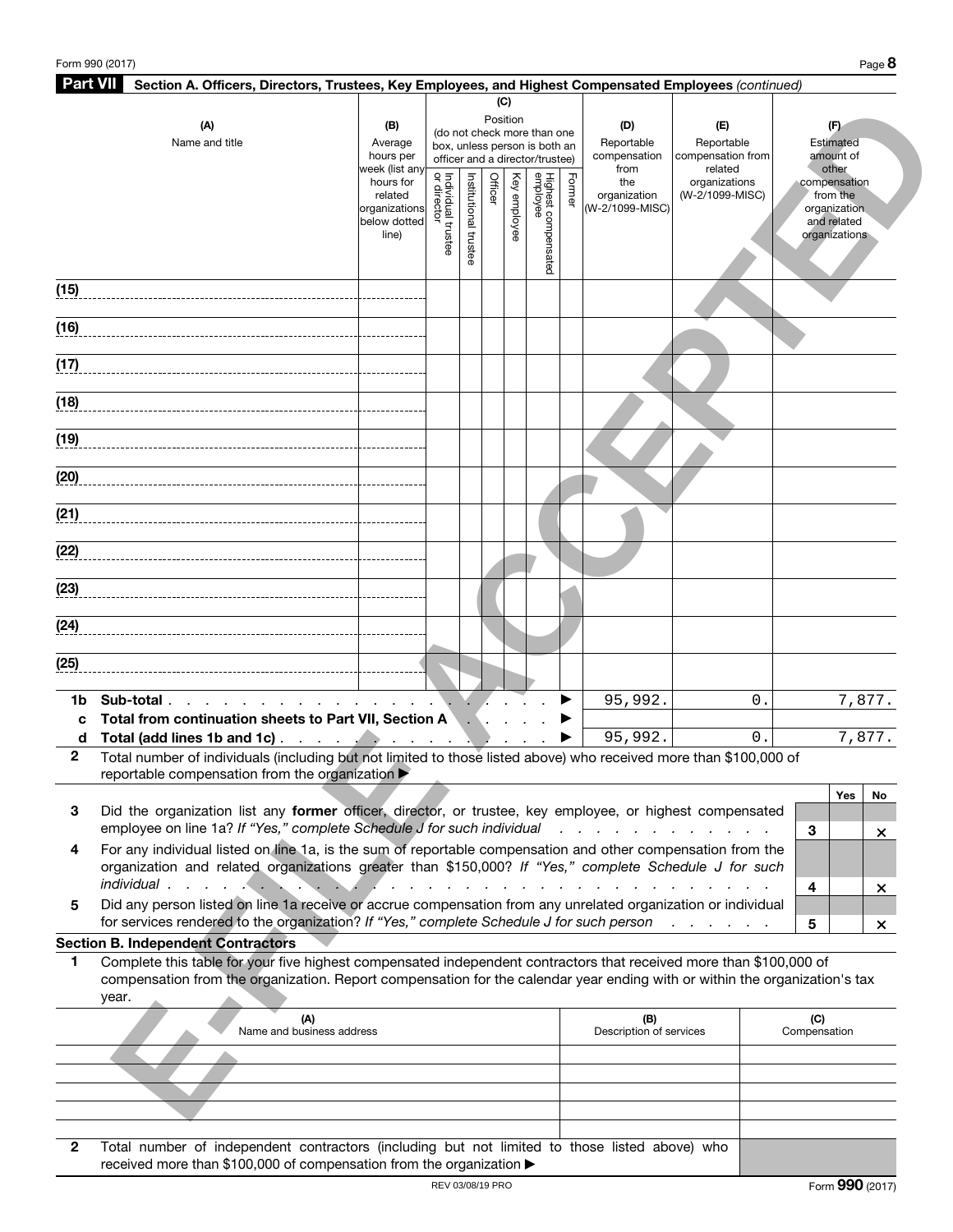Form 990 (2017) Page **9** 

## **Part VIII Statement of Revenue**

|                                                           |     | Check if Schedule O contains a response or note to any line in this Part VIII                                                                                                                   |                                |                                                    |                                         |                                                                   |
|-----------------------------------------------------------|-----|-------------------------------------------------------------------------------------------------------------------------------------------------------------------------------------------------|--------------------------------|----------------------------------------------------|-----------------------------------------|-------------------------------------------------------------------|
|                                                           |     |                                                                                                                                                                                                 | (A)<br>Total revenue           | (B)<br>Related or<br>exempt<br>function<br>revenue | (C)<br>Unrelated<br>business<br>revenue | (D)<br>Revenue<br>excluded from tax.<br>under sections<br>512-514 |
|                                                           | 1a  | Federated campaigns<br>1a                                                                                                                                                                       |                                |                                                    |                                         |                                                                   |
|                                                           | b   | Membership dues<br>1 <sub>b</sub>                                                                                                                                                               |                                |                                                    |                                         |                                                                   |
|                                                           | c   | 296,944.<br>Fundraising events<br>1 <sub>c</sub>                                                                                                                                                |                                |                                                    |                                         |                                                                   |
| Contributions, Gifts, Grants<br>and Other Similar Amounts | d   | Related organizations<br>1 <sub>d</sub>                                                                                                                                                         |                                |                                                    |                                         |                                                                   |
|                                                           | е   | Government grants (contributions)<br>1e                                                                                                                                                         |                                |                                                    |                                         |                                                                   |
|                                                           | f   | All other contributions, gifts, grants,                                                                                                                                                         |                                |                                                    |                                         |                                                                   |
|                                                           |     | and similar amounts not included above<br>1f<br>1,621,172.                                                                                                                                      |                                |                                                    |                                         |                                                                   |
|                                                           | a   | Noncash contributions included in lines 1a-1f: \$                                                                                                                                               |                                |                                                    |                                         |                                                                   |
|                                                           | h.  | Total. Add lines 1a-1f.                                                                                                                                                                         | 1,918,116.                     |                                                    |                                         |                                                                   |
|                                                           |     | <b>Business Code</b>                                                                                                                                                                            |                                |                                                    |                                         |                                                                   |
|                                                           | 2a  | 711190<br>Community Performances                                                                                                                                                                | $2, 175, 970.$ $ 2, 175, 970.$ |                                                    | 0.                                      | 0.                                                                |
|                                                           | b   |                                                                                                                                                                                                 |                                |                                                    |                                         |                                                                   |
| Program Service Revenue                                   | с   |                                                                                                                                                                                                 |                                |                                                    |                                         |                                                                   |
|                                                           | d   |                                                                                                                                                                                                 |                                |                                                    |                                         |                                                                   |
|                                                           | е   |                                                                                                                                                                                                 |                                |                                                    |                                         |                                                                   |
|                                                           | f   | All other program service revenue.                                                                                                                                                              |                                |                                                    |                                         |                                                                   |
|                                                           | g   | Total. Add lines $2a-2f$ $\blacktriangleright$                                                                                                                                                  | 2,175,970.                     |                                                    |                                         |                                                                   |
|                                                           | 3   | Investment income (including dividends, interest,                                                                                                                                               |                                |                                                    |                                         |                                                                   |
|                                                           |     | and other similar amounts) $\cdots$ $\cdots$                                                                                                                                                    |                                |                                                    |                                         |                                                                   |
|                                                           | 4   | Income from investment of tax-exempt bond proceeds $\blacktriangleright$                                                                                                                        |                                |                                                    |                                         |                                                                   |
|                                                           | 5   | Royalties D                                                                                                                                                                                     |                                |                                                    |                                         |                                                                   |
|                                                           |     | (i) Real<br>(ii) Personal                                                                                                                                                                       |                                |                                                    |                                         |                                                                   |
|                                                           | 6a  | Gross rents<br>$\sim$ $\sim$                                                                                                                                                                    |                                |                                                    |                                         |                                                                   |
|                                                           | b   | Less: rental expenses                                                                                                                                                                           |                                |                                                    |                                         |                                                                   |
|                                                           | C   | Rental income or (loss)                                                                                                                                                                         |                                |                                                    |                                         |                                                                   |
|                                                           | d   | Net rental income or (loss)<br>▶<br>the company of the company<br>(ii) Other<br>Gross amount from sales of<br>(i) Securities                                                                    |                                |                                                    |                                         |                                                                   |
|                                                           | 7a  | assets other than inventory<br>3,027,435.                                                                                                                                                       |                                |                                                    |                                         |                                                                   |
|                                                           | b   | Less: cost or other basis<br>and sales expenses.<br>2,146,400.                                                                                                                                  |                                |                                                    |                                         |                                                                   |
|                                                           | c   | Gain or (loss)<br>881,035.                                                                                                                                                                      |                                |                                                    |                                         |                                                                   |
|                                                           |     | d Net gain or (loss)<br>▶<br><b>Contract Contract</b>                                                                                                                                           | 881,035.                       | 0.                                                 | 0.                                      | 881,035.                                                          |
| Φ<br><b>Other Revent</b>                                  |     | 8a Gross income from fundraising<br>events (not including $$296,944.$<br>of contributions reported on line 1c).<br>$\mathbf{a}$<br>94,350.<br><b>b</b> Less: direct expenses<br> b <br>89, 315. |                                |                                                    |                                         |                                                                   |
|                                                           |     | c Net income or (loss) from fundraising events $\qquad \blacktriangleright$                                                                                                                     | 5,035.                         |                                                    | 0.                                      | 5,035.                                                            |
|                                                           |     | 9a Gross income from gaming activities.<br>See Part IV, line 19<br>- 17<br>a                                                                                                                    |                                |                                                    |                                         |                                                                   |
|                                                           |     | b Less: direct expenses<br>$\mathbf b$                                                                                                                                                          |                                |                                                    |                                         |                                                                   |
|                                                           |     | c Net income or (loss) from gaming activities                                                                                                                                                   |                                |                                                    |                                         |                                                                   |
|                                                           |     | 10a Gross sales of inventory, less<br>returns and allowances a                                                                                                                                  |                                |                                                    |                                         |                                                                   |
|                                                           | b   | Less: cost of goods sold<br>$\mathbf b$                                                                                                                                                         |                                |                                                    |                                         |                                                                   |
|                                                           |     | Net income or (loss) from sales of inventory<br>▶                                                                                                                                               |                                |                                                    |                                         |                                                                   |
|                                                           |     | Miscellaneous Revenue<br><b>Business Code</b>                                                                                                                                                   |                                |                                                    |                                         |                                                                   |
|                                                           | 11a |                                                                                                                                                                                                 |                                |                                                    |                                         |                                                                   |
|                                                           | b   |                                                                                                                                                                                                 |                                |                                                    |                                         |                                                                   |
|                                                           | с   |                                                                                                                                                                                                 |                                |                                                    |                                         |                                                                   |
|                                                           | d   | All other revenue                                                                                                                                                                               |                                |                                                    |                                         |                                                                   |
|                                                           | е   | <b>Total.</b> Add lines $11a-11d$<br>▶                                                                                                                                                          |                                |                                                    |                                         |                                                                   |
|                                                           | 12  | Total revenue. See instructions.<br>▶                                                                                                                                                           |                                | 4,980,156. 2,175,970.                              | 0.                                      | 886,070.                                                          |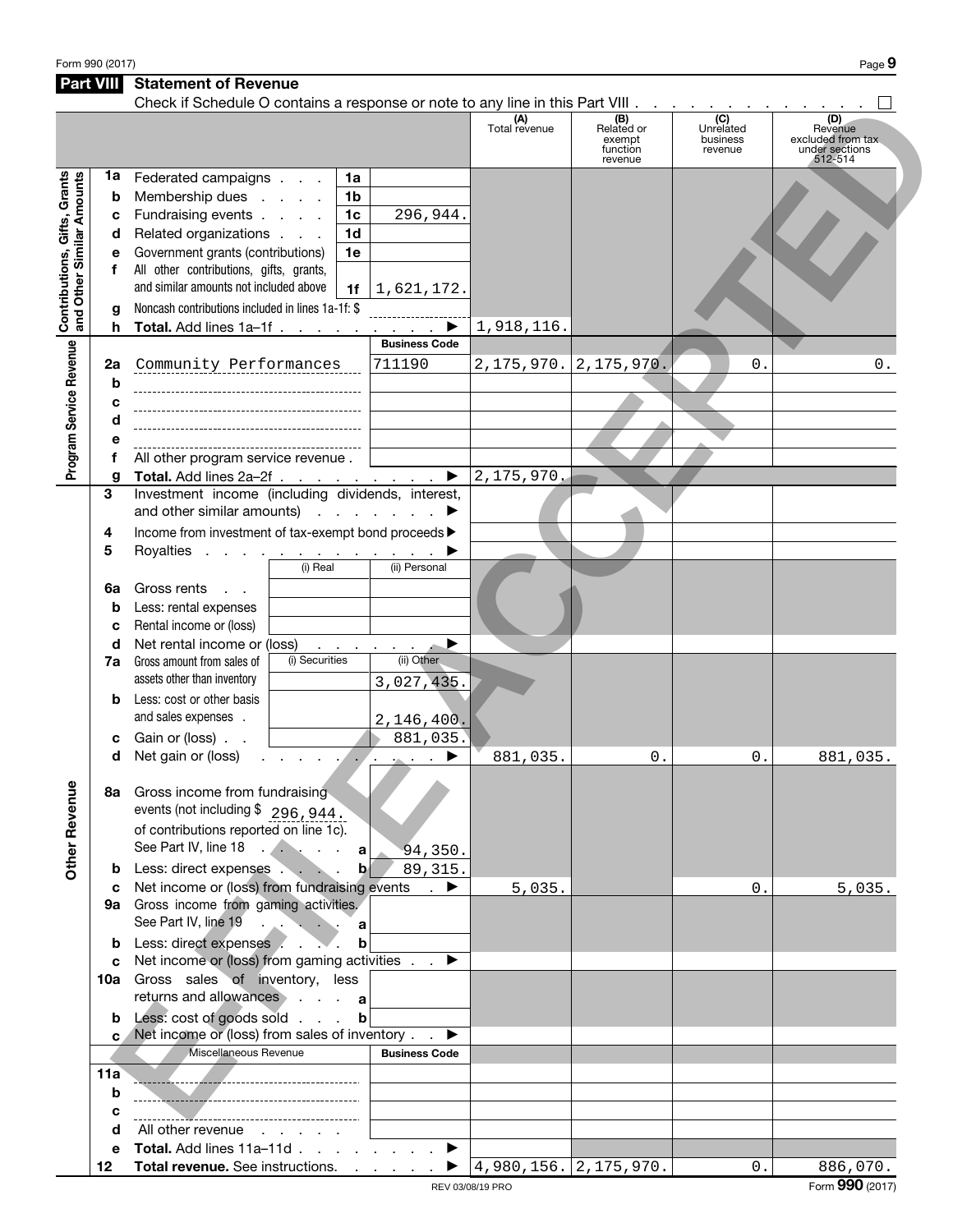# **Part IX Statement of Functional Expenses**

|                     | Section 501(c)(3) and 501(c)(4) organizations must complete all columns. All other organizations must complete column (A).                                                                                                                                                                                                                                                                                                                                                         |                       |                                    |                                    |                                |
|---------------------|------------------------------------------------------------------------------------------------------------------------------------------------------------------------------------------------------------------------------------------------------------------------------------------------------------------------------------------------------------------------------------------------------------------------------------------------------------------------------------|-----------------------|------------------------------------|------------------------------------|--------------------------------|
|                     | Check if Schedule O contains a response or note to any line in this Part IX<br>Do not include amounts reported on lines 6b, 7b,                                                                                                                                                                                                                                                                                                                                                    |                       |                                    | $\overline{C}$                     |                                |
|                     | 8b, 9b, and 10b of Part VIII.                                                                                                                                                                                                                                                                                                                                                                                                                                                      | (A)<br>Total expenses | (B)<br>Program service<br>expenses | Management and<br>general expenses | (D)<br>Fundraising<br>expenses |
| $\mathbf{1}$        | Grants and other assistance to domestic organizations<br>and domestic governments. See Part IV, line 21                                                                                                                                                                                                                                                                                                                                                                            |                       |                                    |                                    |                                |
| $\mathbf{2}$        | Grants and other assistance to domestic<br>individuals. See Part IV, line 22                                                                                                                                                                                                                                                                                                                                                                                                       |                       |                                    |                                    |                                |
| 3                   | Grants and other assistance to foreign<br>organizations, foreign governments, and foreign<br>individuals. See Part IV, lines 15 and 16                                                                                                                                                                                                                                                                                                                                             |                       |                                    |                                    |                                |
| 4<br>5              | Benefits paid to or for members<br>Compensation of current officers, directors,<br>trustees, and key employees<br><b>Contractor</b> Contractor                                                                                                                                                                                                                                                                                                                                     |                       |                                    |                                    |                                |
| 6                   | Compensation not included above, to disqualified<br>persons (as defined under section 4958(f)(1)) and<br>persons described in section 4958(c)(3)(B)<br>$\sim 100$ km s $^{-1}$                                                                                                                                                                                                                                                                                                     |                       |                                    |                                    |                                |
| $\overline{7}$<br>8 | Other salaries and wages<br>and the company of the second<br>Pension plan accruals and contributions (include<br>section 401(k) and 403(b) employer contributions)                                                                                                                                                                                                                                                                                                                 | 2,764,742.            | 2,346,708.                         | 215, 437.                          | 202,597.                       |
| 9                   | Other employee benefits                                                                                                                                                                                                                                                                                                                                                                                                                                                            | 100,653.              | 85,434.                            | 7,843.                             | 7,376.                         |
| 10                  | Payroll taxes                                                                                                                                                                                                                                                                                                                                                                                                                                                                      | 207,370.              | 176,015.                           | 16,159.                            | 15,196.                        |
| 11                  | Fees for services (non-employees):                                                                                                                                                                                                                                                                                                                                                                                                                                                 |                       |                                    |                                    |                                |
| a                   | Management                                                                                                                                                                                                                                                                                                                                                                                                                                                                         |                       |                                    |                                    |                                |
| b<br>c              | Legal<br>Accounting                                                                                                                                                                                                                                                                                                                                                                                                                                                                | 68,178.<br>114,350.   | 50,802.<br>85,207.                 | 14,985.<br>25, 134.                | 2,391.<br>4,009.               |
| d                   | Lobbying                                                                                                                                                                                                                                                                                                                                                                                                                                                                           |                       |                                    |                                    |                                |
| е                   | Professional fundraising services. See Part IV, line 17                                                                                                                                                                                                                                                                                                                                                                                                                            |                       |                                    |                                    |                                |
| f                   | Investment management fees                                                                                                                                                                                                                                                                                                                                                                                                                                                         |                       |                                    |                                    |                                |
| g                   | Other. (If line 11g amount exceeds 10% of line 25, column                                                                                                                                                                                                                                                                                                                                                                                                                          |                       |                                    |                                    |                                |
|                     | (A) amount, list line 11g expenses on Schedule O.)                                                                                                                                                                                                                                                                                                                                                                                                                                 | 10,980.               | 8,182.                             | 2,413.                             | 385.                           |
| 12 <sup>12</sup>    | Advertising and promotion                                                                                                                                                                                                                                                                                                                                                                                                                                                          | 20,488.               | 15,266.                            | 4,504.                             | 718.                           |
| 13                  | Office expenses                                                                                                                                                                                                                                                                                                                                                                                                                                                                    | 34,472.               | 25,687.                            | 7,576.                             | 1,209.                         |
| 14                  | Information technology                                                                                                                                                                                                                                                                                                                                                                                                                                                             | 28,469.               | 21, 213.                           | 6, 258.                            | 998.                           |
| 15                  | Royalties                                                                                                                                                                                                                                                                                                                                                                                                                                                                          |                       |                                    |                                    |                                |
| 16<br>17            |                                                                                                                                                                                                                                                                                                                                                                                                                                                                                    | 62,309.<br>19,255.    | 46,429.<br>14,348.                 | 13,695.<br>4,232.                  | 2,185.<br>675.                 |
| 18                  | Payments of travel or entertainment expenses<br>for any federal, state, or local public officials                                                                                                                                                                                                                                                                                                                                                                                  |                       |                                    |                                    |                                |
| 19                  | Conferences, conventions, and meetings                                                                                                                                                                                                                                                                                                                                                                                                                                             |                       |                                    |                                    |                                |
| 20<br>21            | <u>and a strong of the strong of the strong of the strong of the strong of the strong of the strong of the strong of the strong of the strong of the strong of the strong of the strong of the strong of the strong of the stron</u><br>Interest<br>Payments to affiliates . A series and the series of the series of the series of the series of the series of the series of the series of the series of the series of the series of the series of the series of the series of th | 4,223.                | 3,147.                             | 928.                               | 148.                           |
| 22                  | Depreciation, depletion, and amortization                                                                                                                                                                                                                                                                                                                                                                                                                                          | 91,352.               | 68,070.                            | 20,079.                            | 3,203.                         |
| 23                  |                                                                                                                                                                                                                                                                                                                                                                                                                                                                                    | 27,710.               | 20,648.                            | 6,091.                             | 971.                           |
| 24                  | Other expenses. Itemize expenses not covered<br>above (List miscellaneous expenses in line 24e. If<br>line 24e amount exceeds 10% of line 25, column                                                                                                                                                                                                                                                                                                                               |                       |                                    |                                    |                                |
|                     | (A) amount, list line 24e expenses on Schedule O.)                                                                                                                                                                                                                                                                                                                                                                                                                                 |                       |                                    |                                    |                                |
| a                   | Contract Services                                                                                                                                                                                                                                                                                                                                                                                                                                                                  | 226,886.              | 169,061.                           | 49,870.                            | 7,955.                         |
| b                   | Merchant Fees                                                                                                                                                                                                                                                                                                                                                                                                                                                                      | 103,974.              | 77,475.                            | 22,853.                            | 3,646.                         |
| c                   | Program Supplies                                                                                                                                                                                                                                                                                                                                                                                                                                                                   | 81,484.               | 60,717.                            | 17,910.                            | 2,857.                         |
| d                   | Food Expense                                                                                                                                                                                                                                                                                                                                                                                                                                                                       | 10,740.               | 8,003.                             | 2,361.                             | 376.                           |
| е                   | All other expenses                                                                                                                                                                                                                                                                                                                                                                                                                                                                 | 32,422.               | 24, 157.                           | 7,127.                             | 1,138.                         |
| 25                  | Total functional expenses. Add lines 1 through 24e<br>Joint costs. Complete this line only if the                                                                                                                                                                                                                                                                                                                                                                                  | 4,010,057.            | 3,306,569.                         | 445, 455.                          | 258,033.                       |
| 26                  | organization reported in column (B) joint costs<br>from a combined educational campaign and<br>fundraising solicitation. Check here $\blacktriangleright \Box$<br>if<br>following SOP 98-2 (ASC 958-720)                                                                                                                                                                                                                                                                           |                       |                                    |                                    |                                |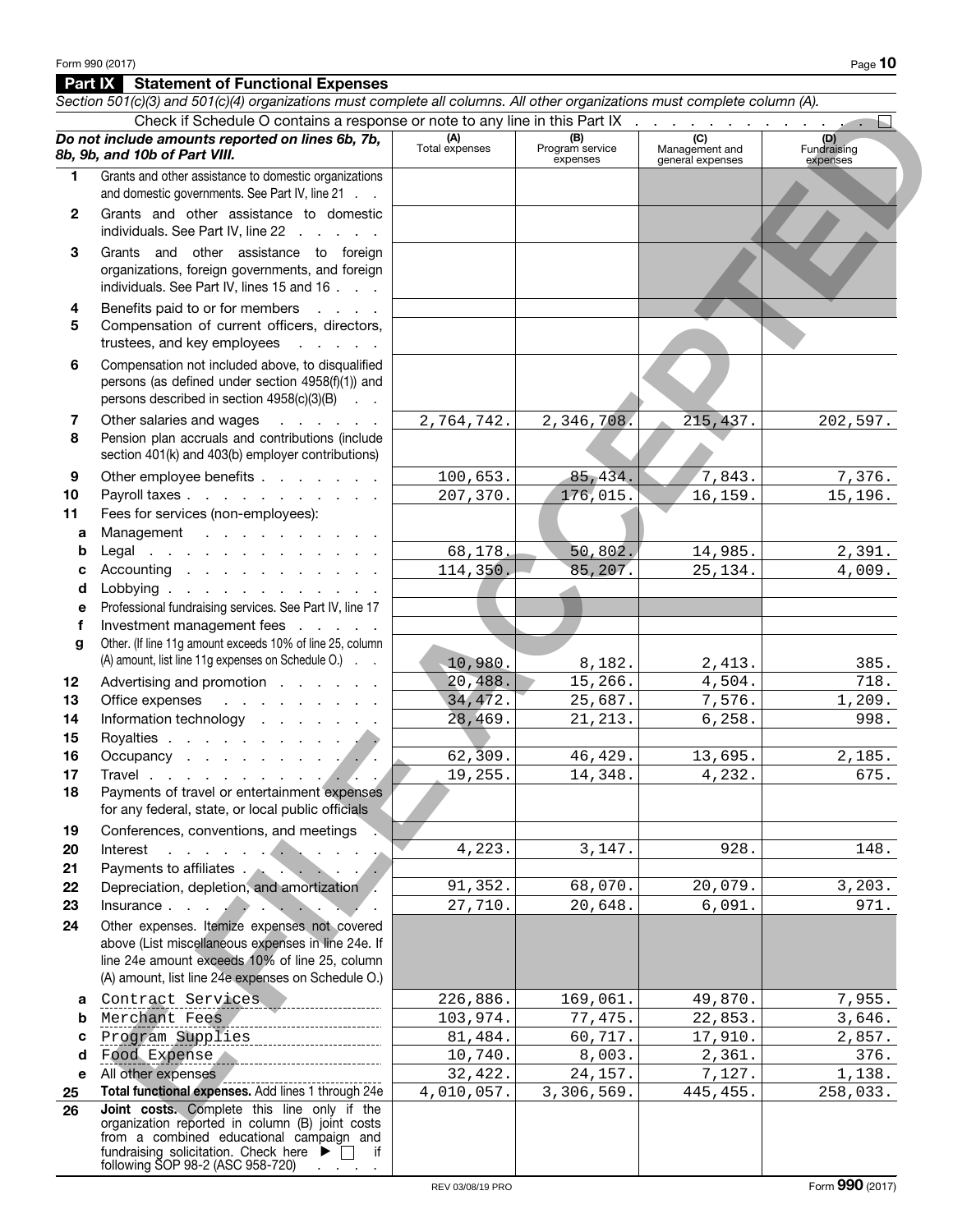Form 990 (2017) Page **11** 

|                             | <b>Part X</b> | <b>Balance Sheet</b>                                                                                                                                                                                                                                               |                          |                 |                    |
|-----------------------------|---------------|--------------------------------------------------------------------------------------------------------------------------------------------------------------------------------------------------------------------------------------------------------------------|--------------------------|-----------------|--------------------|
|                             |               | Check if Schedule O contains a response or note to any line in this Part X                                                                                                                                                                                         |                          |                 |                    |
|                             |               |                                                                                                                                                                                                                                                                    | (A)<br>Beginning of year |                 | (B)<br>End of year |
|                             | 1             | Cash-non-interest-bearing<br>and the contract of the contract of the contract of                                                                                                                                                                                   |                          | 1               | 42,730.            |
|                             | 2             | Savings and temporary cash investments                                                                                                                                                                                                                             |                          | $\overline{2}$  | 2,930,000.         |
|                             | 3             | Pledges and grants receivable, net                                                                                                                                                                                                                                 | 133,889.                 | 3               | 499,336.           |
|                             | 4             | Accounts receivable, net                                                                                                                                                                                                                                           | 274,768.                 | 4               | 5,618.             |
|                             | 5             | Loans and other receivables from current and former officers, directors,<br>trustees, key employees, and highest compensated employees.<br>Complete Part II of Schedule L                                                                                          |                          |                 |                    |
|                             |               |                                                                                                                                                                                                                                                                    |                          | 5               |                    |
|                             | 6             | Loans and other receivables from other disqualified persons (as defined under section<br>4958(f)(1)), persons described in section 4958(c)(3)(B), and contributing employers and<br>sponsoring organizations of section 501(c)(9) voluntary employees' beneficiary |                          |                 |                    |
|                             |               | organizations (see instructions). Complete Part II of Schedule L                                                                                                                                                                                                   |                          | 6               |                    |
| Assets                      | 7             | Notes and loans receivable, net                                                                                                                                                                                                                                    |                          | $\overline{7}$  |                    |
|                             | 8             | Inventories for sale or use $\cdots$ , $\cdots$ , $\cdots$ , $\cdots$ , $\cdots$ , $\cdots$                                                                                                                                                                        |                          | 8               |                    |
|                             | 9             | Prepaid expenses and deferred charges                                                                                                                                                                                                                              | 19,246.                  | 9               | 87,918.            |
|                             | 10a           | Land, buildings, and equipment: cost or<br>other basis. Complete Part VI of Schedule D<br>10a l<br>65,973.                                                                                                                                                         |                          |                 |                    |
|                             | b             | 10 <sub>b</sub>  <br>63,405.<br>Less: accumulated depreciation                                                                                                                                                                                                     | 2, 232, 650.             | 10 <sub>c</sub> | 2,568.             |
|                             | 11            | Investments-publicly traded securities<br>and the contract of the contract of the                                                                                                                                                                                  |                          | 11              |                    |
|                             | 12            | Investments-other securities. See Part IV, line 11                                                                                                                                                                                                                 |                          | 12              |                    |
|                             | 13            | Investments-program-related. See Part IV, line 11                                                                                                                                                                                                                  |                          | 13              |                    |
|                             | 14            |                                                                                                                                                                                                                                                                    |                          | 14              |                    |
|                             | 15            | G.                                                                                                                                                                                                                                                                 | 30,919.                  | 15              |                    |
|                             | 16            | Total assets. Add lines 1 through 15 (must equal line 34)                                                                                                                                                                                                          | 2,691,472.               | 16              | 3,568,170.         |
|                             | 17            |                                                                                                                                                                                                                                                                    | 105,345.                 | 17              | 15,867.            |
|                             | 18            |                                                                                                                                                                                                                                                                    |                          | 18              |                    |
|                             | 19            |                                                                                                                                                                                                                                                                    | 34,728.                  | 19              | 109,845.           |
|                             | 20            | Tax-exempt bond liabilities                                                                                                                                                                                                                                        |                          | 20              |                    |
|                             | 21            | Escrow or custodial account liability. Complete Part IV of Schedule D.                                                                                                                                                                                             |                          | 21              |                    |
|                             | 22            | Loans and other payables to current and former officers, directors,<br>trustees, key employees, highest compensated employees, and                                                                                                                                 |                          |                 |                    |
|                             |               | disqualified persons. Complete Part II of Schedule Lewissimple and sub-                                                                                                                                                                                            |                          | 22              |                    |
| Liabilities                 | 23            | Secured mortgages and notes payable to unrelated third parties                                                                                                                                                                                                     |                          | 23              |                    |
|                             | 24            | Unsecured notes and loans payable to unrelated third parties                                                                                                                                                                                                       | 60,000.                  | 24              |                    |
|                             |               | Other liabilities (including federal income tax, payables to related third                                                                                                                                                                                         |                          |                 |                    |
|                             | 25            | parties, and other liabilities not included on lines 17-24). Complete Part X                                                                                                                                                                                       |                          |                 |                    |
|                             |               | of Schedule D                                                                                                                                                                                                                                                      |                          | 25              |                    |
|                             | 26            | Total liabilities. Add lines 17 through 25                                                                                                                                                                                                                         | 200,073.                 | 26              | 125,712.           |
|                             |               | Organizations that follow SFAS 117 (ASC 958), check here $\triangleright \; \overline{\times} \;$ and<br>complete lines 27 through 29, and lines 33 and 34.                                                                                                        |                          |                 |                    |
| Net Assets or Fund Balances | 27            |                                                                                                                                                                                                                                                                    | 2,365,149.               | 27              | 3, 123, 958.       |
|                             | 28            | Temporarily restricted net assets                                                                                                                                                                                                                                  | 126, 250.                | 28              | 318,500.           |
|                             | 29            | Permanently restricted net assets.                                                                                                                                                                                                                                 |                          | 29              |                    |
|                             |               | Organizations that do not follow SFAS 117 (ASC 958), check here ▶ □ and<br>complete lines 30 through 34.                                                                                                                                                           |                          |                 |                    |
|                             | 30            | Capital stock or trust principal, or current funds                                                                                                                                                                                                                 |                          | 30              |                    |
|                             | 31            | Paid-in or capital surplus, or land, building, or equipment fund                                                                                                                                                                                                   |                          | 31              |                    |
|                             | 32            | Retained earnings, endowment, accumulated income, or other funds.                                                                                                                                                                                                  |                          | 32              |                    |
|                             | 33            | Total net assets or fund balances                                                                                                                                                                                                                                  | 2,491,399.               | 33              | 3,442,458.         |
|                             |               | Total liabilities and net assets/fund balances                                                                                                                                                                                                                     | 2,691,472.               | 34              | 3,568,170.         |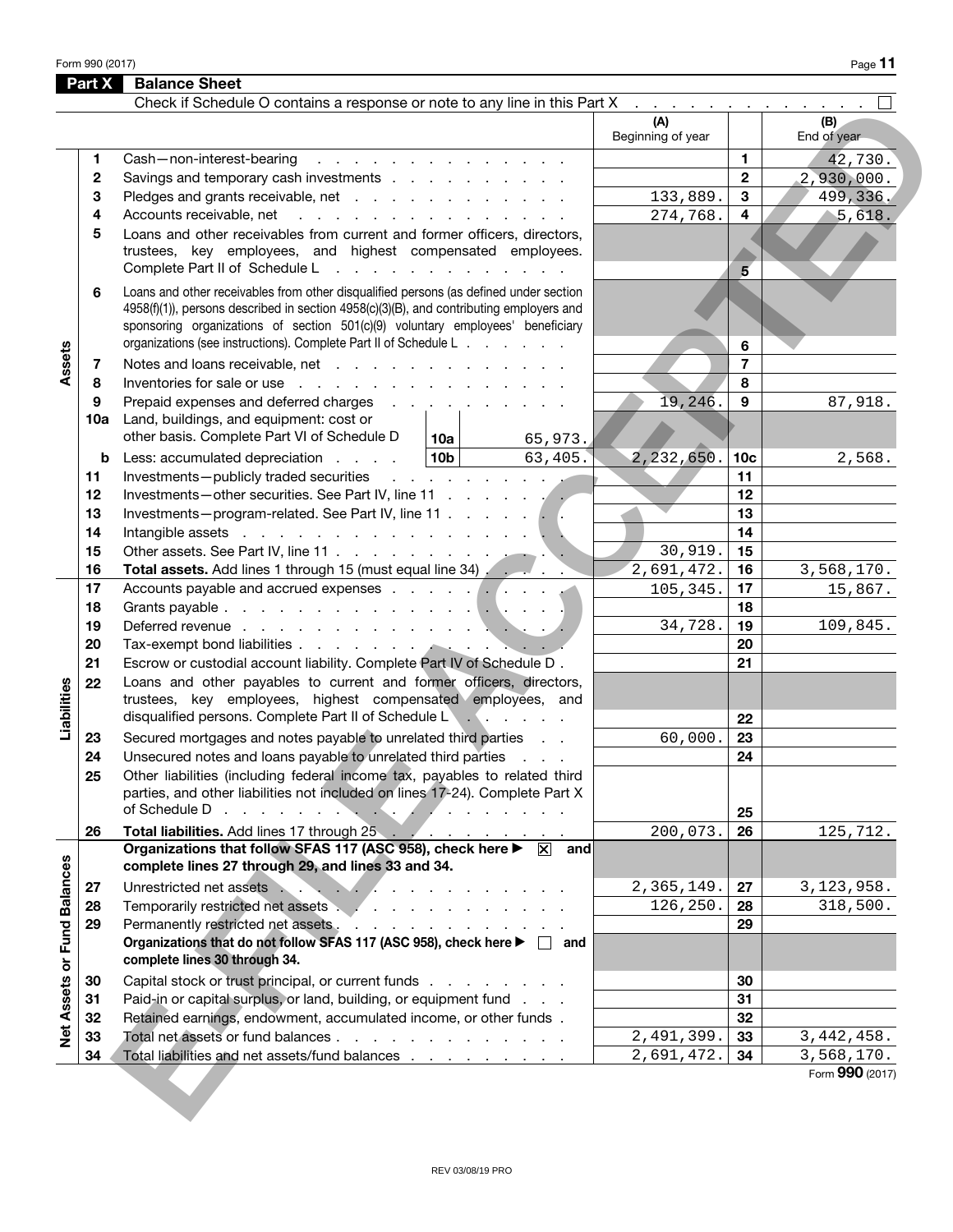|    | Form 990 (2017)                                                                                                                                                                                                                |                |    | Page 12               |
|----|--------------------------------------------------------------------------------------------------------------------------------------------------------------------------------------------------------------------------------|----------------|----|-----------------------|
|    | <b>Part XI</b> Reconciliation of Net Assets                                                                                                                                                                                    |                |    |                       |
|    | Check if Schedule O contains a response or note to any line in this Part XI                                                                                                                                                    |                |    | $\mathbf{\times}$     |
| 1  | Total revenue (must equal Part VIII, column (A), line 12)                                                                                                                                                                      | $\blacksquare$ |    | 4,980,156.            |
| 2  | Total expenses (must equal Part IX, column (A), line 25)                                                                                                                                                                       | $\mathbf{2}$   |    | 4,010,057.            |
| 3  |                                                                                                                                                                                                                                | 3              |    | 970,099.              |
| 4  | Net assets or fund balances at beginning of year (must equal Part X, line 33, column (A))                                                                                                                                      | 4              |    | 2,491,399.            |
| 5  |                                                                                                                                                                                                                                | 5              |    |                       |
| 6  | Donated services and use of facilities<br>the contract of the contract of the contract of the contract of the contract of the contract of the contract of                                                                      | 6              |    |                       |
| 7  |                                                                                                                                                                                                                                | $\overline{7}$ |    |                       |
| 8  |                                                                                                                                                                                                                                | 8              |    |                       |
| 9  | Other changes in net assets or fund balances (explain in Schedule O)                                                                                                                                                           | $\overline{9}$ |    | $-19,040.$            |
| 10 | Net assets or fund balances at end of year. Combine lines 3 through 9 (must equal Part X, line                                                                                                                                 |                |    |                       |
|    | 33, column (B)) $\ldots$ $\ldots$ $\ldots$ $\ldots$ $\ldots$ $\ldots$ $\ldots$ $\ldots$ $\ldots$ $\ldots$ $\ldots$ $\ldots$                                                                                                    | 10             |    | 3,442,458.            |
|    | <b>Financial Statements and Reporting</b><br><b>Part XII</b>                                                                                                                                                                   |                |    |                       |
|    | Check if Schedule O contains a response or note to any line in this Part XII and the set of the set of the set of the set of the set of the set of the set of the set of the set of the set of the set of the set of the set o |                |    |                       |
|    |                                                                                                                                                                                                                                |                |    | Yes<br>No             |
| 1  | Accounting method used to prepare the Form 990: $\Box$ Cash $\Box$ Accrual<br>$\Box$ Other                                                                                                                                     |                |    |                       |
|    | If the organization changed its method of accounting from a prior year or checked "Other," explain in<br>Schedule O.                                                                                                           |                |    |                       |
| 2a | Were the organization's financial statements compiled or reviewed by an independent accountant? $\ldots$                                                                                                                       |                | 2a | $\times$              |
|    | If "Yes," check a box below to indicate whether the financial statements for the year were compiled or                                                                                                                         |                |    |                       |
|    | reviewed on a separate basis, consolidated basis, or both:                                                                                                                                                                     |                |    |                       |
|    | □ Consolidated basis □ Both consolidated and separate basis<br>□ Separate basis                                                                                                                                                |                |    |                       |
| b  | Were the organization's financial statements audited by an independent accountant?<br>and the state of the state of the                                                                                                        |                | 2b | $\times$              |
|    | If "Yes," check a box below to indicate whether the financial statements for the year were audited on a                                                                                                                        |                |    |                       |
|    | separate basis, consolidated basis, or both:                                                                                                                                                                                   |                |    |                       |
|    | □ Consolidated basis □ Both consolidated and separate basis<br>$\overline{X}$ Separate basis                                                                                                                                   |                |    |                       |
|    | If "Yes" to line 2a or 2b, does the organization have a committee that assumes responsibility for oversight                                                                                                                    |                |    |                       |
| C  | of the audit, review, or compilation of its financial statements and selection of an independent accountant?                                                                                                                   |                |    |                       |
|    |                                                                                                                                                                                                                                |                | 2c | $\boldsymbol{\times}$ |
|    | If the organization changed either its oversight process or selection process during the tax year, explain in<br>Schedule O.                                                                                                   |                |    |                       |
|    |                                                                                                                                                                                                                                |                |    |                       |
| За | As a result of a federal award, was the organization required to undergo an audit or audits as set forth in                                                                                                                    |                |    |                       |
|    | the Single Audit Act and OMB Circular A-133?                                                                                                                                                                                   |                | За | ×.                    |
| b  | If "Yes," did the organization undergo the required audit or audits? If the organization did not undergo the                                                                                                                   |                |    |                       |
|    | required audit or audits, explain why in Schedule O and describe any steps taken to undergo such audits.                                                                                                                       |                | 3b |                       |
|    |                                                                                                                                                                                                                                |                |    | Form 990 (2017)       |
|    |                                                                                                                                                                                                                                |                |    |                       |
|    |                                                                                                                                                                                                                                |                |    |                       |
|    |                                                                                                                                                                                                                                |                |    |                       |
|    |                                                                                                                                                                                                                                |                |    |                       |
|    |                                                                                                                                                                                                                                |                |    |                       |
|    |                                                                                                                                                                                                                                |                |    |                       |
|    |                                                                                                                                                                                                                                |                |    |                       |
|    |                                                                                                                                                                                                                                |                |    |                       |
|    |                                                                                                                                                                                                                                |                |    |                       |
|    |                                                                                                                                                                                                                                |                |    |                       |
|    |                                                                                                                                                                                                                                |                |    |                       |
|    |                                                                                                                                                                                                                                |                |    |                       |
|    |                                                                                                                                                                                                                                |                |    |                       |
|    |                                                                                                                                                                                                                                |                |    |                       |
|    |                                                                                                                                                                                                                                |                |    |                       |
|    |                                                                                                                                                                                                                                |                |    |                       |
|    |                                                                                                                                                                                                                                |                |    |                       |
|    |                                                                                                                                                                                                                                |                |    |                       |
|    |                                                                                                                                                                                                                                |                |    |                       |
|    |                                                                                                                                                                                                                                |                |    |                       |
|    |                                                                                                                                                                                                                                |                |    |                       |
|    |                                                                                                                                                                                                                                |                |    |                       |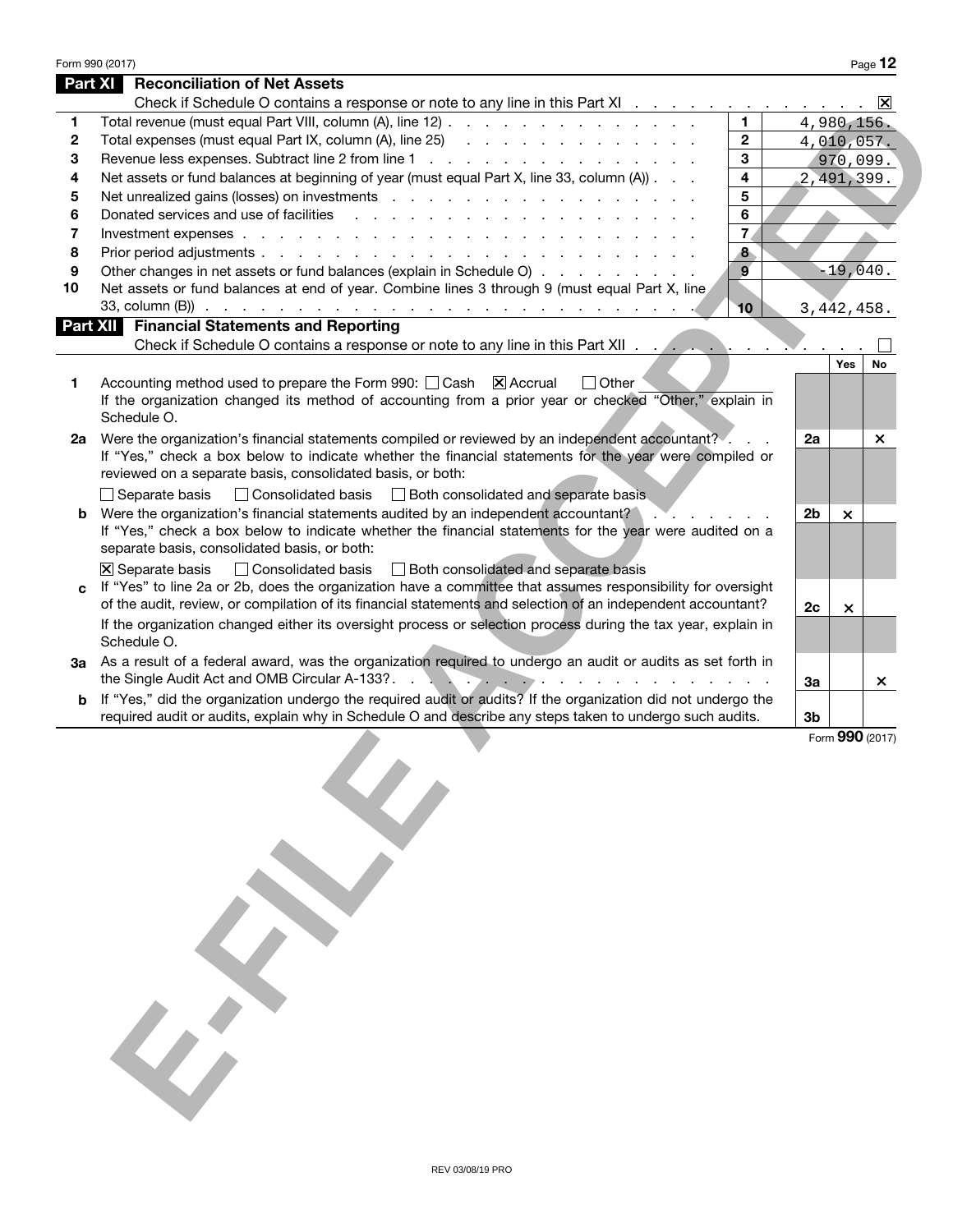| <b>SCHEDULE A</b> |                      |
|-------------------|----------------------|
|                   | (Form 990 or 990-EZ) |

## **Public Charity Status and Public Support**

**Complete if the organization is a section 501(c)(3) organization or a section 4947(a)(1) nonexempt charitable trust.** a **Attach to Form 990 or Form 990-EZ.** 

**(E) Total**

| Go to www.irs.gov/Form990 for instructions and the latest information. |  |
|------------------------------------------------------------------------|--|
|------------------------------------------------------------------------|--|

20**17 Open to Public Inspection**

OMB No. 1545-0047

|  | Name of the organization |  |
|--|--------------------------|--|
|  |                          |  |

|                 |                                    |                                                            |          | Complete if the organization is a section 501(c)(3) organization or a section 4947(a)(1) nonexempt charitable trust.                                                                                                                                                                                                                                                                                                                                                             |     |                                                                   |                                                         | 4 U M                                                 |
|-----------------|------------------------------------|------------------------------------------------------------|----------|----------------------------------------------------------------------------------------------------------------------------------------------------------------------------------------------------------------------------------------------------------------------------------------------------------------------------------------------------------------------------------------------------------------------------------------------------------------------------------|-----|-------------------------------------------------------------------|---------------------------------------------------------|-------------------------------------------------------|
|                 | Department of the Treasury         |                                                            |          | Attach to Form 990 or Form 990-EZ.                                                                                                                                                                                                                                                                                                                                                                                                                                               |     |                                                                   |                                                         | <b>Open to Public</b>                                 |
|                 | Internal Revenue Service           |                                                            |          | Go to www.irs.gov/Form990 for instructions and the latest information.                                                                                                                                                                                                                                                                                                                                                                                                           |     |                                                                   |                                                         | Inspection                                            |
|                 | Name of the organization           |                                                            |          |                                                                                                                                                                                                                                                                                                                                                                                                                                                                                  |     |                                                                   | <b>Employer identification number</b>                   |                                                       |
| Part I          | Creative Action                    |                                                            |          | Reason for Public Charity Status (All organizations must complete this part.) See instructions.                                                                                                                                                                                                                                                                                                                                                                                  |     |                                                                   | 74-2856925                                              |                                                       |
|                 |                                    |                                                            |          | The organization is not a private foundation because it is: (For lines 1 through 12, check only one box.)                                                                                                                                                                                                                                                                                                                                                                        |     |                                                                   |                                                         |                                                       |
| 1               |                                    |                                                            |          | $\Box$ A church, convention of churches, or association of churches described in <b>section 170(b)(1)(A)(i).</b>                                                                                                                                                                                                                                                                                                                                                                 |     |                                                                   |                                                         |                                                       |
| 2               |                                    |                                                            |          | $\Box$ A school described in <b>section 170(b)(1)(A)(ii).</b> (Attach Schedule E (Form 990 or 990-EZ).)                                                                                                                                                                                                                                                                                                                                                                          |     |                                                                   |                                                         |                                                       |
| 3               |                                    |                                                            |          | $\Box$ A hospital or a cooperative hospital service organization described in <b>section 170(b)(1)(A)(iii).</b>                                                                                                                                                                                                                                                                                                                                                                  |     |                                                                   |                                                         |                                                       |
| 4               |                                    | hospital's name, city, and state:                          |          | □ A medical research organization operated in conjunction with a hospital described in section 170(b)(1)(A)(iii). Enter the                                                                                                                                                                                                                                                                                                                                                      |     |                                                                   |                                                         |                                                       |
| 5               |                                    | section 170(b)(1)(A)(iv). (Complete Part II.)              |          | An organization operated for the benefit of a college or university owned or operated by a governmental unit described in                                                                                                                                                                                                                                                                                                                                                        |     |                                                                   |                                                         |                                                       |
| 6<br>7          |                                    | described in section 170(b)(1)(A)(vi). (Complete Part II.) |          | $\Box$ A federal, state, or local government or governmental unit described in section 170(b)(1)(A)(v).<br>$\Box$ An organization that normally receives a substantial part of its support from a governmental unit or from the general public                                                                                                                                                                                                                                   |     |                                                                   |                                                         |                                                       |
| 8               |                                    |                                                            |          | $\Box$ A community trust described in section 170(b)(1)(A)(vi). (Complete Part II.)                                                                                                                                                                                                                                                                                                                                                                                              |     |                                                                   |                                                         |                                                       |
| 9               | university:                        |                                                            |          | $\Box$ An agricultural research organization described in section 170(b)(1)(A)(ix) operated in conjunction with a land-grant college<br>or university or a non-land-grant college of agriculture (see instructions). Enter the name, city, and state of the college or                                                                                                                                                                                                           |     |                                                                   |                                                         |                                                       |
| 10              |                                    |                                                            |          | X An organization that normally receives: (1) more than 331/3% of its support from contributions, membership fees, and gross<br>receipts from activities related to its exempt functions—subject to certain exceptions, and (2) no more than 331/3% of its<br>support from gross investment income and unrelated business taxable income (less section 511 tax) from businesses<br>acquired by the organization after June 30, 1975. See section 509(a)(2). (Complete Part III.) |     |                                                                   |                                                         |                                                       |
| 11              |                                    |                                                            |          | $\Box$ An organization organized and operated exclusively to test for public safety. See section 509(a)(4).                                                                                                                                                                                                                                                                                                                                                                      |     |                                                                   |                                                         |                                                       |
| 12 <sup>°</sup> |                                    |                                                            |          | $\Box$ An organization organized and operated exclusively for the benefit of, to perform the functions of, or to carry out the purposes                                                                                                                                                                                                                                                                                                                                          |     |                                                                   |                                                         |                                                       |
|                 |                                    |                                                            |          | of one or more publicly supported organizations described in section 509(a)(1) or section 509(a)(2). See section 509(a)(3).<br>Check the box in lines 12a through 12d that describes the type of supporting organization and complete lines 12e, 12f, and 12g.                                                                                                                                                                                                                   |     |                                                                   |                                                         |                                                       |
|                 |                                    |                                                            |          |                                                                                                                                                                                                                                                                                                                                                                                                                                                                                  |     |                                                                   |                                                         |                                                       |
| a               |                                    |                                                            |          | Type I. A supporting organization operated, supervised, or controlled by its supported organization(s), typically by giving<br>the supported organization(s) the power to regularly appoint or elect a majority of the directors or trustees of the<br>supporting organization. You must complete Part IV, Sections A and B.                                                                                                                                                     |     |                                                                   |                                                         |                                                       |
| b               |                                    |                                                            |          | Type II. A supporting organization supervised or controlled in connection with its supported organization(s), by having<br>control or management of the supporting organization vested in the same persons that control or manage the supported<br>organization(s). You must complete Part IV, Sections A and C.                                                                                                                                                                 |     |                                                                   |                                                         |                                                       |
| c               |                                    |                                                            |          | Type III functionally integrated. A supporting organization operated in connection with, and functionally integrated with,<br>its supported organization(s) (see instructions). You must complete Part IV, Sections A, D, and E.                                                                                                                                                                                                                                                 |     |                                                                   |                                                         |                                                       |
| d               |                                    |                                                            |          | Type III non-functionally integrated. A supporting organization operated in connection with its supported organization(s)<br>that is not functionally integrated. The organization generally must satisfy a distribution requirement and an attentiveness<br>requirement (see instructions). You must complete Part IV, Sections A and D, and Part V.                                                                                                                            |     |                                                                   |                                                         |                                                       |
| е               |                                    |                                                            |          | Check this box if the organization received a written determination from the IRS that it is a Type I, Type II, Type III<br>functionally integrated, or Type III non-functionally integrated supporting organization.                                                                                                                                                                                                                                                             |     |                                                                   |                                                         |                                                       |
| Ť               |                                    | Enter the number of supported organizations.               |          | and the contract of the contract of the contract of                                                                                                                                                                                                                                                                                                                                                                                                                              |     |                                                                   |                                                         |                                                       |
| g               |                                    |                                                            |          | Provide the following information about the supported organization(s).                                                                                                                                                                                                                                                                                                                                                                                                           |     |                                                                   |                                                         |                                                       |
|                 | (i) Name of supported organization |                                                            | (ii) EIN | (iii) Type of organization<br>(described on lines 1-10<br>above (see instructions))                                                                                                                                                                                                                                                                                                                                                                                              |     | (iv) Is the organization<br>listed in your governing<br>document? | (v) Amount of monetary<br>support (see<br>instructions) | (vi) Amount of<br>other support (see<br>instructions) |
|                 |                                    |                                                            |          |                                                                                                                                                                                                                                                                                                                                                                                                                                                                                  | Yes | No                                                                |                                                         |                                                       |
| (A)             |                                    |                                                            |          |                                                                                                                                                                                                                                                                                                                                                                                                                                                                                  |     |                                                                   |                                                         |                                                       |
| (B)             |                                    |                                                            |          |                                                                                                                                                                                                                                                                                                                                                                                                                                                                                  |     |                                                                   |                                                         |                                                       |
| (C)             |                                    |                                                            |          |                                                                                                                                                                                                                                                                                                                                                                                                                                                                                  |     |                                                                   |                                                         |                                                       |
| (D)             |                                    |                                                            |          |                                                                                                                                                                                                                                                                                                                                                                                                                                                                                  |     |                                                                   |                                                         |                                                       |
|                 |                                    |                                                            |          |                                                                                                                                                                                                                                                                                                                                                                                                                                                                                  |     |                                                                   |                                                         |                                                       |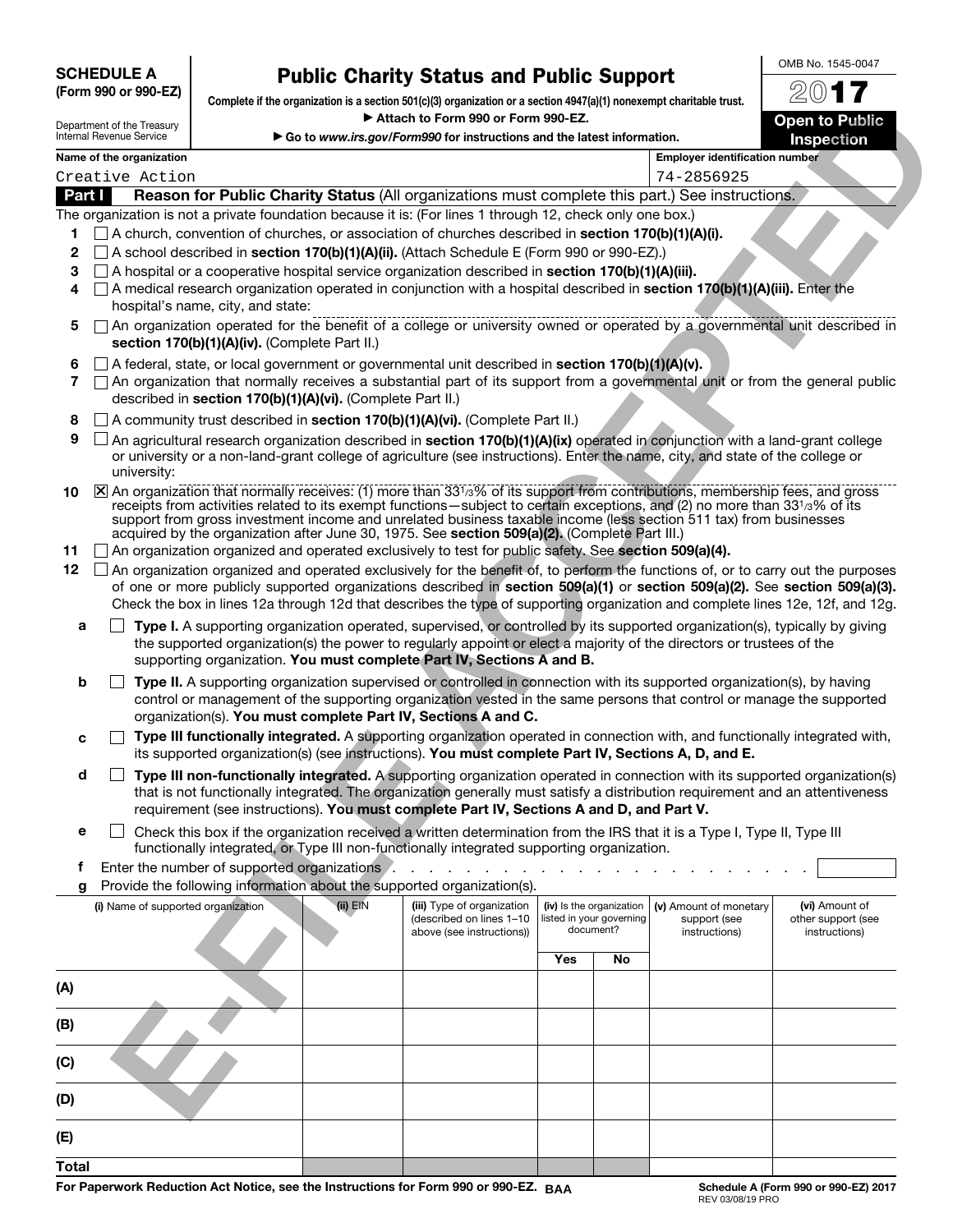| Part II        | Support Schedule for Organizations Described in Sections 170(b)(1)(A)(iv) and 170(b)(1)(A)(vi)                                                                                                                                                                                                                                                                                     |          |            |            |            |          |               |
|----------------|------------------------------------------------------------------------------------------------------------------------------------------------------------------------------------------------------------------------------------------------------------------------------------------------------------------------------------------------------------------------------------|----------|------------|------------|------------|----------|---------------|
|                | (Complete only if you checked the box on line 5, 7, or 8 of Part I or if the organization failed to qualify under                                                                                                                                                                                                                                                                  |          |            |            |            |          |               |
|                | Part III. If the organization fails to qualify under the tests listed below, please complete Part III.)                                                                                                                                                                                                                                                                            |          |            |            |            |          |               |
|                | <b>Section A. Public Support</b>                                                                                                                                                                                                                                                                                                                                                   |          |            |            |            |          |               |
|                | Calendar year (or fiscal year beginning in) ▶                                                                                                                                                                                                                                                                                                                                      | (a) 2013 | (b) 2014   | $(c)$ 2015 | $(d)$ 2016 | (e) 2017 | (f) Total     |
| 1              | contributions,<br>Gifts, grants,<br>and<br>membership fees received. (Do not<br>include any "unusual grants.")                                                                                                                                                                                                                                                                     |          |            |            |            |          |               |
| $\mathbf{2}$   | levied<br>revenues<br>Tax<br>for<br>the<br>organization's benefit and either paid<br>to or expended on its behalf<br><b>Contractor</b>                                                                                                                                                                                                                                             |          |            |            |            |          |               |
| 3              | The value of services or facilities<br>furnished by a governmental unit to the<br>organization without charge                                                                                                                                                                                                                                                                      |          |            |            |            |          |               |
| 4              | Total. Add lines 1 through 3.                                                                                                                                                                                                                                                                                                                                                      |          |            |            |            |          |               |
| 5              | The portion of total contributions by<br>each<br>(other<br>than<br>person<br>a<br>governmental<br>unit<br>publicly<br>or<br>supported organization) included on<br>line 1 that exceeds 2% of the amount<br>shown on line 11, column $(f)$ .                                                                                                                                        |          |            |            |            |          |               |
| 6              | Public support. Subtract line 5 from line 4                                                                                                                                                                                                                                                                                                                                        |          |            |            |            |          |               |
|                | <b>Section B. Total Support</b>                                                                                                                                                                                                                                                                                                                                                    |          |            |            |            |          |               |
|                | Calendar year (or fiscal year beginning in) ▶                                                                                                                                                                                                                                                                                                                                      | (a) 2013 | (b) $2014$ | (c) 2015   | $(d)$ 2016 | (e) 2017 | (f) Total     |
| 7              | Amounts from line 4<br>and a state of the state                                                                                                                                                                                                                                                                                                                                    |          |            |            |            |          |               |
| 8              | Gross income from interest, dividends,<br>payments received on securities loans,<br>rents, royalties, and income from<br>similar sources                                                                                                                                                                                                                                           |          |            |            |            |          |               |
| 9              | Net income from unrelated business<br>activities, whether or not the business<br>is regularly carried on<br>contractor and a                                                                                                                                                                                                                                                       |          |            |            |            |          |               |
| 10             | Other income. Do not include gain or<br>loss from the sale of capital assets<br>(Explain in Part VI.)                                                                                                                                                                                                                                                                              |          |            |            |            |          |               |
| 11<br>12<br>13 | Total support. Add lines 7 through 10<br>Gross receipts from related activities, etc. (see instructions)<br><b>First five years.</b> If the Form 990 is for the organization's first, second, third, fourth, or fifth tax year as a section 501(c)(3)                                                                                                                              |          |            |            |            | 12       |               |
|                | organization, check this box and stop here $\sqrt{1+\frac{1}{2}}$ . The state of the state of the state of the state of $\blacksquare$                                                                                                                                                                                                                                             |          |            |            |            |          |               |
|                | <b>Section C. Computation of Public Support Percentage</b>                                                                                                                                                                                                                                                                                                                         |          |            |            |            |          |               |
| 14             | Public support percentage for 2017 (line 6, column (f) divided by line 11, column (f)                                                                                                                                                                                                                                                                                              |          |            |            |            | 14       | $\%$          |
| 15<br>16a      | Public support percentage from 2016 Schedule A, Part II, line 14<br>331/3% support test-2017. If the organization did not check the box on line 13, and line 14 is 331/3% or more, check this<br>box and stop here. The organization qualifies as a publicly supported organization $\ldots$ , $\ldots$ , $\ldots$                                                                 |          |            |            |            | 15       | $\frac{0}{0}$ |
| b              | 33 <sup>1</sup> /3% support test-2016. If the organization did not check a box on line 13 or 16a, and line 15 is 33 <sup>1</sup> /3% or more, check<br>this box and <b>stop here.</b> The organization qualifies as a publicly supported organization $\cdots$ $\cdots$ $\cdots$                                                                                                   |          |            |            |            |          |               |
|                | 17a 10%-facts-and-circumstances test-2017. If the organization did not check a box on line 13, 16a, or 16b, and line 14 is<br>10% or more, and if the organization meets the "facts-and-circumstances" test, check this box and stop here. Explain in<br>Part VI how the organization meets the "facts-and-circumstances" test. The organization qualifies as a publicly supported |          |            |            |            |          |               |
| b              | 10%-facts-and-circumstances test-2016. If the organization did not check a box on line 13, 16a, 16b, or 17a, and line<br>15 is 10% or more, and if the organization meets the "facts-and-circumstances" test, check this box and stop here.<br>Explain in Part VI how the organization meets the "facts-and-circumstances" test. The organization qualifies as a publicly          |          |            |            |            |          |               |
| 18             | Private foundation. If the organization did not check a box on line 13, 16a, 16b, 17a, or 17b, check this box and see                                                                                                                                                                                                                                                              |          |            |            |            |          |               |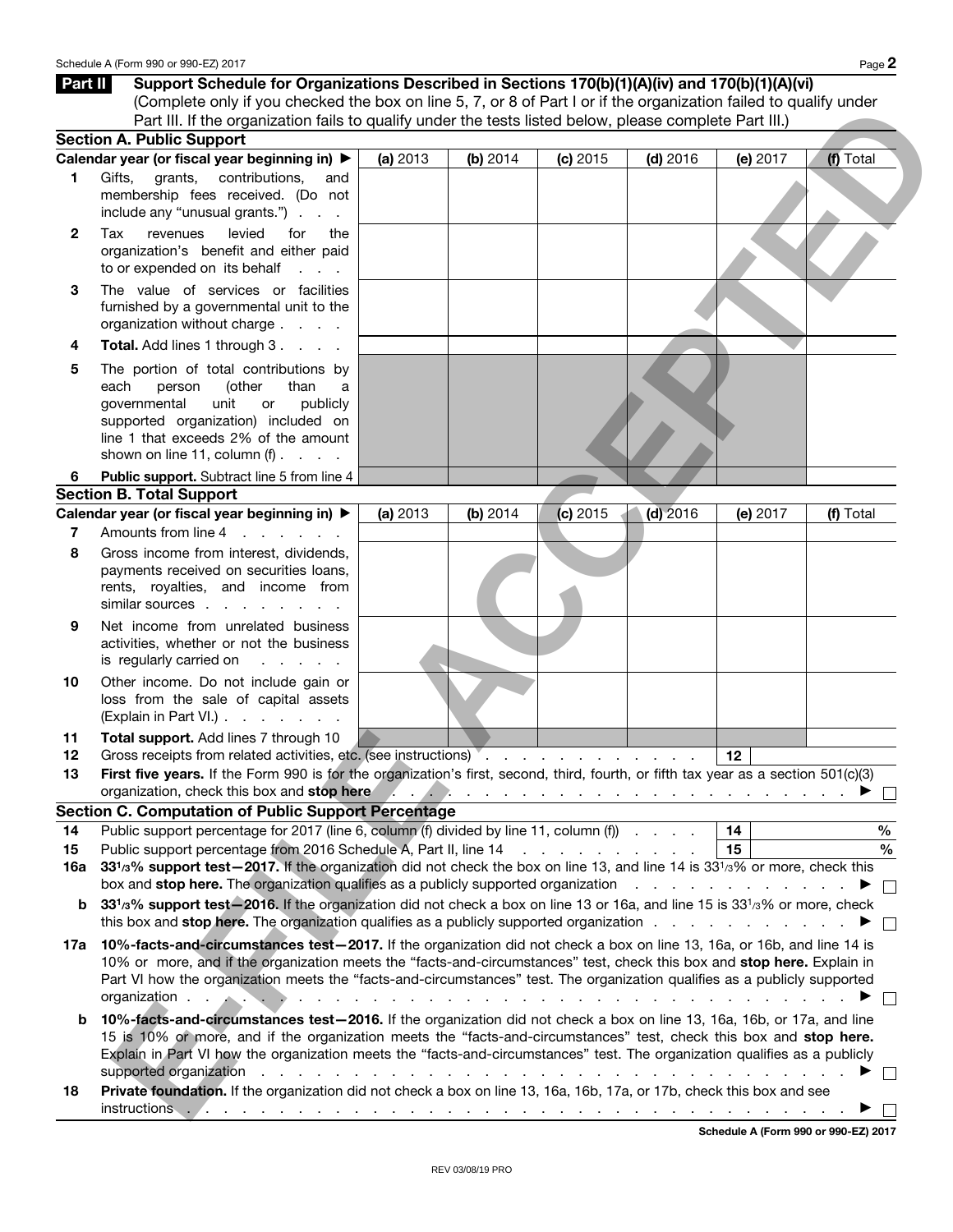### **Part III** Support Schedule for Organizations Described in Section 509(a)(2)

(Complete only if you checked the box on line 10 of Part I or if the organization failed to qualify under Part II. If the organization fails to qualify under the tests listed below, please complete Part II.)

|              | (Complete only if you checked the box on line 10 of Part I or if the organization failed to qualify under Part II.<br>If the organization fails to qualify under the tests listed below, please complete Part II.)                                                                                                      |                      |            |          |                                                                                                       |          |                                                                                                                                         |
|--------------|-------------------------------------------------------------------------------------------------------------------------------------------------------------------------------------------------------------------------------------------------------------------------------------------------------------------------|----------------------|------------|----------|-------------------------------------------------------------------------------------------------------|----------|-----------------------------------------------------------------------------------------------------------------------------------------|
|              | <b>Section A. Public Support</b>                                                                                                                                                                                                                                                                                        |                      |            |          |                                                                                                       |          |                                                                                                                                         |
|              | Calendar year (or fiscal year beginning in) ▶                                                                                                                                                                                                                                                                           | (a) 2013             | (b) 2014   | (c) 2015 | $(d)$ 2016                                                                                            | (e) 2017 | (f) Total                                                                                                                               |
| 1.           | Gifts, grants, contributions, and membership fees<br>received. (Do not include any "unusual grants.")                                                                                                                                                                                                                   |                      |            |          |                                                                                                       |          | 1,815,463. 1,160,646. 1,337,311. 1,468,359. 1,918,116. 7,699,895.                                                                       |
| $\mathbf{2}$ | Gross receipts from admissions, merchandise<br>sold or services performed, or facilities<br>furnished in any activity that is related to the<br>organization's tax-exempt purpose                                                                                                                                       |                      |            |          |                                                                                                       |          | $\left 1,147,087.\right 1,355,732.\left 1,725,771.\right 1,914,245.\left 2,270,320.\right 8,413,155.$                                   |
| 3            | Gross receipts from activities that are not an<br>unrelated trade or business under section 513                                                                                                                                                                                                                         |                      |            |          |                                                                                                       |          |                                                                                                                                         |
| 4            | levied<br>for<br>Tax<br>revenues<br>the<br>organization's benefit and either paid to<br>or expended on its behalf<br><b>Contractor</b>                                                                                                                                                                                  |                      |            |          |                                                                                                       |          |                                                                                                                                         |
| 5            | The value of services or facilities<br>furnished by a governmental unit to the<br>organization without charge                                                                                                                                                                                                           |                      |            |          |                                                                                                       |          |                                                                                                                                         |
| 6<br>7a      | <b>Total.</b> Add lines 1 through 5.<br>Amounts included on lines 1, 2, and 3<br>received from disqualified persons                                                                                                                                                                                                     |                      |            |          |                                                                                                       |          | $\overline{)2,962,550.}\overline{)2,516,378.}\overline{)3,063,082.}\overline{)3,382,604.}\overline{)4,188,436.}\overline{)16,113,050.}$ |
| b            | Amounts included on lines 2 and 3<br>received from other than disqualified<br>persons that exceed the greater of \$5,000<br>or 1% of the amount on line 13 for the year                                                                                                                                                 |                      |            | 180,594. |                                                                                                       |          |                                                                                                                                         |
|              | c Add lines 7a and 7b<br>and the company of the                                                                                                                                                                                                                                                                         | 323,639.<br>323,639. | 207,463.   | 180,594. | 289, 161.                                                                                             |          | 289, 161.   131, 486.   1, 132, 343.                                                                                                    |
| 8            | Public support. (Subtract line 7c from<br>$line 6.)$                                                                                                                                                                                                                                                                    |                      | 207, 463.  |          |                                                                                                       |          | $131, 486. \vert 1, 132, 343.$<br>14,980,707.                                                                                           |
|              | <b>Section B. Total Support</b>                                                                                                                                                                                                                                                                                         |                      |            |          |                                                                                                       |          |                                                                                                                                         |
|              | Calendar year (or fiscal year beginning in) ▶                                                                                                                                                                                                                                                                           | (a) 2013             | $(b)$ 2014 | (c) 2015 | $(d)$ 2016                                                                                            | (e) 2017 | (f) Total                                                                                                                               |
| 9            | Amounts from line 6<br>and a state of the state of                                                                                                                                                                                                                                                                      |                      |            |          |                                                                                                       |          | 2,962,550. 2,516,378. 3,063,082. 3,382,604. 4,188,436. 16,113,050.                                                                      |
| 10a          | Gross income from interest, dividends,<br>payments received on securities loans, rents,<br>royalties, and income from similar sources.                                                                                                                                                                                  |                      |            |          |                                                                                                       |          |                                                                                                                                         |
| b            | Unrelated business taxable income (less<br>section 511 taxes) from businesses<br>acquired after June 30, 1975                                                                                                                                                                                                           | $0$ .                | 0.         | $0$ .    | $\mathsf 0$ .                                                                                         | 0.       | 0.                                                                                                                                      |
|              | c Add lines 10a and 10b<br>$\mathbf{r}$ and $\mathbf{r}$ and $\mathbf{r}$                                                                                                                                                                                                                                               | $0$ .                | 0.         | 0.       | 0.                                                                                                    | 0.       | $0$ .                                                                                                                                   |
|              | 11 Net income from unrelated business<br>activities not included in line 10b, whether<br>or not the business is regularly carried on                                                                                                                                                                                    |                      |            |          |                                                                                                       |          |                                                                                                                                         |
| 12           | Other income. Do not include gain or<br>loss from the sale of capital assets<br>(Explain in Part VI.).<br>N.                                                                                                                                                                                                            |                      |            |          |                                                                                                       |          |                                                                                                                                         |
| 13           | Total support. (Add lines 9, 10c, 11,<br>and 12.) $\qquad \qquad$                                                                                                                                                                                                                                                       |                      |            |          |                                                                                                       |          | $\vert 2$ ,962,550. $\vert 2$ ,516,378. $\vert 3$ ,063,082. $\vert 3$ ,382,604. $\vert 4$ ,188,436. $\vert 16$ ,113,050.                |
| 14           | First five years. If the Form 990 is for the organization's first, second, third, fourth, or fifth tax year as a section 501(c)(3)<br>organization, check this box and stop here                                                                                                                                        |                      |            |          | $\rightarrow$ . The contract of the contract of the contract of the contract of $\blacktriangleright$ |          |                                                                                                                                         |
|              | <b>Section C. Computation of Public Support Percentage</b>                                                                                                                                                                                                                                                              |                      |            |          |                                                                                                       |          |                                                                                                                                         |
| 15           | Public support percentage for 2017 (line 8, column (f) divided by line 13, column (f)<br>Public support percentage from 2016 Schedule A, Part III, line 15 \[mattless et al., et al., et al., et al., et al., et al., et al., et al., et al., et al., et al., et al., et al., et al., et al., et al., et al., et al., e |                      |            |          |                                                                                                       | 15<br>16 | 92.97 %<br>87.84 %                                                                                                                      |
| 16           | Section D. Computation of Investment Income Percentage                                                                                                                                                                                                                                                                  |                      |            |          |                                                                                                       |          |                                                                                                                                         |
| 17           | Investment income percentage for 2017 (line 10c, column (f) divided by line 13, column (f)                                                                                                                                                                                                                              |                      |            |          |                                                                                                       | 17       | $0\%$                                                                                                                                   |
| 18           | Investment income percentage from 2016 Schedule A, Part III, line 17                                                                                                                                                                                                                                                    |                      |            |          |                                                                                                       | 18       | $0\%$                                                                                                                                   |
| <b>19a</b>   | 33 <sup>1</sup> /3% support tests - 2017. If the organization did not check the box on line 14, and line 15 is more than 33 <sup>1</sup> /3%, and line                                                                                                                                                                  |                      |            |          |                                                                                                       |          |                                                                                                                                         |
|              | 17 is not more than 33 <sup>1</sup> /3%, check this box and stop here. The organization qualifies as a publicly supported organization                                                                                                                                                                                  |                      |            |          |                                                                                                       |          | $\mathbf{\overline{X}}$                                                                                                                 |
| b            | 33 <sup>1</sup> /3% support tests - 2016. If the organization did not check a box on line 14 or line 19a, and line 16 is more than 33 <sup>1</sup> /3%, and<br>line 18 is not more than $3313%$ , check this box and stop here. The organization qualifies as a publicly supported organization                         |                      |            |          |                                                                                                       |          | $\Box$<br>▶                                                                                                                             |
| 20           | Private foundation. If the organization did not check a box on line 14, 19a, or 19b, check this box and see instructions                                                                                                                                                                                                |                      |            |          |                                                                                                       |          | ▶ │ │                                                                                                                                   |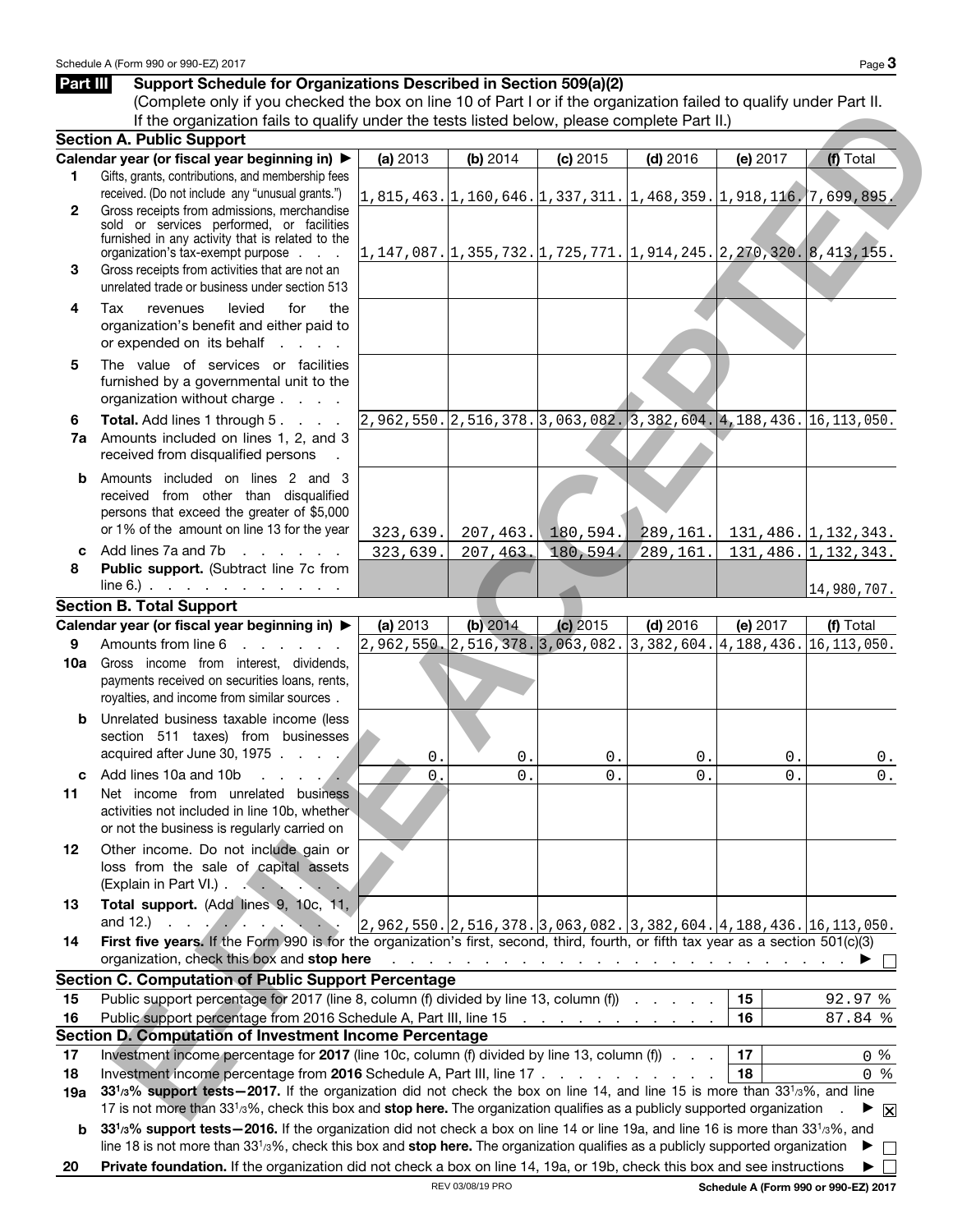#### **Part IV Supporting Organizations**

(Complete only if you checked a box in line 12 on Part I. If you checked 12a of Part I, complete Sections A and B. If you checked 12b of Part I, complete Sections A and C. If you checked 12c of Part I, complete Sections A, D, and E, If you checked 12d of Part I, complete Sections A and D, and complete Part V.)

#### **Section A. All Supporting Organizations**

- **1** Are all of the organization's supported organizations listed by name in the organization's governing documents? If "No," describe in *Part VI* how the supported organizations are designated. If designated by class or purpose, describe the designation. If historic and continuing relationship, explain. **1**
- **2** Did the organization have any supported organization that does not have an IRS determination of status under section 509(a)(1) or (2)? If "Yes," explain in *Part VI* how the organization determined that the supported organization was described in section 509(a)(1) or (2). **2**
- **3a** Did the organization have a supported organization described in section 501(c)(4), (5), or (6)? If "Yes," answer (b) and (c) below. **3a**
- **b** Did the organization confirm that each supported organization qualified under section 501(c)(4), (5), or (6) and satisfied the public support tests under section 509(a)(2)? If "Yes," describe in Part VI when and how the organization made the determination. **3b**
- **c** Did the organization ensure that all support to such organizations was used exclusively for section 170(c)(2)(B) purposes? If "Yes," explain in *Part VI* what controls the organization put in place to ensure such use. **3c**
- **4a** Was any supported organization not organized in the United States ("foreign supported organization")? If "Yes," and if you checked 12a or 12b in Part I, answer (b) and (c) below. **4a**
- **b** Did the organization have ultimate control and discretion in deciding whether to make grants to the foreign supported organization? If "Yes," describe in *Part VI* how the organization had such control and discretion despite being controlled or supervised by or in connection with its supported organizations. **4b**
- **c** Did the organization support any foreign supported organization that does not have an IRS determination under sections 501(c)(3) and 509(a)(1) or (2)? If "Yes," explain in *Part VI* what controls the organization used to ensure that all support to the foreign supported organization was used exclusively for section 170(c)(2)(B) purposes. **4c**
- **5a** Did the organization add, substitute, or remove any supported organizations during the tax year? If "Yes," answer (b) and (c) below (if applicable). Also, provide detail in *Part VI*, including (i) the names and EIN numbers of the supported organizations added, substituted, or removed; (ii) the reasons for each such action; (iii) the authority under the organization's organizing document authorizing such action; and (iv) how the action was accomplished (such as by amendment to the organizing document). **5a** COMPUSE ON the United States of the line of 2 of 148 Line year 864 Line 2 and the state of 148 Chinacteristics of the line of 148 Chinacteristics of the line of 148 Chinacteristics of the line of 148 Chinacteristics of the
- **b Type I or Type II only.** Was any added or substituted supported organization part of a class already designated in the organization's organizing document? **5b**
- **c Substitutions only.** Was the substitution the result of an event beyond the organization's control? **5c**
- **6** Did the organization provide support (whether in the form of grants or the provision of services or facilities) to anyone other than (i) its supported organizations, (ii) individuals that are part of the charitable class benefited by one or more of its supported organizations, or (iii) other supporting organizations that also support or benefit one or more of the filing organization's supported organizations? If "Yes," provide detail in *Part VI.* **6**
- **7** Did the organization provide a grant, loan, compensation, or other similar payment to a substantial contributor (defined in section 4958(c)(3)(C)), a family member of a substantial contributor, or a 35% controlled entity with regard to a substantial contributor? If "Yes," complete Part I of Schedule L (Form 990 or 990-EZ). **7**
- **8** Did the organization make a loan to a disqualified person (as defined in section 4958) not described in line 7? If "Yes," complete Part I of Schedule L (Form 990 or 990-EZ). **8**
- **9a** Was the organization controlled directly or indirectly at any time during the tax year by one or more disqualified persons as defined in section 4946 (other than foundation managers and organizations described in section 509(a)(1) or (2))? If "Yes," provide detail in *Part VI.* **9a**
- **b** Did one or more disqualified persons (as defined in line 9a) hold a controlling interest in any entity in which the supporting organization had an interest? If "Yes," provide detail in **Part VI. 9b 9b**
- **c** Did a disqualified person (as defined in line 9a) have an ownership interest in, or derive any personal benefit from, assets in which the supporting organization also had an interest? If "Yes," provide detail in *Part VI.* **9c**
- **10a** Was the organization subject to the excess business holdings rules of section 4943 because of section 4943(f) (regarding certain Type II supporting organizations, and all Type III non-functionally integrated supporting organizations)? If "Yes," answer 10b below. **10a 10a 10a 10a 10a** 
	- **b** Did the organization have any excess business holdings in the tax year? (Use Schedule C, Form 4720, to determine whether the organization had excess business holdings.) **10b**

**Yes No**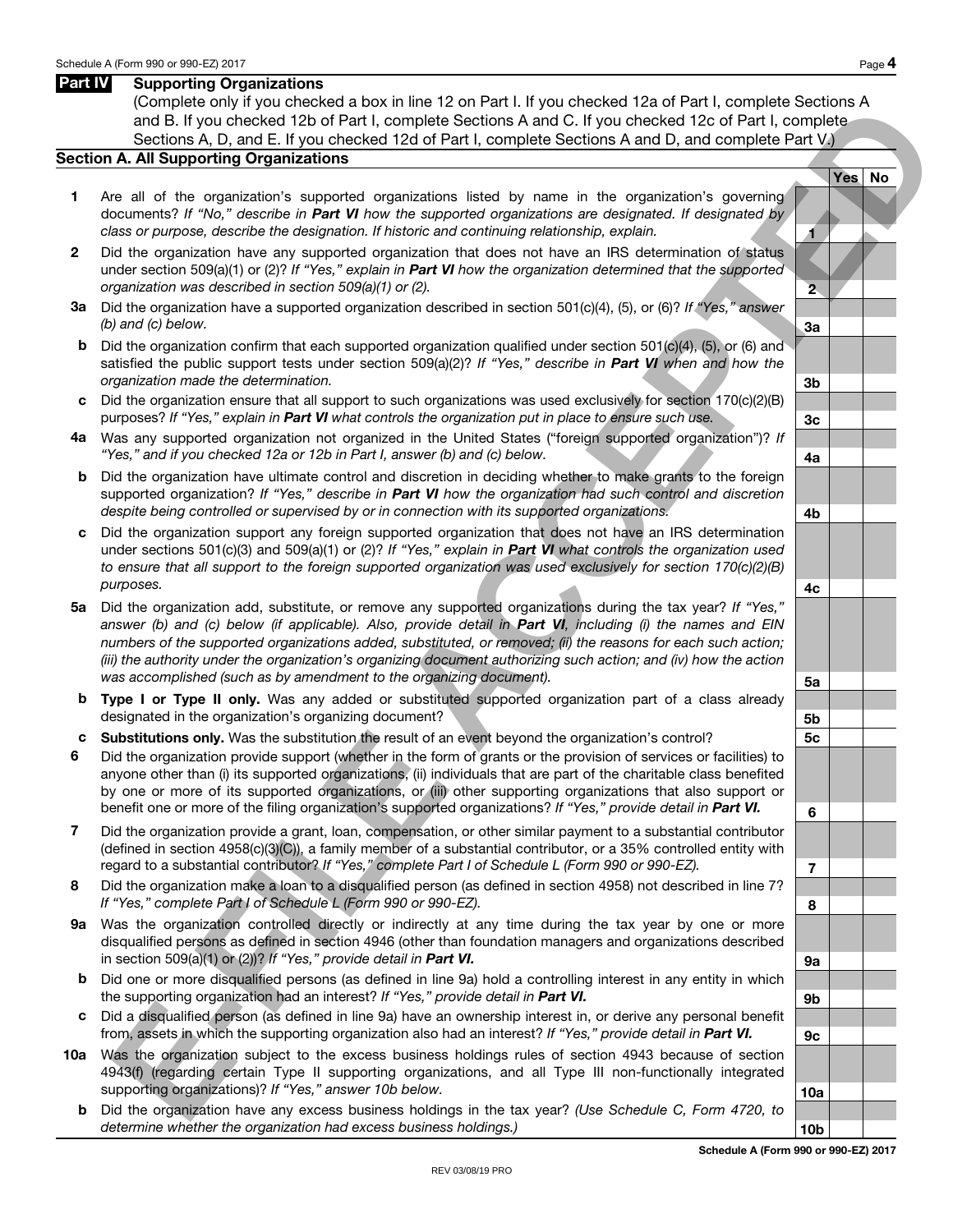#### Schedule A (Form 990 or 990-EZ) 2017 Page **5 Part IV** Supporting Organizations (continued)

- **11** Has the organization accepted a gift or contribution from any of the following persons? **a** A person who directly or indirectly controls, either alone or together with persons described in (b) and (c) below, the governing body of a supported organization? **11a**
	- **b** A family member of a person described in (a) above? **11b 11b**

#### **Section C. Type II Supporting Organizations**

#### **Section D. All Type III Supporting Organizations**

|                  |                                                                                                                                                                                                                                                                                                                                                                                                                                                                                                                                                                                                                                                                              |                 | Yes   No   |    |
|------------------|------------------------------------------------------------------------------------------------------------------------------------------------------------------------------------------------------------------------------------------------------------------------------------------------------------------------------------------------------------------------------------------------------------------------------------------------------------------------------------------------------------------------------------------------------------------------------------------------------------------------------------------------------------------------------|-----------------|------------|----|
| 11               | Has the organization accepted a gift or contribution from any of the following persons?                                                                                                                                                                                                                                                                                                                                                                                                                                                                                                                                                                                      |                 |            |    |
|                  | a A person who directly or indirectly controls, either alone or together with persons described in (b) and (c)                                                                                                                                                                                                                                                                                                                                                                                                                                                                                                                                                               |                 |            |    |
|                  | below, the governing body of a supported organization?                                                                                                                                                                                                                                                                                                                                                                                                                                                                                                                                                                                                                       | 11a             |            |    |
| b                | A family member of a person described in (a) above?                                                                                                                                                                                                                                                                                                                                                                                                                                                                                                                                                                                                                          | 11 <sub>b</sub> |            |    |
| C                | A 35% controlled entity of a person described in (a) or (b) above? If "Yes" to a, b, or c, provide detail in Part VI.                                                                                                                                                                                                                                                                                                                                                                                                                                                                                                                                                        | 11c             |            |    |
|                  | Section B. Type I Supporting Organizations                                                                                                                                                                                                                                                                                                                                                                                                                                                                                                                                                                                                                                   |                 |            |    |
|                  |                                                                                                                                                                                                                                                                                                                                                                                                                                                                                                                                                                                                                                                                              |                 | Yes No     |    |
| 1                | Did the directors, trustees, or membership of one or more supported organizations have the power to<br>regularly appoint or elect at least a majority of the organization's directors or trustees at all times during the<br>tax year? If "No," describe in Part VI how the supported organization(s) effectively operated, supervised, or<br>controlled the organization's activities. If the organization had more than one supported organization,<br>describe how the powers to appoint and/or remove directors or trustees were allocated among the supported<br>organizations and what conditions or restrictions, if any, applied to such powers during the tax year. | 1               |            |    |
| $\mathbf{2}$     | Did the organization operate for the benefit of any supported organization other than the supported<br>organization(s) that operated, supervised, or controlled the supporting organization? If "Yes," explain in Part<br>VI how providing such benefit carried out the purposes of the supported organization(s) that operated,<br>supervised, or controlled the supporting organization.                                                                                                                                                                                                                                                                                   | $\mathbf{2}$    |            |    |
|                  | Section C. Type II Supporting Organizations                                                                                                                                                                                                                                                                                                                                                                                                                                                                                                                                                                                                                                  |                 |            |    |
|                  |                                                                                                                                                                                                                                                                                                                                                                                                                                                                                                                                                                                                                                                                              |                 | <b>Yes</b> | No |
| 1                | Were a majority of the organization's directors or trustees during the tax year also a majority of the directors<br>or trustees of each of the organization's supported organization(s)? If "No," describe in Part VI how control<br>or management of the supporting organization was vested in the same persons that controlled or managed<br>the supported organization(s).                                                                                                                                                                                                                                                                                                | 1               |            |    |
|                  | Section D. All Type III Supporting Organizations                                                                                                                                                                                                                                                                                                                                                                                                                                                                                                                                                                                                                             |                 |            |    |
|                  |                                                                                                                                                                                                                                                                                                                                                                                                                                                                                                                                                                                                                                                                              |                 | <b>Yes</b> | No |
| 1                | Did the organization provide to each of its supported organizations, by the last day of the fifth month of the<br>organization's tax year, (i) a written notice describing the type and amount of support provided during the prior tax<br>year, (ii) a copy of the Form 990 that was most recently filed as of the date of notification, and (iii) copies of the<br>organization's governing documents in effect on the date of notification, to the extent not previously provided?                                                                                                                                                                                        | 1               |            |    |
| $\mathbf{2}$     | Were any of the organization's officers, directors, or trustees either (i) appointed or elected by the supported<br>organization(s) or (ii) serving on the governing body of a supported organization? If "No," explain in Part VI how<br>the organization maintained a close and continuous working relationship with the supported organization(s).                                                                                                                                                                                                                                                                                                                        | $\mathbf{2}$    |            |    |
| 3                | By reason of the relationship described in (2), did the organization's supported organizations have a<br>significant voice in the organization's investment policies and in directing the use of the organization's<br>income or assets at all times during the tax year? If "Yes," describe in Part VI the role the organization's<br>supported organizations played in this regard.                                                                                                                                                                                                                                                                                        | 3               |            |    |
|                  | Section E. Type III Functionally Integrated Supporting Organizations                                                                                                                                                                                                                                                                                                                                                                                                                                                                                                                                                                                                         |                 |            |    |
|                  |                                                                                                                                                                                                                                                                                                                                                                                                                                                                                                                                                                                                                                                                              |                 |            |    |
| 1<br>a<br>b<br>c | Check the box next to the method that the organization used to satisfy the Integral Part Test during the year (see instructions).<br>The organization satisfied the Activities Test. Complete line 2 below.<br>The organization is the parent of each of its supported organizations. Complete line 3 below.<br>The organization supported a governmental entity. Describe in Part VI how you supported a government entity (see instructions).                                                                                                                                                                                                                              |                 |            |    |
|                  |                                                                                                                                                                                                                                                                                                                                                                                                                                                                                                                                                                                                                                                                              |                 | Yes No     |    |
| 2                | Activities Test. Answer (a) and (b) below.                                                                                                                                                                                                                                                                                                                                                                                                                                                                                                                                                                                                                                   |                 |            |    |
| а                | Did substantially all of the organization's activities during the tax year directly further the exempt purposes of<br>the supported organization(s) to which the organization was responsive? If "Yes," then in Part VI identify<br>those supported organizations and explain how these activities directly furthered their exempt purposes,<br>how the organization was responsive to those supported organizations, and how the organization determined<br>that these activities constituted substantially all of its activities.                                                                                                                                          | 2a              |            |    |
| b                | Did the activities described in (a) constitute activities that, but for the organization's involvement, one or more<br>of the organization's supported organization(s) would have been engaged in? If "Yes," explain in Part VI the<br>reasons for the organization's position that its supported organization(s) would have engaged in these<br>activities but for the organization's involvement.                                                                                                                                                                                                                                                                          | 2b              |            |    |
| 3                | Parent of Supported Organizations. Answer (a) and (b) below.                                                                                                                                                                                                                                                                                                                                                                                                                                                                                                                                                                                                                 |                 |            |    |
| а                | Did the organization have the power to regularly appoint or elect a majority of the officers, directors, or                                                                                                                                                                                                                                                                                                                                                                                                                                                                                                                                                                  |                 |            |    |

#### **Section E. Type III Functionally Integrated Supporting Organizations**

- **1** Check the box next to the method that the organization used to satisfy the Integral Part Test during the year (*see instructions*).
- **a** The organization satisfied the Activities Test. Complete *line 2* below.
- **b** The organization is the parent of each of its supported organizations. Complete **line 3** below.
- **c** The organization supported a governmental entity. Describe in *Part VI* how you supported a government entity (see instructions).
- **2** Activities Test. **Answer** (a) and (b) below.
- **a** Did substantially all of the organization's activities during the tax year directly further the exempt purposes of the supported organization(s) to which the organization was responsive? If "Yes," then in *Part VI identify those supported organizations and explain* how these activities directly furthered their exempt purposes, how the organization was responsive to those supported organizations, and how the organization determined that these activities constituted substantially all of its activities. **2a**
- **b** Did the activities described in (a) constitute activities that, but for the organization's involvement, one or more of the organization's supported organization(s) would have been engaged in? If "Yes," explain in *Part VI* the reasons for the organization's position that its supported organization(s) would have engaged in these activities but for the organization's involvement. **2b**
- **3** Parent of Supported Organizations. *Answer (a) and (b) below.*
- **a** Did the organization have the power to regularly appoint or elect a majority of the officers, directors, or trustees of each of the supported organizations? Provide details in *Part VI.* **3a**
- **b** Did the organization exercise a substantial degree of direction over the policies, programs, and activities of each of its supported organizations? If "Yes," describe in *Part VI* the role played by the organization in this regard. **3b**

#### REV 03/08/19 PRO **Schedule A (Form 990 or 990-EZ) 2017**

|   |                | Yes | <b>No</b> |
|---|----------------|-----|-----------|
| f |                |     |           |
| J |                |     |           |
|   | 2a             |     |           |
| ë |                |     |           |
|   | 2 <sub>b</sub> |     |           |
|   |                |     |           |
|   | 3a             |     |           |
| h |                |     |           |

**Yes No**

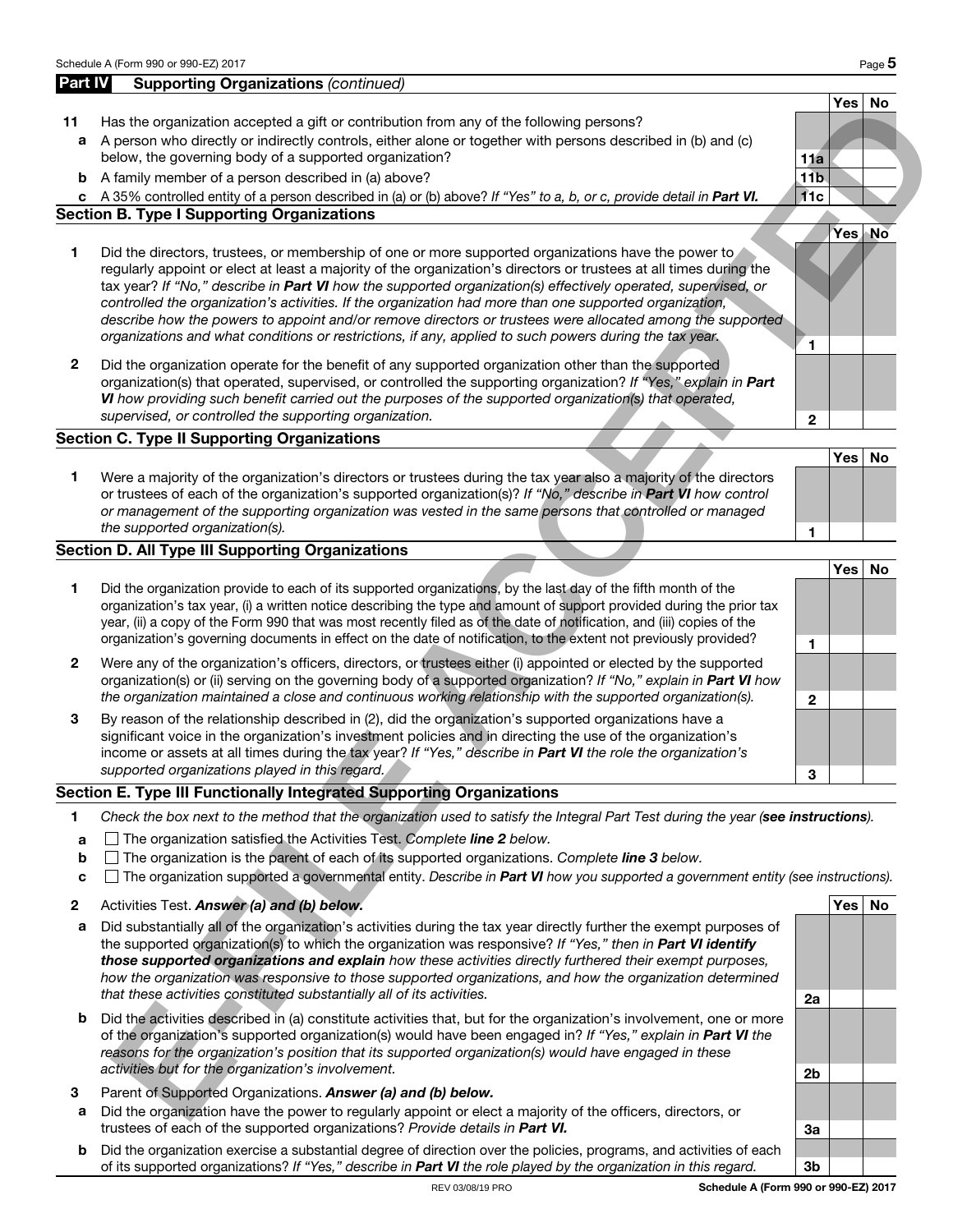### **Part V Type III Non-Functionally Integrated 509(a)(3) Supporting Organizations 1** Check here if the organization satisfied the Integral Part Test as a qualifying trust on Nov. 20, 1970 (explain in Part VI). **See instructions.** All other Type III non-functionally integrated supporting organizations must complete Sections A through E. **Section A - Adjusted Net Income** (A) Prior Year (B) Current Year (B) Current Year (B) Current Year (B) Current Year (B) Current Year (B) Current Year (B) Current Year (B) Current Year (B) Current Year (B) Current Year (B) **1. Secondary 1. The Contract of Contract of Contract of Contract of Contract of Contract of Contract of Contract O 1** Net short-term capital gain **1 1 2** Recoveries of prior-year distributions **2**

| <b>Section A - Adjusted Net Income</b>                                                                                                              |                         | (A) Prior Year | (B) Current Year<br>(optional)       |
|-----------------------------------------------------------------------------------------------------------------------------------------------------|-------------------------|----------------|--------------------------------------|
| 1 Net short-term capital gain                                                                                                                       | 1                       |                |                                      |
| 2 Recoveries of prior-year distributions                                                                                                            | $\mathbf 2$             |                |                                      |
| 3 Other gross income (see instructions)                                                                                                             | 3                       |                |                                      |
| 4 Add lines 1 through 3.                                                                                                                            | 4                       |                |                                      |
| 5 Depreciation and depletion                                                                                                                        | 5                       |                |                                      |
| 6 Portion of operating expenses paid or incurred for production or                                                                                  |                         |                |                                      |
| collection of gross income or for management, conservation, or                                                                                      |                         |                |                                      |
| maintenance of property held for production of income (see instructions)                                                                            | 6                       |                |                                      |
| 7 Other expenses (see instructions)                                                                                                                 | 7                       |                |                                      |
| 8 Adjusted Net Income (subtract lines 5, 6, and 7 from line 4).                                                                                     | 8                       |                |                                      |
| <b>Section B - Minimum Asset Amount</b>                                                                                                             |                         | (A) Prior Year | (B) Current Year<br>(optional)       |
| 1 Aggregate fair market value of all non-exempt-use assets (see                                                                                     |                         |                |                                      |
| instructions for short tax year or assets held for part of year):                                                                                   |                         |                |                                      |
| a Average monthly value of securities                                                                                                               | 1a                      |                |                                      |
| <b>b</b> Average monthly cash balances                                                                                                              | 1 <sub>b</sub>          |                |                                      |
| c Fair market value of other non-exempt-use assets                                                                                                  | 1c                      |                |                                      |
| d Total (add lines 1a, 1b, and 1c)                                                                                                                  | 1d                      |                |                                      |
| e Discount claimed for blockage or other                                                                                                            |                         |                |                                      |
| factors (explain in detail in Part VI):                                                                                                             |                         |                |                                      |
| 2 Acquisition indebtedness applicable to non-exempt-use assets                                                                                      | $\overline{\mathbf{c}}$ |                |                                      |
| 3 Subtract line 2 from line 1d.                                                                                                                     | $\mathbf{3}$            |                |                                      |
| 4 Cash deemed held for exempt use. Enter 1-1/2% of line 3 (for greater amount,<br>see instructions).                                                | 4                       |                |                                      |
| 5 Net value of non-exempt-use assets (subtract line 4 from line 3)                                                                                  | 5                       |                |                                      |
| 6 Multiply line 5 by .035.                                                                                                                          | 6                       |                |                                      |
| 7 Recoveries of prior-year distributions                                                                                                            | 7                       |                |                                      |
| 8 Minimum Asset Amount (add line 7 to line 6)                                                                                                       | 8                       |                |                                      |
| <b>Section C - Distributable Amount</b>                                                                                                             |                         |                | <b>Current Year</b>                  |
| 1 Adjusted net income for prior year (from Section A, line 8, Column A)                                                                             | 1                       |                |                                      |
| 2 Enter 85% of line 1.                                                                                                                              | $\mathbf 2$             |                |                                      |
| 3 Minimum asset amount for prior year (from Section B, line 8, Column A)                                                                            | 3                       |                |                                      |
| 4 Enter greater of line 2 or line 3.                                                                                                                | 4                       |                |                                      |
| 5 Income tax imposed in prior year                                                                                                                  | 5                       |                |                                      |
| 6 Distributable Amount. Subtract line 5 from line 4, unless subject to<br>emergency temporary reduction (see instructions).                         | 6                       |                |                                      |
| Check here if the current year is the organization's first as a non-functionally integrated Type III supporting organization (see<br>instructions). |                         |                |                                      |
|                                                                                                                                                     |                         |                | Schedule A (Form 990 or 990-EZ) 2017 |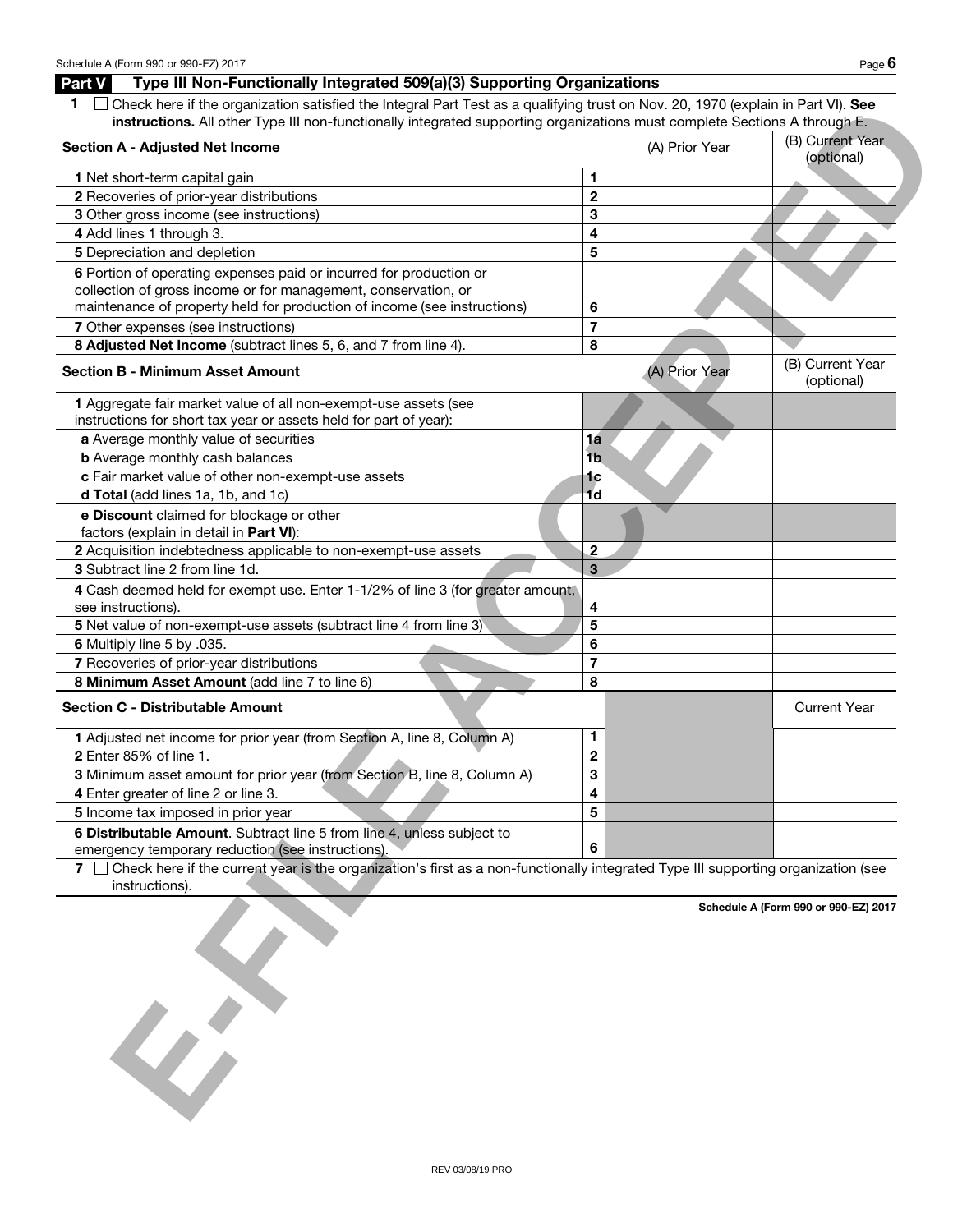| <b>Part V</b> | Type III Non-Functionally Integrated 509(a)(3) Supporting Organizations (continued)                                                                                           |                                    |                                                      |                                                  |
|---------------|-------------------------------------------------------------------------------------------------------------------------------------------------------------------------------|------------------------------------|------------------------------------------------------|--------------------------------------------------|
|               | <b>Section D - Distributions</b>                                                                                                                                              |                                    |                                                      | <b>Current Year</b>                              |
| 1.            | Amounts paid to supported organizations to accomplish exempt purposes                                                                                                         |                                    |                                                      |                                                  |
| $\mathbf{2}$  | Amounts paid to perform activity that directly furthers exempt purposes of supported<br>organizations, in excess of income from activity                                      |                                    |                                                      |                                                  |
| 3.            | Administrative expenses paid to accomplish exempt purposes of supported organizations                                                                                         |                                    |                                                      |                                                  |
| 4             | Amounts paid to acquire exempt-use assets                                                                                                                                     |                                    |                                                      |                                                  |
| 5.            | Qualified set-aside amounts (prior IRS approval required)                                                                                                                     |                                    |                                                      |                                                  |
| 6             | Other distributions (describe in Part VI). See instructions.                                                                                                                  |                                    |                                                      |                                                  |
| 7             | Total annual distributions. Add lines 1 through 6.                                                                                                                            |                                    |                                                      |                                                  |
| 8             | Distributions to attentive supported organizations to which the organization is responsive<br>(provide details in Part VI). See instructions.                                 |                                    |                                                      |                                                  |
| 9             | Distributable amount for 2017 from Section C, line 6                                                                                                                          |                                    |                                                      |                                                  |
| 10            | Line 8 amount divided by line 9 amount                                                                                                                                        |                                    |                                                      |                                                  |
|               | <b>Section E - Distribution Allocations (see instructions)</b>                                                                                                                | (i)<br><b>Excess Distributions</b> | (ii)<br><b>Underdistributions</b><br><b>Pre-2017</b> | (iii)<br><b>Distributable</b><br>Amount for 2017 |
| 1             | Distributable amount for 2017 from Section C, line 6                                                                                                                          |                                    |                                                      |                                                  |
| $\mathbf{2}$  | Underdistributions, if any, for years prior to 2017<br>(reasonable cause required-explain in Part VI). See<br>instructions.                                                   |                                    |                                                      |                                                  |
| 3             | Excess distributions carryover, if any, to 2017                                                                                                                               |                                    |                                                      |                                                  |
| a             |                                                                                                                                                                               |                                    |                                                      |                                                  |
| b             | From 2013<br>the contract of the con-                                                                                                                                         |                                    |                                                      |                                                  |
| c             | From 2014<br>and a straight and                                                                                                                                               |                                    |                                                      |                                                  |
| d             | From 2015<br>and a strategic and                                                                                                                                              |                                    |                                                      |                                                  |
| е             | From 2016<br>and a strategic and                                                                                                                                              |                                    |                                                      |                                                  |
| f             | Total of lines 3a through e                                                                                                                                                   |                                    |                                                      |                                                  |
| g             | Applied to underdistributions of prior years                                                                                                                                  |                                    |                                                      |                                                  |
|               | h Applied to 2017 distributable amount                                                                                                                                        |                                    |                                                      |                                                  |
| i.            | Carryover from 2012 not applied (see instructions)                                                                                                                            |                                    |                                                      |                                                  |
|               | Remainder. Subtract lines 3g, 3h, and 3i from 3f.                                                                                                                             |                                    |                                                      |                                                  |
| 4             | Distributions for 2017 from<br>Section D, line 7:                                                                                                                             |                                    |                                                      |                                                  |
|               | a Applied to underdistributions of prior years                                                                                                                                |                                    |                                                      |                                                  |
| b             | Applied to 2017 distributable amount                                                                                                                                          |                                    |                                                      |                                                  |
| C             | Remainder. Subtract lines 4a and 4b from 4.                                                                                                                                   |                                    |                                                      |                                                  |
| 5             | Remaining underdistributions for years prior to 2017, if<br>any. Subtract lines 3g and 4a from line 2. For result<br>greater than zero, explain in Part VI. See instructions. |                                    |                                                      |                                                  |
| 6             | Remaining underdistributions for 2017. Subtract lines 3h<br>and 4b from line 1. For result greater than zero, explain in<br>Part VI. See instructions.                        |                                    |                                                      |                                                  |
| 7             | Excess distributions carryover to 2018. Add lines 3j<br>and 4c.                                                                                                               |                                    |                                                      |                                                  |
| 8             | Breakdown of line 7:                                                                                                                                                          |                                    |                                                      |                                                  |
| a             | Excess from 2013                                                                                                                                                              |                                    |                                                      |                                                  |
| b             | Excess from 2014                                                                                                                                                              |                                    |                                                      |                                                  |
| c             | Excess from 2015                                                                                                                                                              |                                    |                                                      |                                                  |
| d             | Excess from 2016                                                                                                                                                              |                                    |                                                      |                                                  |
| e             | Excess from 2017                                                                                                                                                              |                                    |                                                      |                                                  |
|               |                                                                                                                                                                               |                                    |                                                      | Schedule A (Form 990 or 990-EZ) 2017             |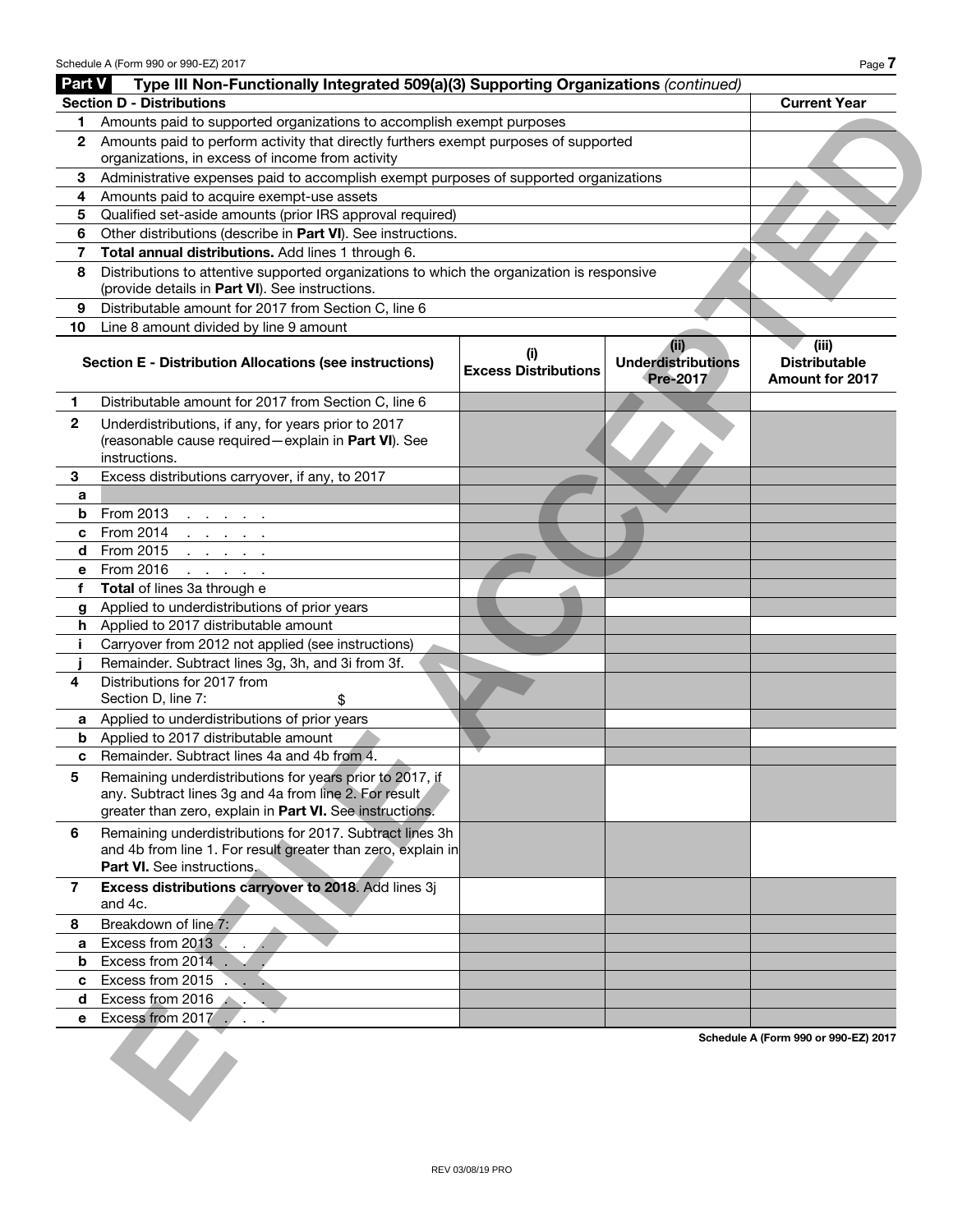|                | Page 8<br>Schedule A (Form 990 or 990-EZ) 2017                                                                                                                                                                                                 |
|----------------|------------------------------------------------------------------------------------------------------------------------------------------------------------------------------------------------------------------------------------------------|
| <b>Part VI</b> | Supplemental Information. Provide the explanations required by Part II, line 10; Part II, line 17a or 17b; Part                                                                                                                                |
|                | III, line 12; Part IV, Section A, lines 1, 2, 3b, 3c, 4b, 4c, 5a, 6, 9a, 9b, 9c, 11a, 11b, and 11c; Part IV, Section<br>B, lines 1 and 2; Part IV, Section C, line 1; Part IV, Section D, lines 2 and 3; Part IV, Section E, lines 1c, 2a, 2b, |
|                | 3a, and 3b; Part V, line 1; Part V, Section B, line 1e; Part V, Section D, lines 5, 6, and 8; and Part V, Section E,<br>lines 2, 5, and 6. Also complete this part for any additional information. (See instructions.)                         |

| III, line 12; Part IV, Section A, lines 1, 2, 3b, 3c, 4b, 4c, 5a, 6, 9a, 9b, 9c, 11a, 11b, and 11c; Part IV, Section                                                                                                          |  |
|-------------------------------------------------------------------------------------------------------------------------------------------------------------------------------------------------------------------------------|--|
| B, lines 1 and 2; Part IV, Section C, line 1; Part IV, Section D, lines 2 and 3; Part IV, Section E, lines 1c, 2a, 2b, 3a, and 3b; Part V, line 1; Part V, Section B, line 1e; Part V, Section D, lines 5, 6, and 8; and Part |  |
|                                                                                                                                                                                                                               |  |
|                                                                                                                                                                                                                               |  |
|                                                                                                                                                                                                                               |  |
|                                                                                                                                                                                                                               |  |
|                                                                                                                                                                                                                               |  |
|                                                                                                                                                                                                                               |  |
|                                                                                                                                                                                                                               |  |
|                                                                                                                                                                                                                               |  |
|                                                                                                                                                                                                                               |  |
|                                                                                                                                                                                                                               |  |
|                                                                                                                                                                                                                               |  |
|                                                                                                                                                                                                                               |  |
|                                                                                                                                                                                                                               |  |
|                                                                                                                                                                                                                               |  |
|                                                                                                                                                                                                                               |  |
|                                                                                                                                                                                                                               |  |
|                                                                                                                                                                                                                               |  |
|                                                                                                                                                                                                                               |  |
|                                                                                                                                                                                                                               |  |
|                                                                                                                                                                                                                               |  |
|                                                                                                                                                                                                                               |  |
|                                                                                                                                                                                                                               |  |
|                                                                                                                                                                                                                               |  |
|                                                                                                                                                                                                                               |  |
|                                                                                                                                                                                                                               |  |
|                                                                                                                                                                                                                               |  |
|                                                                                                                                                                                                                               |  |
|                                                                                                                                                                                                                               |  |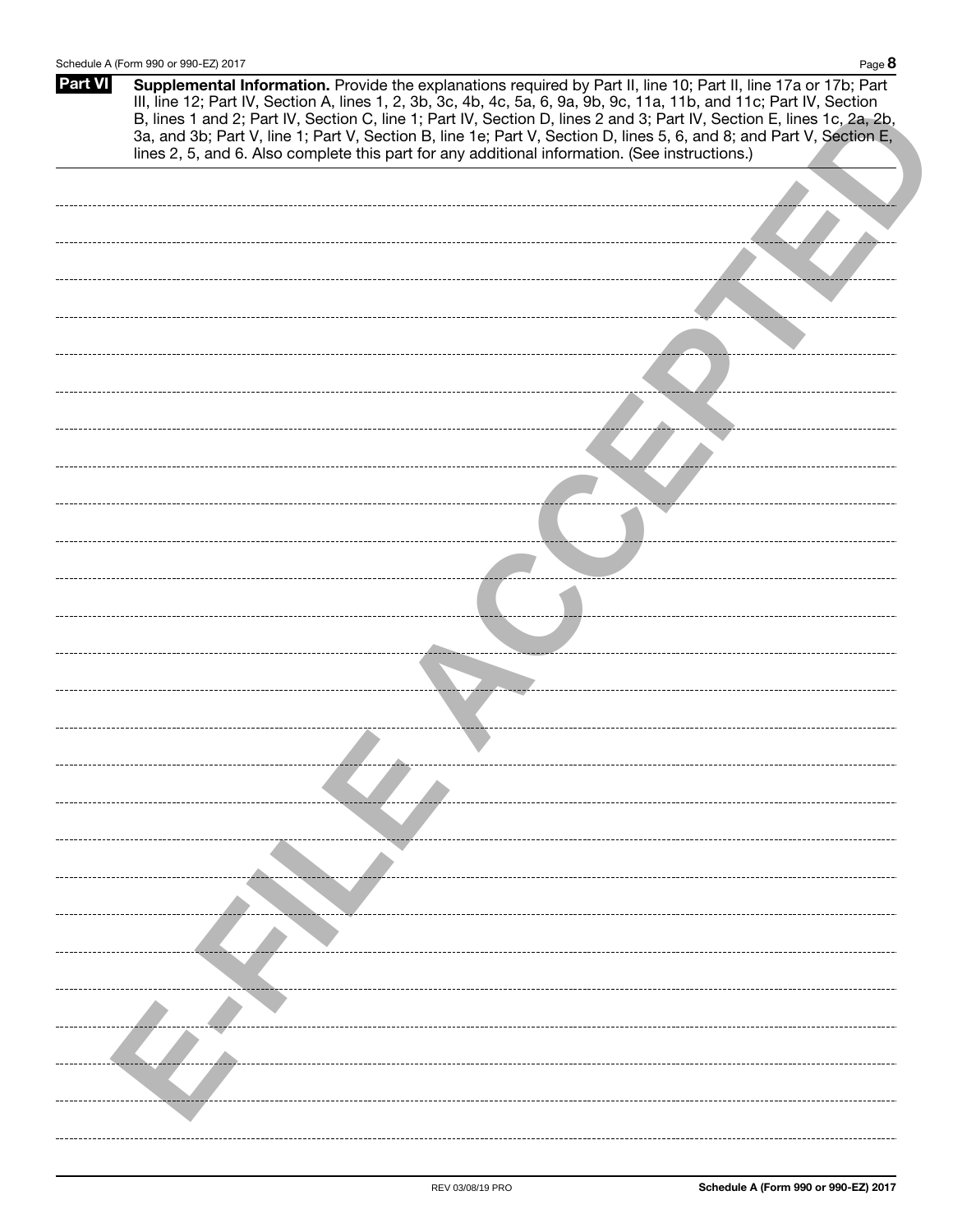|  |  | <b>Schedule B</b> |
|--|--|-------------------|
|--|--|-------------------|

**(Form 990, 990-EZ, or 990-PF)** Department of the Treasury

#### Interna

## **Schedule of Contributors**

Attach to Form 990, Form 990-EZ, or Form 990-PF.

OMB No. 1545-0047

20**17**

| Department of the ricasury<br>Internal Revenue Service |          | Go to www.irs.gov/Form990 for the latest information. |                                       |  |
|--------------------------------------------------------|----------|-------------------------------------------------------|---------------------------------------|--|
| Name of the organization                               |          |                                                       | <b>Employer identification number</b> |  |
| Creative Action                                        |          |                                                       | 74-2856925                            |  |
| <b>Organization type (check one):</b>                  |          |                                                       |                                       |  |
| Filers of :                                            | Section. |                                                       |                                       |  |

| ן וייטכּכּ וט           | Department of the Treasury<br>Internal Revenue Service | Attach to Form 990, Form 990-EZ, or Form 990-PF.<br>Go to www.irs.gov/Form990 for the latest information.                                                                                                                                                                                                                                                                                                                                                                                                                                                                                                           |            | ZV 1 7                                          |
|-------------------------|--------------------------------------------------------|---------------------------------------------------------------------------------------------------------------------------------------------------------------------------------------------------------------------------------------------------------------------------------------------------------------------------------------------------------------------------------------------------------------------------------------------------------------------------------------------------------------------------------------------------------------------------------------------------------------------|------------|-------------------------------------------------|
|                         | Name of the organization                               |                                                                                                                                                                                                                                                                                                                                                                                                                                                                                                                                                                                                                     |            | <b>Employer identification number</b>           |
|                         | Creative Action                                        |                                                                                                                                                                                                                                                                                                                                                                                                                                                                                                                                                                                                                     | 74-2856925 |                                                 |
|                         | Organization type (check one):                         |                                                                                                                                                                                                                                                                                                                                                                                                                                                                                                                                                                                                                     |            |                                                 |
| Filers of:              |                                                        | Section:                                                                                                                                                                                                                                                                                                                                                                                                                                                                                                                                                                                                            |            |                                                 |
|                         | Form 990 or 990-EZ                                     | $\boxed{\mathbf{X}}$ 501(c)(<br>3) (enter number) organization                                                                                                                                                                                                                                                                                                                                                                                                                                                                                                                                                      |            |                                                 |
|                         |                                                        | 4947(a)(1) nonexempt charitable trust not treated as a private foundation                                                                                                                                                                                                                                                                                                                                                                                                                                                                                                                                           |            |                                                 |
|                         |                                                        | 527 political organization                                                                                                                                                                                                                                                                                                                                                                                                                                                                                                                                                                                          |            |                                                 |
| Form 990-PF             |                                                        | 501(c)(3) exempt private foundation                                                                                                                                                                                                                                                                                                                                                                                                                                                                                                                                                                                 |            |                                                 |
|                         |                                                        | 4947(a)(1) nonexempt charitable trust treated as a private foundation                                                                                                                                                                                                                                                                                                                                                                                                                                                                                                                                               |            |                                                 |
|                         |                                                        | 501(c)(3) taxable private foundation                                                                                                                                                                                                                                                                                                                                                                                                                                                                                                                                                                                |            |                                                 |
|                         |                                                        | Check if your organization is covered by the General Rule or a Special Rule.                                                                                                                                                                                                                                                                                                                                                                                                                                                                                                                                        |            |                                                 |
| instructions.           |                                                        | Note: Only a section 501(c)(7), (8), or (10) organization can check boxes for both the General Rule and a Special Rule. See                                                                                                                                                                                                                                                                                                                                                                                                                                                                                         |            |                                                 |
| <b>General Rule</b>     |                                                        |                                                                                                                                                                                                                                                                                                                                                                                                                                                                                                                                                                                                                     |            |                                                 |
|                         |                                                        | For an organization filing Form 990, 990-EZ, or 990-PF that received, during the year, contributions totaling \$5,000<br>or more (in money or property) from any one contributor. Complete Parts I and II. See instructions for determining a<br>contributor's total contributions.                                                                                                                                                                                                                                                                                                                                 |            |                                                 |
| <b>Special Rules</b>    |                                                        |                                                                                                                                                                                                                                                                                                                                                                                                                                                                                                                                                                                                                     |            |                                                 |
| $\overline{\mathbf{x}}$ |                                                        | For an organization described in section 501(c)(3) filing Form 990 or 990-EZ that met the 331/3% support test of the<br>regulations under sections 509(a)(1) and 170(b)(1)(A)(vi), that checked Schedule A (Form 990 or 990-EZ), Part II, line<br>13, 16a, or 16b, and that received from any one contributor, during the year, total contributions of the greater of (1)<br>\$5,000; or (2) 2% of the amount on (i) Form 990, Part VIII, line 1h; or (ii) Form 990-EZ, line 1. Complete Parts I and II.                                                                                                            |            |                                                 |
|                         |                                                        | For an organization described in section 501(c)(7), (8), or (10) filing Form 990 or 990-EZ that received from any one<br>contributor, during the year, total contributions of more than \$1,000 exclusively for religious, charitable, scientific,<br>literary, or educational purposes, or for the prevention of cruelty to children or animals. Complete Parts I, II, and III.                                                                                                                                                                                                                                    |            |                                                 |
|                         |                                                        | For an organization described in section 501(c)(7), (8), or (10) filing Form 990 or 990-EZ that received from any one<br>contributor, during the year, contributions exclusively for religious, charitable, etc., purposes, but no such<br>contributions totaled more than \$1,000. If this box is checked, enter here the total contributions that were received<br>during the year for an exclusively religious, charitable, etc., purpose. Don't complete any of the parts unless the<br>General Rule applies to this organization because it received nonexclusively religious, charitable, etc., contributions | \$         |                                                 |
|                         |                                                        | Caution: An organization that isn't covered by the General Rule and/or the Special Rules doesn't file Schedule B (Form 990,<br>990-EZ, or 990-PF), but it must answer "No" on Part IV, line 2, of its Form 990; or check the box on line H of its Form 990-EZ or on its<br>Form 990-PF, Part I, line 2, to certify that it doesn't meet the filing requirements of Schedule B (Form 990, 990-EZ, or 990-PF).                                                                                                                                                                                                        |            |                                                 |
| BAA                     |                                                        | For Paperwork Reduction Act Notice, see the instructions for Form 990, 990-EZ, or 990-PF.<br>REV 11/13/17 PRO                                                                                                                                                                                                                                                                                                                                                                                                                                                                                                       |            | Schedule B (Form 990, 990-EZ, or 990-PF) (2017) |

#### **General Rule**

#### **Special Rules**

- $\boxtimes$  For an organization described in section 501(c)(3) filing Form 990 or 990-EZ that met the 331/<sub>3</sub>% support test of the regulations under sections 509(a)(1) and 170(b)(1)(A)(vi), that checked Schedule A (Form 990 or 990-EZ), Part II, line 13, 16a, or 16b, and that received from any one contributor, during the year, total contributions of the greater of **(1)**  \$5,000; or **(2)** 2% of the amount on (i) Form 990, Part VIII, line 1h; or (ii) Form 990-EZ, line 1. Complete Parts I and II.
- For an organization described in section 501(c)(7), (8), or (10) filing Form 990 or 990-EZ that received from any one contributor, during the year, total contributions of more than \$1,000 exclusively for religious, charitable, scientific, literary, or educational purposes, or for the prevention of cruelty to children or animals. Complete Parts I, II, and III.
- $\Box$  For an organization described in section 501(c)(7), (8), or (10) filing Form 990 or 990-EZ that received from any one contributor, during the year, contributions exclusively for religious, charitable, etc., purposes, but no such contributions totaled more than \$1,000. If this box is checked, enter here the total contributions that were received during the year for an exclusively religious, charitable, etc., purpose. Don't complete any of the parts unless the General Rule applies to this organization because it received nonexclusively religious, charitable, etc., contributions totaling \$5,000 or more during the year  $\ldots$  . . . . . . . . . . . . . . . . .  $\blacktriangleright$  \$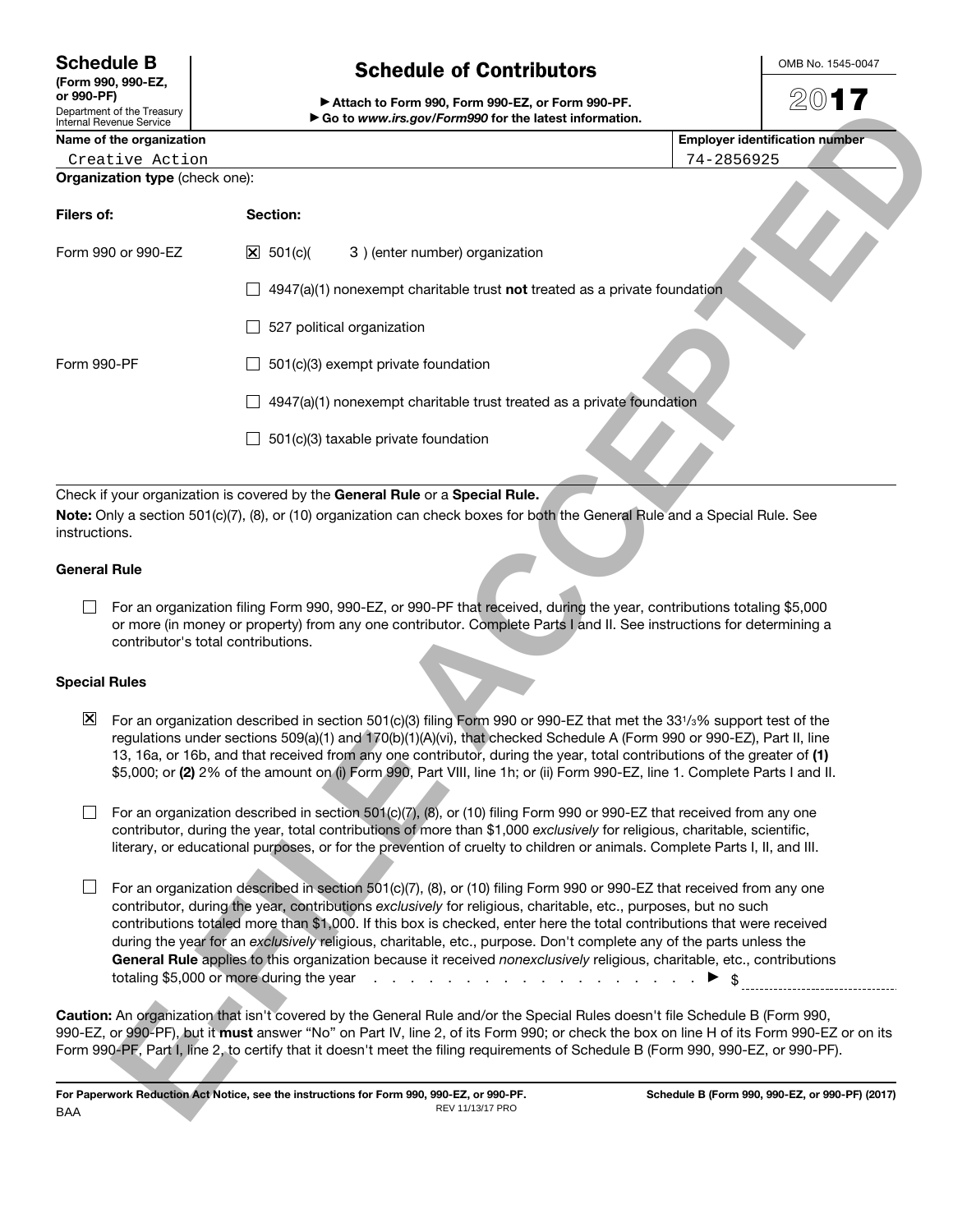**Name of organization** 

Creative Action 74-2856925

|                 | Creative Action                                                                                       |                                   | 74-2856925                                                                                                          |
|-----------------|-------------------------------------------------------------------------------------------------------|-----------------------------------|---------------------------------------------------------------------------------------------------------------------|
| Part I          | <b>Contributors</b> (see instructions). Use duplicate copies of Part I if additional space is needed. |                                   |                                                                                                                     |
| (a)<br>No.      | (b)<br>Name, address, and ZIP + 4                                                                     | (c)<br><b>Total contributions</b> | (d)<br><b>Type of contribution</b>                                                                                  |
| 1               | Bloomberg Philanthropies<br>25 E 78th Street                                                          | 300,000.<br>\$                    | $\mathbf{X}$<br><b>Person</b><br>Payroll<br><b>Noncash</b><br>И                                                     |
|                 | New York NY 10075                                                                                     |                                   | (Complete Part II for<br>noncash contributions.)                                                                    |
| (a)<br>No.      | (b)<br>Name, address, and ZIP + 4                                                                     | (c)<br><b>Total contributions</b> | (d)<br><b>Type of contribution</b>                                                                                  |
| 2               | St. David's Foundation                                                                                |                                   | $\mathbf{\Sigma}$<br><b>Person</b><br>Payroll                                                                       |
|                 | 1303 San Antonio Street #500<br>Austin TX 78701                                                       | 100,000.<br>\$                    | <b>Noncash</b><br>(Complete Part II for<br>noncash contributions.)                                                  |
| (a)<br>No.      | (b)<br>Name, address, and ZIP + 4                                                                     | (c)<br><b>Total contributions</b> | (d)<br><b>Type of contribution</b>                                                                                  |
| $\frac{3}{2}$   | Warren Charitable Giving<br>210 Lavaca Street Apt 3405                                                | \$<br>50,000.                     | $\boxtimes$<br><b>Person</b><br>Payroll<br><b>Noncash</b>                                                           |
|                 | Austin TX 78701                                                                                       |                                   | (Complete Part II for<br>noncash contributions.)                                                                    |
| (a)<br>No.      | (b)<br>Name, address, and ZIP + 4                                                                     | (c)<br><b>Total contributions</b> | (d)<br><b>Type of contribution</b>                                                                                  |
| $\frac{4}{1}$   | City of Austin Cultural Arts Funding Program<br>301 W. 2nd Street, Suite 2030<br>Austin TX 78701      | 212,500.<br>\$                    | $\mathbf{\Sigma}$<br>Person<br><b>Payroll</b><br><b>Noncash</b><br>(Complete Part II for<br>noncash contributions.) |
| (a)<br>No.      | (b)<br>Name, address, and $ZIP + 4$                                                                   | (c)<br><b>Total contributions</b> | (d)<br>Type of contribution                                                                                         |
| 5               | City of Austin Family and Social Services<br>2800 Spirit of Texas Drive<br>Austin TX 78719            | \$<br>282,746.                    | $\mathbf{\Sigma}$<br><b>Person</b><br>Payroll<br><b>Noncash</b><br>(Complete Part II for<br>noncash contributions.) |
| (a)<br>No.      | (b)<br>Name, address, and ZIP + 4                                                                     | (c)<br><b>Total contributions</b> | (d)<br>Type of contribution                                                                                         |
| $\underline{6}$ | City of Austin Youth Services<br>2800 Spirit of Texas Drive<br>Austin TX 78719                        | \$<br>103,995.                    | $\boxtimes$<br><b>Person</b><br>Payroll<br><b>Noncash</b><br>(Complete Part II for<br>noncash contributions.)       |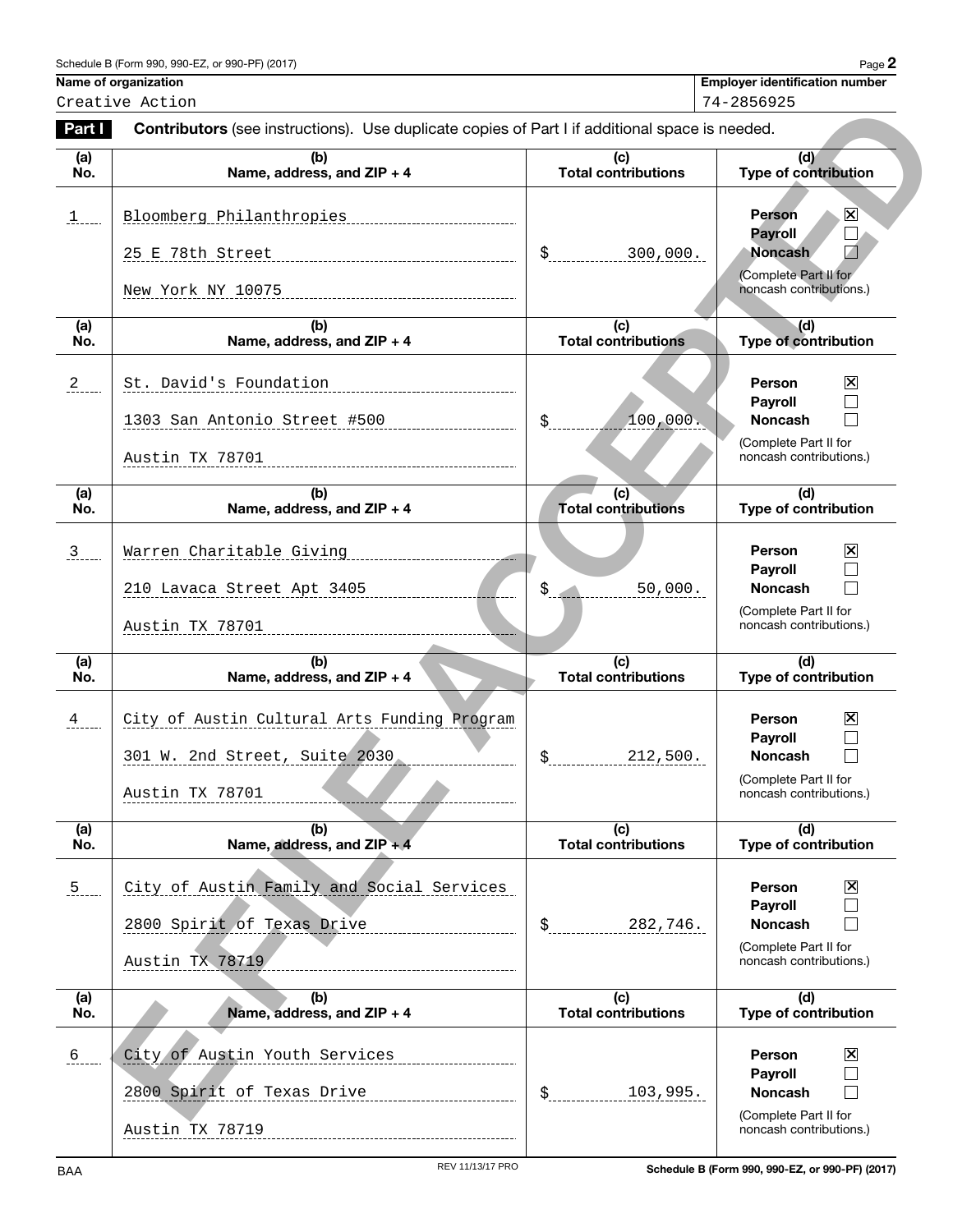| Schedule B (Form 990, 990-EZ, or 990-PF) (2017) |  | Page |  |
|-------------------------------------------------|--|------|--|
|-------------------------------------------------|--|------|--|

**Name of organization** 

Creative Action 74-2856925

|            | Creative Action                                                                                |                                   | 74-2856925                                                                                                          |
|------------|------------------------------------------------------------------------------------------------|-----------------------------------|---------------------------------------------------------------------------------------------------------------------|
| Part I     | Contributors (see instructions). Use duplicate copies of Part I if additional space is needed. |                                   |                                                                                                                     |
| (a)<br>No. | (b)<br>Name, address, and ZIP + 4                                                              | (c)<br><b>Total contributions</b> | (d)<br><b>Type of contribution</b>                                                                                  |
| $7 - 7$    | National Endowment for the Arts<br>1201 16th Street NW<br>Washington DC 20036                  | 96,327.<br>$\frac{1}{2}$          | $\mathbf{X}$<br><b>Person</b><br>Payroll<br><b>Noncash</b><br>и<br>(Complete Part II for<br>noncash contributions.) |
| (a)<br>No. | (b)<br>Name, address, and ZIP + 4                                                              | (c)<br><b>Total contributions</b> | (d)<br>Type of contribution                                                                                         |
|            |                                                                                                | \$                                | Person<br>Payroll<br>Noncash<br>(Complete Part II for<br>noncash contributions.)                                    |
| (a)<br>No. | (b)<br>Name, address, and ZIP + 4                                                              | (c)<br><b>Total contributions</b> | (d)<br><b>Type of contribution</b>                                                                                  |
|            |                                                                                                | \$                                | Person<br>Payroll<br>Noncash<br>(Complete Part II for<br>noncash contributions.)                                    |
| (a)<br>No. | (b)<br>Name, address, and ZIP + 4                                                              | (c)<br><b>Total contributions</b> | (d)<br>Type of contribution                                                                                         |
|            |                                                                                                | \$                                | Person<br>Payroll<br><b>Noncash</b><br>(Complete Part II for<br>noncash contributions.)                             |
| (a)<br>No. | (b)<br>Name, address, and ZIP + 4                                                              | (c)<br><b>Total contributions</b> | (d)<br>Type of contribution                                                                                         |
|            |                                                                                                | \$                                | Person<br>Payroll<br>Noncash<br>(Complete Part II for<br>noncash contributions.)                                    |
| (a)<br>No. | (b)<br>Name, address, and ZIP + 4                                                              | (c)<br><b>Total contributions</b> | (d)<br>Type of contribution                                                                                         |
|            |                                                                                                | \$                                | Person<br>Payroll<br><b>Noncash</b><br>(Complete Part II for<br>noncash contributions.)                             |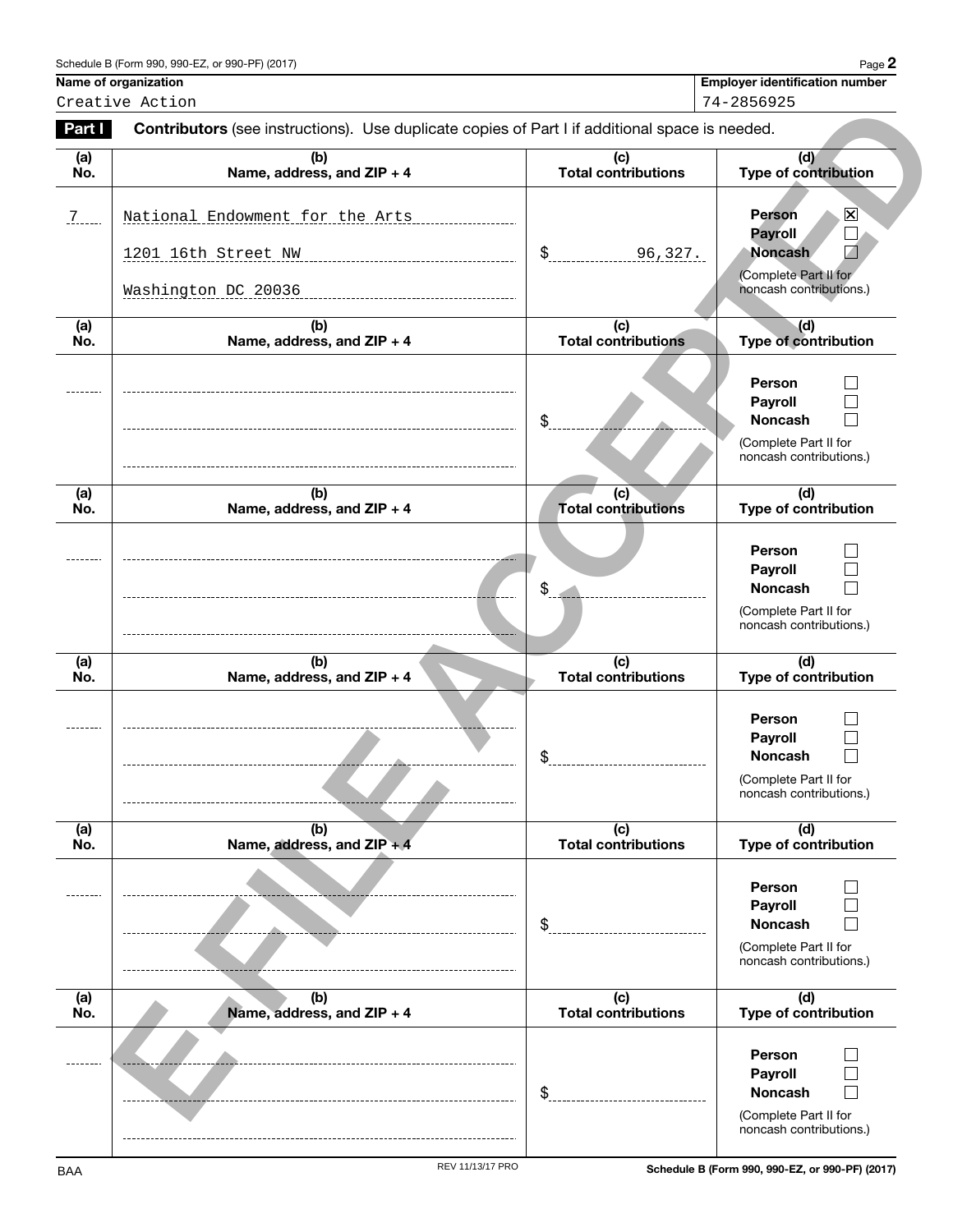**Name of organization Employer identification number**

Creative Action 74-2856925

|                           | Creative Action                                                                                     |                                                        | 74-2856925                  |
|---------------------------|-----------------------------------------------------------------------------------------------------|--------------------------------------------------------|-----------------------------|
| <b>Part II</b>            | Noncash Property (see instructions). Use duplicate copies of Part II if additional space is needed. |                                                        |                             |
| (a) No.<br>from<br>Part I | (b)<br>Description of noncash property given                                                        | (c)<br>FMV (or estimate)<br>(See instructions.)        | (d)<br><b>Date received</b> |
| --------                  |                                                                                                     | \$                                                     |                             |
| (a) No.<br>from<br>Part I | (b)<br>Description of noncash property given                                                        | (c)<br><b>FMV</b> (or estimate)<br>(See instructions.) | (d)<br>Date received        |
| .                         |                                                                                                     | \$                                                     |                             |
| (a) No.<br>from<br>Part I | (b)<br>Description of noncash property given                                                        | (c)<br><b>FMV</b> (or estimate)<br>(See instructions.) | (d)<br>Date received        |
| .                         |                                                                                                     | \$                                                     |                             |
| (a) No.<br>from<br>Part I | (b)<br>Description of noncash property given                                                        | (c)<br>FMV (or estimate)<br>(See instructions.)        | (d)<br>Date received        |
| -------                   |                                                                                                     | ፍ                                                      |                             |
| (a) No.<br>from<br>Part I | (b)<br>Description of noncash property given                                                        | (c)<br>FMV (or estimate)<br>(See instructions.)        | (d)<br>Date received        |
|                           |                                                                                                     | \$                                                     |                             |
| (a) No.<br>from<br>Part I | (b)<br>Description of noncash property given                                                        | (c)<br>FMV (or estimate)<br>(See instructions.)        | (d)<br>Date received        |
|                           |                                                                                                     | \$                                                     |                             |
|                           |                                                                                                     |                                                        |                             |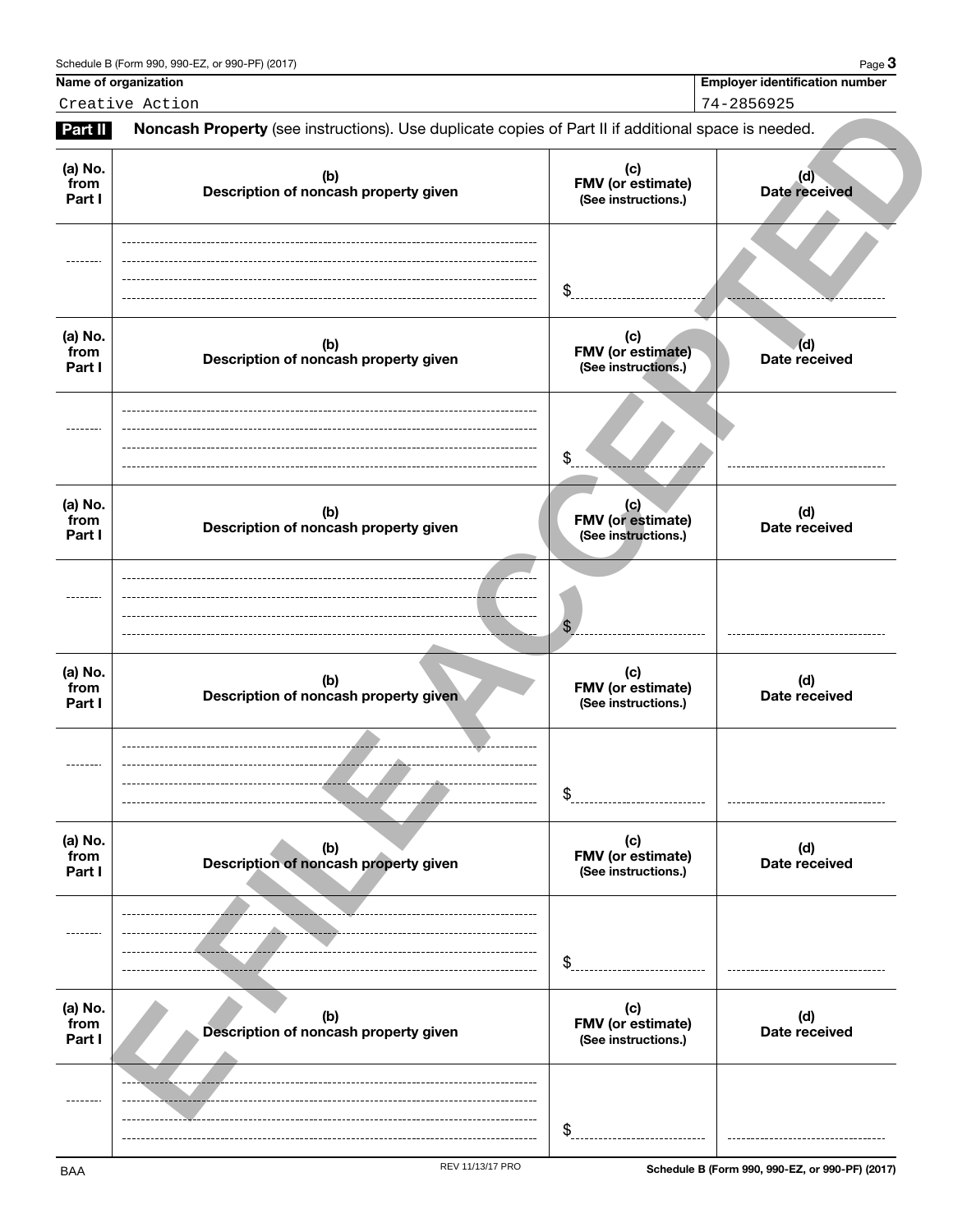|                           | Name of organization                                                                                                                                                                                                                                                                                                                                                                                                                                                                                                                     |                 |                      |  | <b>Employer identification number</b>    |
|---------------------------|------------------------------------------------------------------------------------------------------------------------------------------------------------------------------------------------------------------------------------------------------------------------------------------------------------------------------------------------------------------------------------------------------------------------------------------------------------------------------------------------------------------------------------------|-----------------|----------------------|--|------------------------------------------|
|                           | Creative Action                                                                                                                                                                                                                                                                                                                                                                                                                                                                                                                          |                 |                      |  | 74-2856925                               |
| Part III                  | Exclusively religious, charitable, etc., contributions to organizations described in section 501(c)(7), (8), or<br>(10) that total more than \$1,000 for the year from any one contributor. Complete columns (a) through (e) and<br>the following line entry. For organizations completing Part III, enter the total of exclusively religious, charitable, etc.,<br>contributions of \$1,000 or less for the year. (Enter this information once. See instructions.) ▶<br>Use duplicate copies of Part III if additional space is needed. |                 |                      |  | \$                                       |
| (a) No.                   | (b) Purpose of gift                                                                                                                                                                                                                                                                                                                                                                                                                                                                                                                      | (c) Use of gift |                      |  | (d) Description of how gift is held      |
| from<br>Part I            |                                                                                                                                                                                                                                                                                                                                                                                                                                                                                                                                          |                 |                      |  |                                          |
|                           |                                                                                                                                                                                                                                                                                                                                                                                                                                                                                                                                          |                 | (e) Transfer of gift |  |                                          |
|                           | Transferee's name, address, and ZIP + 4                                                                                                                                                                                                                                                                                                                                                                                                                                                                                                  |                 |                      |  | Relationship of transferor to transferee |
|                           |                                                                                                                                                                                                                                                                                                                                                                                                                                                                                                                                          |                 |                      |  |                                          |
| (a) No.<br>from<br>Part I | (b) Purpose of gift                                                                                                                                                                                                                                                                                                                                                                                                                                                                                                                      | (c) Use of gift |                      |  | (d) Description of how gift is held      |
|                           |                                                                                                                                                                                                                                                                                                                                                                                                                                                                                                                                          |                 |                      |  |                                          |
|                           |                                                                                                                                                                                                                                                                                                                                                                                                                                                                                                                                          |                 | (e) Transfer of gift |  |                                          |
|                           | Transferee's name, address, and ZIP + 4                                                                                                                                                                                                                                                                                                                                                                                                                                                                                                  |                 |                      |  | Relationship of transferor to transferee |
|                           |                                                                                                                                                                                                                                                                                                                                                                                                                                                                                                                                          |                 |                      |  |                                          |
| (a) No.<br>from<br>Part I | (b) Purpose of gift                                                                                                                                                                                                                                                                                                                                                                                                                                                                                                                      | (c) Use of gift |                      |  | (d) Description of how gift is held      |
|                           |                                                                                                                                                                                                                                                                                                                                                                                                                                                                                                                                          |                 |                      |  |                                          |
|                           |                                                                                                                                                                                                                                                                                                                                                                                                                                                                                                                                          |                 | (e) Transfer of gift |  |                                          |
|                           | Transferee's name, address, and ZIP + 4                                                                                                                                                                                                                                                                                                                                                                                                                                                                                                  |                 |                      |  | Relationship of transferor to transferee |
|                           |                                                                                                                                                                                                                                                                                                                                                                                                                                                                                                                                          |                 |                      |  |                                          |
| (a) No.<br>from<br>Part I | (b) Purpose of gift                                                                                                                                                                                                                                                                                                                                                                                                                                                                                                                      | (c) Use of gift |                      |  | (d) Description of how gift is held      |
|                           |                                                                                                                                                                                                                                                                                                                                                                                                                                                                                                                                          |                 |                      |  |                                          |
|                           |                                                                                                                                                                                                                                                                                                                                                                                                                                                                                                                                          |                 |                      |  |                                          |
|                           | Transferee's name, address, and ZIP + 4                                                                                                                                                                                                                                                                                                                                                                                                                                                                                                  |                 | (e) Transfer of gift |  | Relationship of transferor to transferee |
|                           |                                                                                                                                                                                                                                                                                                                                                                                                                                                                                                                                          |                 |                      |  |                                          |
|                           |                                                                                                                                                                                                                                                                                                                                                                                                                                                                                                                                          |                 |                      |  |                                          |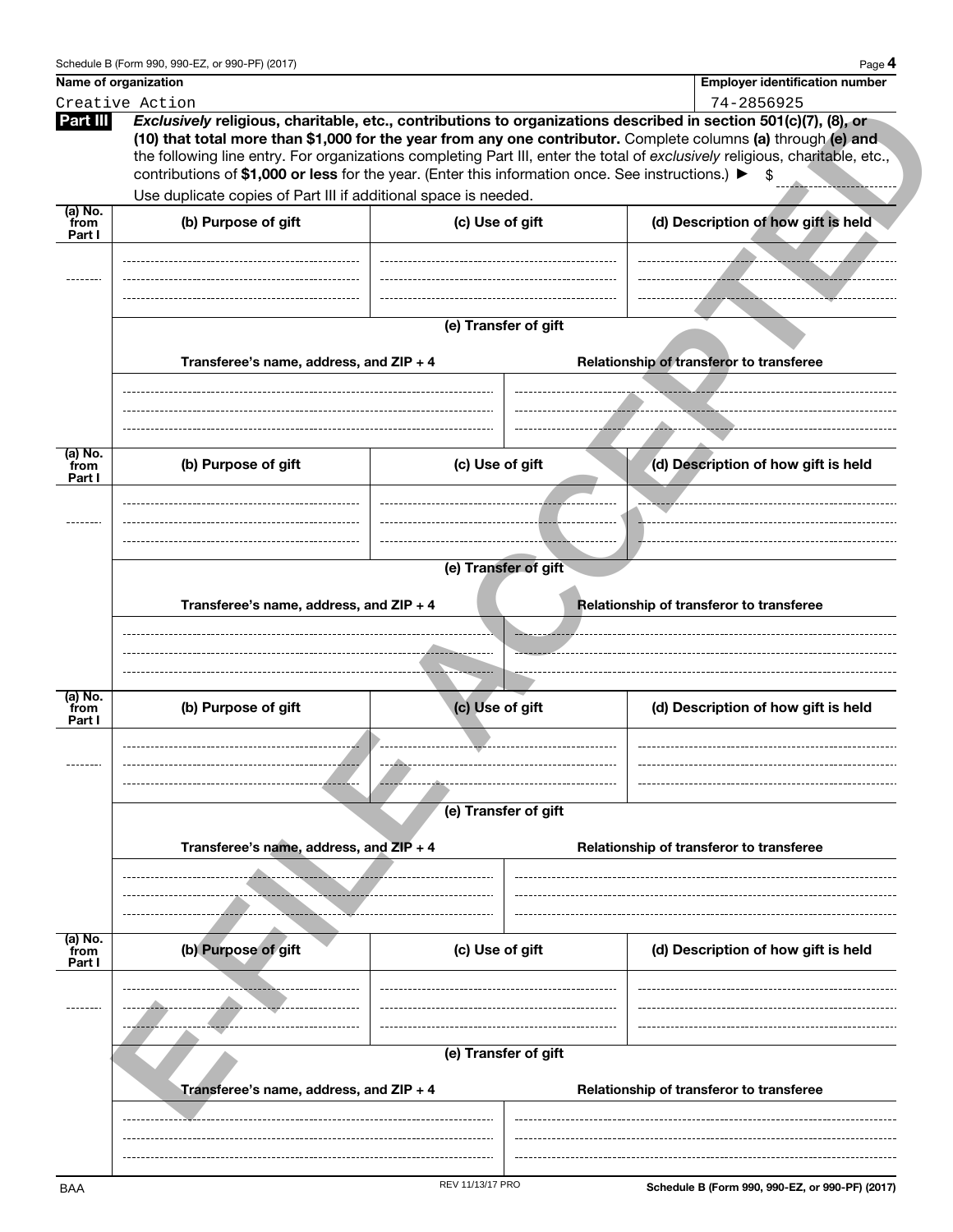| <b>SCHEDULE D</b> |  |
|-------------------|--|
| (Form 990)        |  |

## **Supplemental Financial Statements**

▶ Complete if the organization answered "Yes" on Form 990, **Part IV, line 6, 7, 8, 9, 10, 11a, 11b, 11c, 11d, 11e, 11f, 12a, or 12b.**  OMB No. 1545-0047 20**17**

|                          |                                                        |                                                                                                                                      | <b>Pomplete in the organization answered Test on Form 350</b><br>Part IV, line 6, 7, 8, 9, 10, 11a, 11b, 11c, 11d, 11e, 11f, 12a, or 12b.                                                                                                                    |                                       | 4 U M                               |  |  |  |
|--------------------------|--------------------------------------------------------|--------------------------------------------------------------------------------------------------------------------------------------|--------------------------------------------------------------------------------------------------------------------------------------------------------------------------------------------------------------------------------------------------------------|---------------------------------------|-------------------------------------|--|--|--|
|                          | Department of the Treasury<br>Internal Revenue Service |                                                                                                                                      | Attach to Form 990.<br>Go to www.irs.gov/Form990 for instructions and the latest information.                                                                                                                                                                |                                       | <b>Open to Public</b><br>Inspection |  |  |  |
| Name of the organization |                                                        |                                                                                                                                      |                                                                                                                                                                                                                                                              | <b>Employer identification number</b> |                                     |  |  |  |
|                          | Creative Action                                        |                                                                                                                                      |                                                                                                                                                                                                                                                              | 74-2856925                            |                                     |  |  |  |
|                          | Part I                                                 |                                                                                                                                      | Organizations Maintaining Donor Advised Funds or Other Similar Funds or Accounts.                                                                                                                                                                            |                                       |                                     |  |  |  |
|                          |                                                        |                                                                                                                                      | Complete if the organization answered "Yes" on Form 990, Part IV, line 6.                                                                                                                                                                                    |                                       |                                     |  |  |  |
|                          |                                                        |                                                                                                                                      | (a) Donor advised funds                                                                                                                                                                                                                                      |                                       | (b) Funds and other accounts        |  |  |  |
| 1                        |                                                        | Total number at end of year                                                                                                          |                                                                                                                                                                                                                                                              |                                       |                                     |  |  |  |
| 2                        |                                                        | Aggregate value of contributions to (during year)                                                                                    |                                                                                                                                                                                                                                                              |                                       |                                     |  |  |  |
| 3                        |                                                        | Aggregate value of grants from (during year) .<br>Aggregate value at end of year                                                     |                                                                                                                                                                                                                                                              |                                       |                                     |  |  |  |
| 4<br>5                   |                                                        |                                                                                                                                      | Did the organization inform all donors and donor advisors in writing that the assets held in donor advised                                                                                                                                                   |                                       |                                     |  |  |  |
|                          |                                                        |                                                                                                                                      | funds are the organization's property, subject to the organization's exclusive legal control? T Yes                                                                                                                                                          |                                       | No                                  |  |  |  |
| 6                        |                                                        |                                                                                                                                      | Did the organization inform all grantees, donors, and donor advisors in writing that grant funds can be used                                                                                                                                                 |                                       |                                     |  |  |  |
|                          |                                                        |                                                                                                                                      | only for charitable purposes and not for the benefit of the donor or donor advisor, or for any other purpose                                                                                                                                                 |                                       |                                     |  |  |  |
|                          |                                                        |                                                                                                                                      |                                                                                                                                                                                                                                                              |                                       | <b>Yes</b><br><b>No</b>             |  |  |  |
|                          | Part II                                                | <b>Conservation Easements.</b>                                                                                                       |                                                                                                                                                                                                                                                              |                                       |                                     |  |  |  |
|                          |                                                        |                                                                                                                                      | Complete if the organization answered "Yes" on Form 990, Part IV, line 7.                                                                                                                                                                                    |                                       |                                     |  |  |  |
| 1                        |                                                        | Purpose(s) of conservation easements held by the organization (check all that apply).                                                |                                                                                                                                                                                                                                                              |                                       |                                     |  |  |  |
|                          |                                                        |                                                                                                                                      | Preservation of land for public use (e.g., recreation or education) □ Preservation of a historically important land area                                                                                                                                     |                                       |                                     |  |  |  |
|                          |                                                        | Protection of natural habitat                                                                                                        | $\Box$ Preservation of a certified historic structure                                                                                                                                                                                                        |                                       |                                     |  |  |  |
| $\mathbf{2}$             |                                                        | Preservation of open space                                                                                                           | Complete lines 2a through 2d if the organization held a qualified conservation contribution in the form of a conservation                                                                                                                                    |                                       |                                     |  |  |  |
|                          |                                                        | easement on the last day of the tax year.                                                                                            |                                                                                                                                                                                                                                                              |                                       | Held at the End of the Tax Year     |  |  |  |
| а                        |                                                        | Total number of conservation easements                                                                                               | $\mathbf{r}$ and $\mathbf{r}$ and $\mathbf{r}$ and $\mathbf{r}$                                                                                                                                                                                              | 2a                                    |                                     |  |  |  |
| b                        |                                                        |                                                                                                                                      |                                                                                                                                                                                                                                                              | 2b                                    |                                     |  |  |  |
| с                        |                                                        |                                                                                                                                      | Number of conservation easements on a certified historic structure included in (a)                                                                                                                                                                           | 2c                                    |                                     |  |  |  |
| d                        |                                                        |                                                                                                                                      | Number of conservation easements included in (c) acquired after 7/25/06, and not on a                                                                                                                                                                        |                                       |                                     |  |  |  |
|                          |                                                        | historic structure listed in the National Register                                                                                   | the policy of the second control of the second control of                                                                                                                                                                                                    | 2d                                    |                                     |  |  |  |
| 3                        | tax year $\blacktriangleright$                         |                                                                                                                                      | Number of conservation easements modified, transferred, released, extinguished, or terminated by the organization during the                                                                                                                                 |                                       |                                     |  |  |  |
| 4                        |                                                        | Number of states where property subject to conservation easement is located >                                                        |                                                                                                                                                                                                                                                              |                                       |                                     |  |  |  |
| 5                        |                                                        |                                                                                                                                      | Does the organization have a written policy regarding the periodic monitoring, inspection, handling of                                                                                                                                                       |                                       |                                     |  |  |  |
|                          |                                                        |                                                                                                                                      | violations, and enforcement of the conservation easements it holds?                                                                                                                                                                                          |                                       | ∣∣ Yes ∣∣ No                        |  |  |  |
| 6                        |                                                        |                                                                                                                                      | Staff and volunteer hours devoted to monitoring, inspecting, handling of violations, and enforcing conservation easements during the year                                                                                                                    |                                       |                                     |  |  |  |
|                          | $\blacktriangleright$ \$                               |                                                                                                                                      | Amount of expenses incurred in monitoring, inspecting, handling of violations, and enforcing conservation easements during the year                                                                                                                          |                                       |                                     |  |  |  |
| 8                        |                                                        |                                                                                                                                      | Does each conservation easement reported on line 2(d) above satisfy the requirements of section 170(h)(4)(B)(i)                                                                                                                                              |                                       |                                     |  |  |  |
|                          |                                                        |                                                                                                                                      | and section 170(h)(4)(B)(ii)?                                                                                                                                                                                                                                |                                       | ∣ ∣ Yes ∣ ∣ No                      |  |  |  |
| 9                        |                                                        |                                                                                                                                      | In Part XIII, describe how the organization reports conservation easements in its revenue and expense statement, and                                                                                                                                         |                                       |                                     |  |  |  |
|                          |                                                        |                                                                                                                                      | balance sheet, and include, if applicable, the text of the footnote to the organization's financial statements that describes the                                                                                                                            |                                       |                                     |  |  |  |
|                          |                                                        | organization's accounting for conservation easements.                                                                                |                                                                                                                                                                                                                                                              |                                       |                                     |  |  |  |
|                          | Part III                                               |                                                                                                                                      | Organizations Maintaining Collections of Art, Historical Treasures, or Other Similar Assets.<br>Complete if the organization answered "Yes" on Form 990, Part IV, line 8.                                                                                    |                                       |                                     |  |  |  |
| 1a                       |                                                        |                                                                                                                                      | If the organization elected, as permitted under SFAS 116 (ASC 958), not to report in its revenue statement and balance sheet                                                                                                                                 |                                       |                                     |  |  |  |
|                          |                                                        |                                                                                                                                      | works of art, historical treasures, or other similar assets held for public exhibition, education, or research in furtherance of<br>public service, provide, in Part XIII, the text of the footnote to its financial statements that describes these items.  |                                       |                                     |  |  |  |
| b                        |                                                        | public service, provide the following amounts relating to these items:                                                               | If the organization elected, as permitted under SFAS 116 (ASC 958), to report in its revenue statement and balance sheet<br>works of art, historical treasures, or other similar assets held for public exhibition, education, or research in furtherance of |                                       |                                     |  |  |  |
|                          |                                                        | (i) Revenue included on Form 990, Part VIII, line 1 ▶ \$                                                                             |                                                                                                                                                                                                                                                              |                                       |                                     |  |  |  |
|                          |                                                        |                                                                                                                                      |                                                                                                                                                                                                                                                              |                                       |                                     |  |  |  |
| $\mathbf{2}$             |                                                        |                                                                                                                                      | If the organization received or held works of art, historical treasures, or other similar assets for financial gain, provide the<br>following amounts required to be reported under SFAS 116 (ASC 958) relating to these items:                              |                                       |                                     |  |  |  |
| а                        |                                                        |                                                                                                                                      |                                                                                                                                                                                                                                                              |                                       |                                     |  |  |  |
| b                        |                                                        | Assets included in Form 990, Part X $\ldots$ $\ldots$ $\ldots$ $\ldots$ $\ldots$ $\ldots$ $\ldots$ $\ldots$ $\blacktriangleright$ \$ |                                                                                                                                                                                                                                                              |                                       |                                     |  |  |  |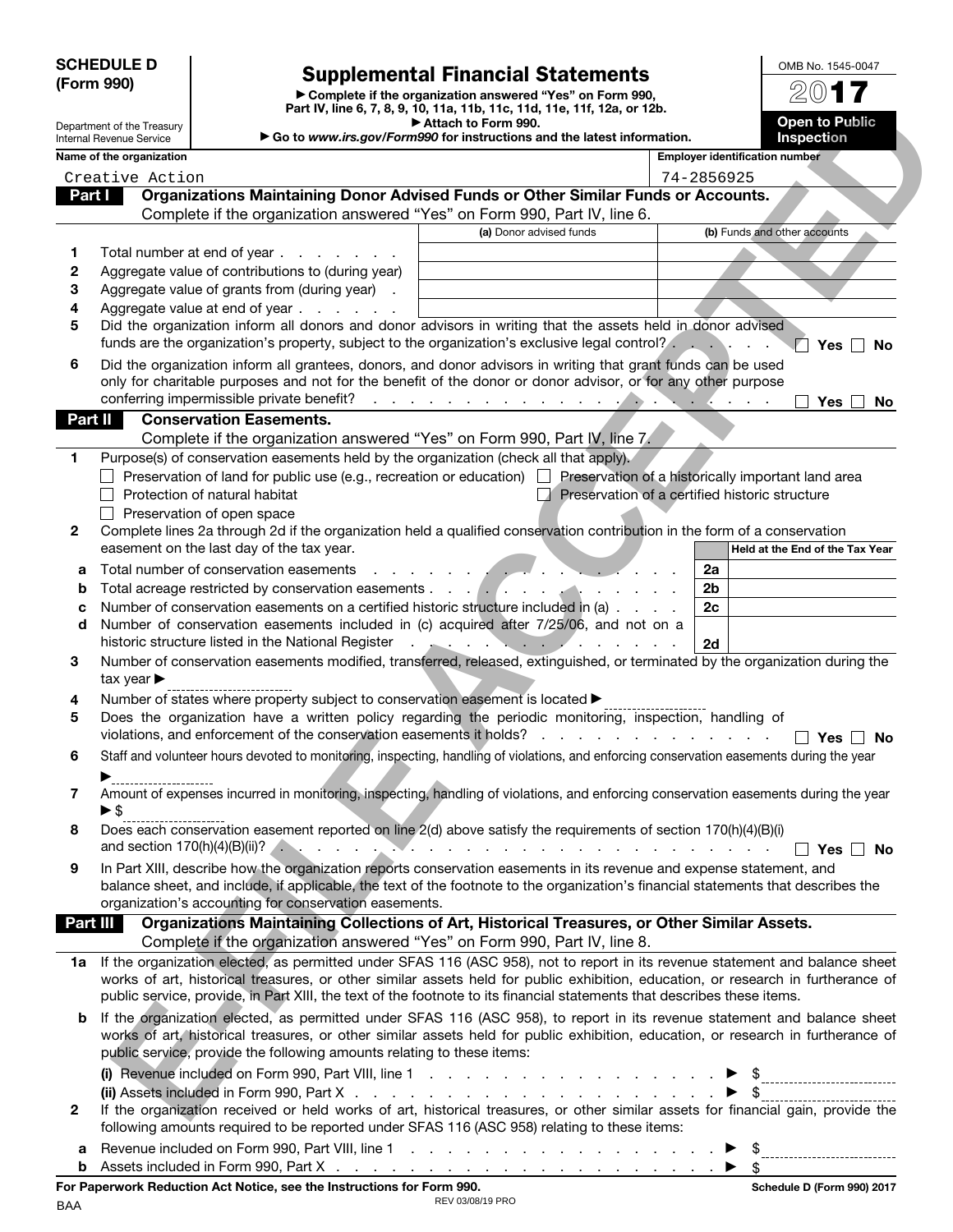|                | Schedule D (Form 990) 2017                                                                                                                                                                                                     |                                         |                                                                                                                                                                                                                                |                                 | Page 2                  |
|----------------|--------------------------------------------------------------------------------------------------------------------------------------------------------------------------------------------------------------------------------|-----------------------------------------|--------------------------------------------------------------------------------------------------------------------------------------------------------------------------------------------------------------------------------|---------------------------------|-------------------------|
|                | Organizations Maintaining Collections of Art, Historical Treasures, or Other Similar Assets (continued)<br>Part III                                                                                                            |                                         |                                                                                                                                                                                                                                |                                 |                         |
| 3              | Using the organization's acquisition, accession, and other records, check any of the following that are a significant use of its<br>collection items (check all that apply):                                                   |                                         |                                                                                                                                                                                                                                |                                 |                         |
| a              | Public exhibition                                                                                                                                                                                                              |                                         | Loan or exchange programs                                                                                                                                                                                                      |                                 |                         |
| b              | Scholarly research                                                                                                                                                                                                             | e                                       |                                                                                                                                                                                                                                |                                 |                         |
| c              | Preservation for future generations                                                                                                                                                                                            |                                         |                                                                                                                                                                                                                                |                                 |                         |
| 4              | Provide a description of the organization's collections and explain how they further the organization's exempt purpose in Part<br>XIII.                                                                                        |                                         |                                                                                                                                                                                                                                |                                 |                         |
| 5              | During the year, did the organization solicit or receive donations of art, historical treasures, or other similar<br>assets to be sold to raise funds rather than to be maintained as part of the organization's collection?   |                                         |                                                                                                                                                                                                                                |                                 | Yes □No                 |
| <b>Part IV</b> | <b>Escrow and Custodial Arrangements.</b>                                                                                                                                                                                      |                                         |                                                                                                                                                                                                                                |                                 |                         |
|                | Complete if the organization answered "Yes" on Form 990, Part IV, line 9, or reported an amount on Form<br>990, Part X, line 21.                                                                                               |                                         |                                                                                                                                                                                                                                |                                 |                         |
| 1a l           | Is the organization an agent, trustee, custodian or other intermediary for contributions or other assets not                                                                                                                   |                                         |                                                                                                                                                                                                                                |                                 | Yes<br>∣ ∣No            |
| b              | If "Yes," explain the arrangement in Part XIII and complete the following table:                                                                                                                                               |                                         |                                                                                                                                                                                                                                |                                 |                         |
|                |                                                                                                                                                                                                                                |                                         |                                                                                                                                                                                                                                |                                 | Amount                  |
| с              |                                                                                                                                                                                                                                |                                         |                                                                                                                                                                                                                                | 1c                              |                         |
|                | Additions during the year response to response the set of the set of the set of the set of the set of the set of the set of the set of the set of the set of the set of the set of the set of the set of the set of the set of |                                         |                                                                                                                                                                                                                                | 4d                              |                         |
| е              | Distributions during the year response to the contract of the set of the contract of the contract of the contract of the contract of the contract of the contract of the contract of the contract of the contract of the contr |                                         |                                                                                                                                                                                                                                | 1e                              |                         |
|                |                                                                                                                                                                                                                                |                                         |                                                                                                                                                                                                                                | 1f                              |                         |
| 2a             | Did the organization include an amount on Form 990, Part X, line 21, for escrow or custodial account liability? $\square$ Yes $\square$ No                                                                                     |                                         |                                                                                                                                                                                                                                |                                 |                         |
|                | b If "Yes," explain the arrangement in Part XIII. Check here if the explanation has been provided on Part XIII                                                                                                                 |                                         |                                                                                                                                                                                                                                |                                 |                         |
| <b>Part V</b>  | <b>Endowment Funds.</b>                                                                                                                                                                                                        |                                         |                                                                                                                                                                                                                                |                                 |                         |
|                | Complete if the organization answered "Yes" on Form 990, Part IV, line 10.                                                                                                                                                     |                                         |                                                                                                                                                                                                                                |                                 |                         |
|                |                                                                                                                                                                                                                                | (a) Current year                        | (c) Two years back<br>(b) Prior year                                                                                                                                                                                           | (d) Three years back            | (e) Four years back     |
| 1a             | Beginning of year balance                                                                                                                                                                                                      |                                         |                                                                                                                                                                                                                                |                                 |                         |
|                | Contributions<br>and the contract of the contract of                                                                                                                                                                           |                                         |                                                                                                                                                                                                                                |                                 |                         |
| с              | Net investment earnings, gains, and<br>$losses$                                                                                                                                                                                |                                         |                                                                                                                                                                                                                                |                                 |                         |
|                | Grants or scholarships                                                                                                                                                                                                         |                                         |                                                                                                                                                                                                                                |                                 |                         |
| е              | Other expenditures for facilities and<br>programs                                                                                                                                                                              |                                         |                                                                                                                                                                                                                                |                                 |                         |
| Ť.             | Administrative expenses                                                                                                                                                                                                        |                                         |                                                                                                                                                                                                                                |                                 |                         |
| g              | End of year balance<br>and the company of the company                                                                                                                                                                          |                                         |                                                                                                                                                                                                                                |                                 |                         |
| 2              | Provide the estimated percentage of the current year end balance (line 1g, column (a)) held as:                                                                                                                                |                                         |                                                                                                                                                                                                                                |                                 |                         |
| a              | Board designated or quasi-endowment ▶                                                                                                                                                                                          | ℅                                       |                                                                                                                                                                                                                                |                                 |                         |
| b              | Permanent endowment ▶                                                                                                                                                                                                          | %                                       |                                                                                                                                                                                                                                |                                 |                         |
| c              | Temporarily restricted endowment                                                                                                                                                                                               | %                                       |                                                                                                                                                                                                                                |                                 |                         |
|                | The percentages on lines 2a, 2b, and 2c should equal 100%.                                                                                                                                                                     |                                         |                                                                                                                                                                                                                                |                                 |                         |
|                | 3a Are there endowment funds not in the possession of the organization that are held and administered for the                                                                                                                  |                                         |                                                                                                                                                                                                                                |                                 |                         |
|                | organization by:                                                                                                                                                                                                               |                                         |                                                                                                                                                                                                                                |                                 | <b>No</b><br><b>Yes</b> |
|                | (i) unrelated organizations.                                                                                                                                                                                                   |                                         | and the contract of the contract of the contract of the contract of the contract of the contract of the contract of the contract of the contract of the contract of the contract of the contract of the contract of the contra |                                 | 3a(i)                   |
|                | (ii) related organizations.                                                                                                                                                                                                    |                                         |                                                                                                                                                                                                                                |                                 | 3a(ii)                  |
|                | If "Yes" on line 3a(ii), are the related organizations listed as required on Schedule R?                                                                                                                                       |                                         |                                                                                                                                                                                                                                |                                 | 3b                      |
| 4              | Describe in Part XIII the intended uses of the organization's endowment funds.                                                                                                                                                 |                                         |                                                                                                                                                                                                                                |                                 |                         |
| <b>Part VI</b> | Land, Buildings, and Equipment.                                                                                                                                                                                                |                                         |                                                                                                                                                                                                                                |                                 |                         |
|                | Complete if the organization answered "Yes" on Form 990, Part IV, line 11a. See Form 990, Part X, line 10.                                                                                                                     |                                         |                                                                                                                                                                                                                                |                                 |                         |
|                | Description of property                                                                                                                                                                                                        | (a) Cost or other basis<br>(investment) | (b) Cost or other basis<br>(other)                                                                                                                                                                                             | (c) Accumulated<br>depreciation | (d) Book value          |
| 1a             | Land                                                                                                                                                                                                                           |                                         |                                                                                                                                                                                                                                |                                 |                         |
| b              | <b>Buildings</b><br>$\mathbf{r}$ , $\mathbf{r}$ , $\mathbf{r}$ , $\mathbf{r}$                                                                                                                                                  |                                         |                                                                                                                                                                                                                                |                                 |                         |
|                | Leasehold improvements                                                                                                                                                                                                         |                                         |                                                                                                                                                                                                                                |                                 |                         |
| d              | Equipment                                                                                                                                                                                                                      |                                         | 65,973.                                                                                                                                                                                                                        | 63,405.                         | 2,568.                  |
| e              | Other<br>and the contract of the contract of<br>Total. Add lines 1a through 1e. (Column (d) must equal Form 990, Part X, column (B), line 10c.).                                                                               |                                         |                                                                                                                                                                                                                                |                                 | 2,568.                  |
|                |                                                                                                                                                                                                                                |                                         |                                                                                                                                                                                                                                |                                 |                         |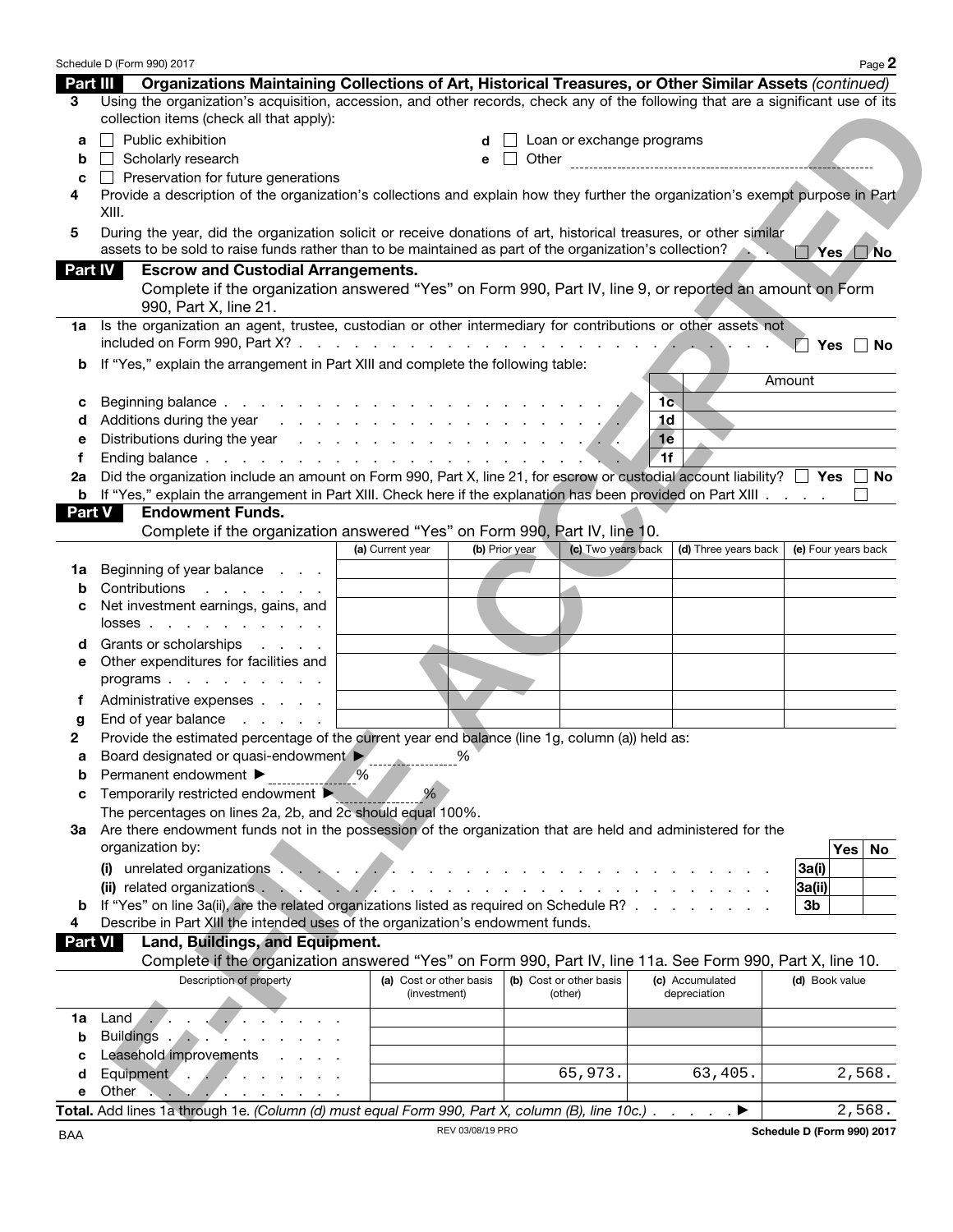Total. (Column (b) must equal Form 990, Part X, col. (B) line 25.) ▶

| <b>Part VII</b>  | <b>Investments-Other Securities.</b>                                                                       |                |                                                              |
|------------------|------------------------------------------------------------------------------------------------------------|----------------|--------------------------------------------------------------|
|                  | Complete if the organization answered "Yes" on Form 990, Part IV, line 11b. See Form 990, Part X, line 12. |                |                                                              |
|                  | (a) Description of security or category<br>(including name of security)                                    | (b) Book value | (c) Method of valuation:<br>Cost or end-of-year market value |
|                  | (1) Financial derivatives                                                                                  |                |                                                              |
|                  | (2) Closely-held equity interests .                                                                        |                |                                                              |
| (3) Other        |                                                                                                            |                |                                                              |
| (A)              |                                                                                                            |                |                                                              |
| (B)              |                                                                                                            |                |                                                              |
| (C)              |                                                                                                            |                |                                                              |
| (D)              |                                                                                                            |                |                                                              |
| (E)              |                                                                                                            |                |                                                              |
| (F)              |                                                                                                            |                |                                                              |
| (G)              |                                                                                                            |                |                                                              |
| (H)              |                                                                                                            |                |                                                              |
|                  | Total. (Column (b) must equal Form 990, Part X, col. (B) line 12.) ▶                                       |                |                                                              |
| <b>Part VIII</b> | Investments-Program Related.                                                                               |                |                                                              |
|                  | Complete if the organization answered "Yes" on Form 990, Part IV, line 11c. See Form 990, Part X, line 13. |                |                                                              |
|                  | (a) Description of investment                                                                              | (b) Book value | (c) Method of valuation:<br>Cost or end-of-year market value |
| (1)              |                                                                                                            |                |                                                              |
| (2)              |                                                                                                            |                |                                                              |
| (3)              |                                                                                                            |                |                                                              |
| (4)              |                                                                                                            |                |                                                              |
| (5)              |                                                                                                            |                |                                                              |
| (6)              |                                                                                                            |                |                                                              |
| (7)              |                                                                                                            |                |                                                              |
| (8)              |                                                                                                            |                |                                                              |
| (9)              |                                                                                                            |                |                                                              |
|                  | Total. (Column (b) must equal Form 990, Part X, col. (B) line 13.)                                         |                |                                                              |
| <b>Part IX</b>   | <b>Other Assets.</b>                                                                                       |                |                                                              |
|                  | Complete if the organization answered "Yes" on Form 990, Part IV, line 11d. See Form 990, Part X, line 15. |                |                                                              |
|                  | (a) Description                                                                                            |                | (b) Book value                                               |
| (1)              |                                                                                                            |                |                                                              |
| (2)              |                                                                                                            |                |                                                              |
| (3)              |                                                                                                            |                |                                                              |
| (4)              |                                                                                                            |                |                                                              |
| (5)              |                                                                                                            |                |                                                              |
| (6)              |                                                                                                            |                |                                                              |
| (7)              |                                                                                                            |                |                                                              |
| (8)              |                                                                                                            |                |                                                              |
| (9)              |                                                                                                            |                |                                                              |
|                  | Total. (Column (b) must equal Form 990, Part X, col. (B) line 15.)                                         |                | $\cdot$                                                      |
| Part X           | <b>Other Liabilities.</b>                                                                                  |                |                                                              |
|                  | Complete if the organization answered "Yes" on Form 990, Part IV, line 11e or 11f. See Form 990, Part X,   |                |                                                              |
|                  | line 25.                                                                                                   |                |                                                              |
| 1.               | (a) Description of liability<br>(b) Book value                                                             |                |                                                              |
|                  | (1) Federal income taxes                                                                                   |                |                                                              |
| (2)              |                                                                                                            |                |                                                              |
| (3)              |                                                                                                            |                |                                                              |
| (4)              |                                                                                                            |                |                                                              |
| (5)              |                                                                                                            |                |                                                              |
| (6)              |                                                                                                            |                |                                                              |
| (7)              |                                                                                                            |                |                                                              |
| (8)              |                                                                                                            |                |                                                              |
| (9)              |                                                                                                            |                |                                                              |

**2.** Liability for uncertain tax positions. In Part XIII, provide the text of the footnote to the organization's financial statements that reports the organization's liability for uncertain tax positions under FIN 48 (ASC 740). Check here if the text of the footnote has been provided in Part XIII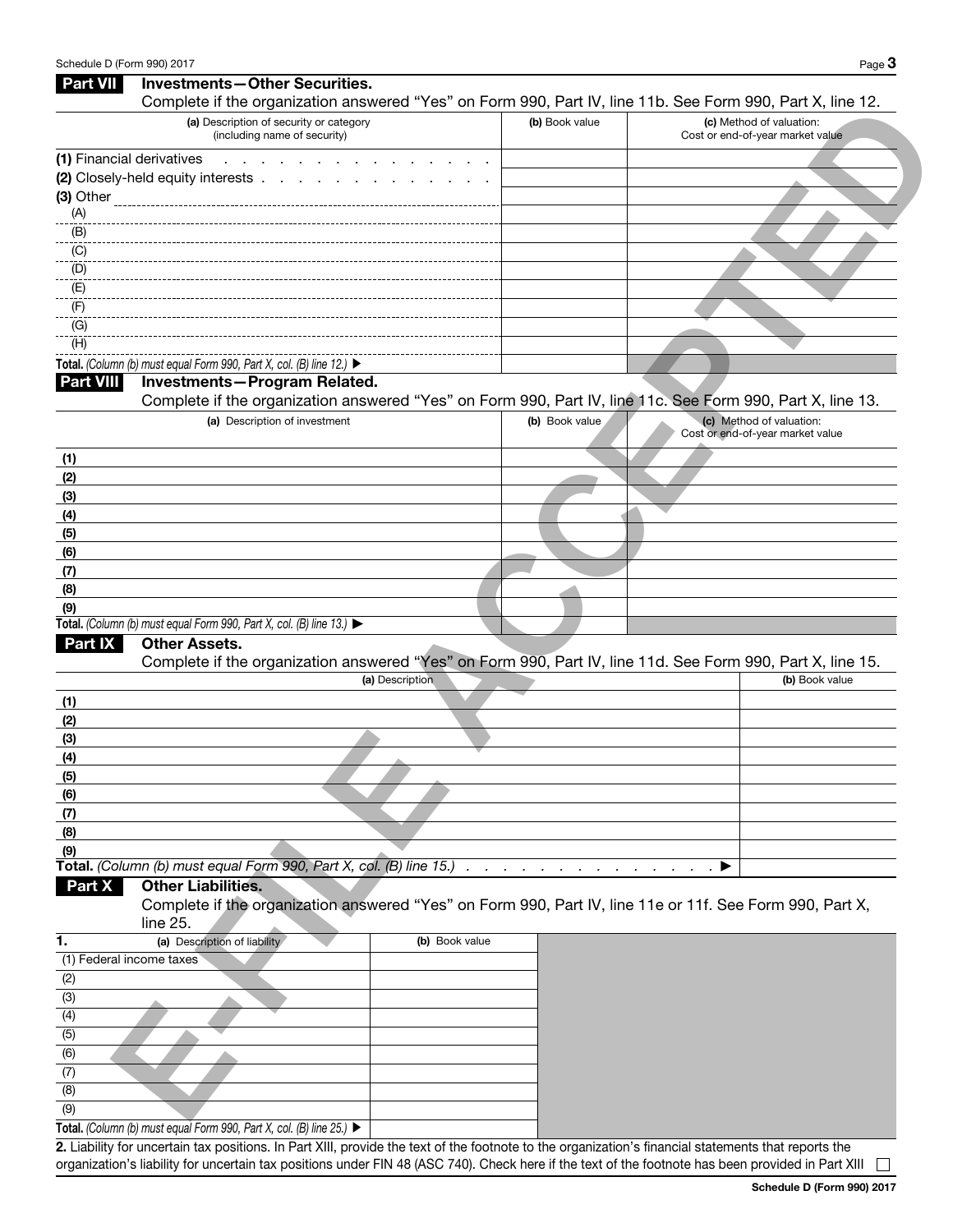|                 | Schedule D (Form 990) 2017                                                                                                                                                                                                                                                      |                | Page 4       |
|-----------------|---------------------------------------------------------------------------------------------------------------------------------------------------------------------------------------------------------------------------------------------------------------------------------|----------------|--------------|
| <b>Part XI</b>  | Reconciliation of Revenue per Audited Financial Statements With Revenue per Return.                                                                                                                                                                                             |                |              |
|                 | Complete if the organization answered "Yes" on Form 990, Part IV, line 12a.                                                                                                                                                                                                     |                |              |
| 1               | Total revenue, gains, and other support per audited financial statements                                                                                                                                                                                                        | 1              | 5,069,471.   |
| 2               | Amounts included on line 1 but not on Form 990, Part VIII, line 12:                                                                                                                                                                                                             |                |              |
| a               | Net unrealized gains (losses) on investments<br>2a                                                                                                                                                                                                                              |                |              |
| b               | 2 <sub>b</sub><br>Donated services and use of facilities                                                                                                                                                                                                                        |                |              |
| с               | 2c<br>Recoveries of prior year grants                                                                                                                                                                                                                                           |                |              |
| d               | 2d                                                                                                                                                                                                                                                                              |                |              |
| е               |                                                                                                                                                                                                                                                                                 | 2e             |              |
| 3               |                                                                                                                                                                                                                                                                                 | 3 <sub>1</sub> | 5,069,471.   |
| 4               | Amounts included on Form 990, Part VIII, line 12, but not on line 1:                                                                                                                                                                                                            |                |              |
| а               | Investment expenses not included on Form 990, Part VIII, line 7b<br>$\Delta \sim 10^{-1}$<br>4a                                                                                                                                                                                 |                |              |
| b               | 4b<br>$-89, 315.$                                                                                                                                                                                                                                                               |                |              |
|                 | Add lines 4a and 4b<br>and a series of the contract of the contract of the contract of the contract of the contract of the contract of                                                                                                                                          | 4с             | $-89,315.$   |
| 5               | Total revenue. Add lines 3 and 4c. (This must equal Form 990, Part I, line 12.)                                                                                                                                                                                                 | $5\phantom{1}$ | 4,980,156.   |
| <b>Part XII</b> | Reconciliation of Expenses per Audited Financial Statements With Expenses per Return.                                                                                                                                                                                           |                |              |
|                 | Complete if the organization answered "Yes" on Form 990, Part IV, line 12a.                                                                                                                                                                                                     |                |              |
| 1               | Total expenses and losses per audited financial statements                                                                                                                                                                                                                      | 1              | 4, 118, 412. |
| 2               | Amounts included on line 1 but not on Form 990, Part IX, line 25:                                                                                                                                                                                                               |                |              |
| a               | Donated services and use of facilities<br>2a<br>2 <sub>b</sub>                                                                                                                                                                                                                  |                |              |
| b               | Prior year adjustments                                                                                                                                                                                                                                                          |                |              |
| с               | 2c<br>19,040.<br>2d <sub>1</sub>                                                                                                                                                                                                                                                |                |              |
| d               | 89, 315.<br>Other (Describe in Part XIII.)                                                                                                                                                                                                                                      |                |              |
| е               | $\mathbf{1}^{\prime}$ , $\mathbf{1}^{\prime}$ , $\mathbf{1}^{\prime}$                                                                                                                                                                                                           | 2e             | 108, 355.    |
| 3               | Subtract line 2e from line 1                                                                                                                                                                                                                                                    | 3              | 4,010,057.   |
| 4               | Amounts included on Form 990, Part IX, line 25, but not on line 1:                                                                                                                                                                                                              |                |              |
| a               | Investment expenses not included on Form 990, Part VIII, line 7b<br>4a<br>$\sim$                                                                                                                                                                                                |                |              |
| b               | 4 <sub>b</sub>                                                                                                                                                                                                                                                                  |                |              |
| с               | Add lines 4a and 4b<br>and the contract of the contract of the<br>$\mathbf{a}$ and $\mathbf{a}$                                                                                                                                                                                 | 4с             |              |
| 5<br>Part XIII  | Total expenses. Add lines 3 and 4c. (This must equal Form 990, Part I, line 18.)<br><b>Supplemental Information.</b>                                                                                                                                                            | 5              | 4,010,057.   |
|                 | 2; Part XI, lines 2d and 4b; and Part XII, lines 2d and 4b. Also complete this part to provide any additional information.<br>Pt XI, Line 4b: Special event expenses netted against revenue \$89,315<br>Pt XII, Line 2d: Special event expenses netted against revenue \$89,315 |                |              |
|                 |                                                                                                                                                                                                                                                                                 |                |              |
|                 |                                                                                                                                                                                                                                                                                 |                |              |
|                 |                                                                                                                                                                                                                                                                                 |                |              |
|                 |                                                                                                                                                                                                                                                                                 |                |              |
|                 |                                                                                                                                                                                                                                                                                 |                |              |
|                 |                                                                                                                                                                                                                                                                                 |                |              |
|                 |                                                                                                                                                                                                                                                                                 |                |              |
|                 |                                                                                                                                                                                                                                                                                 |                |              |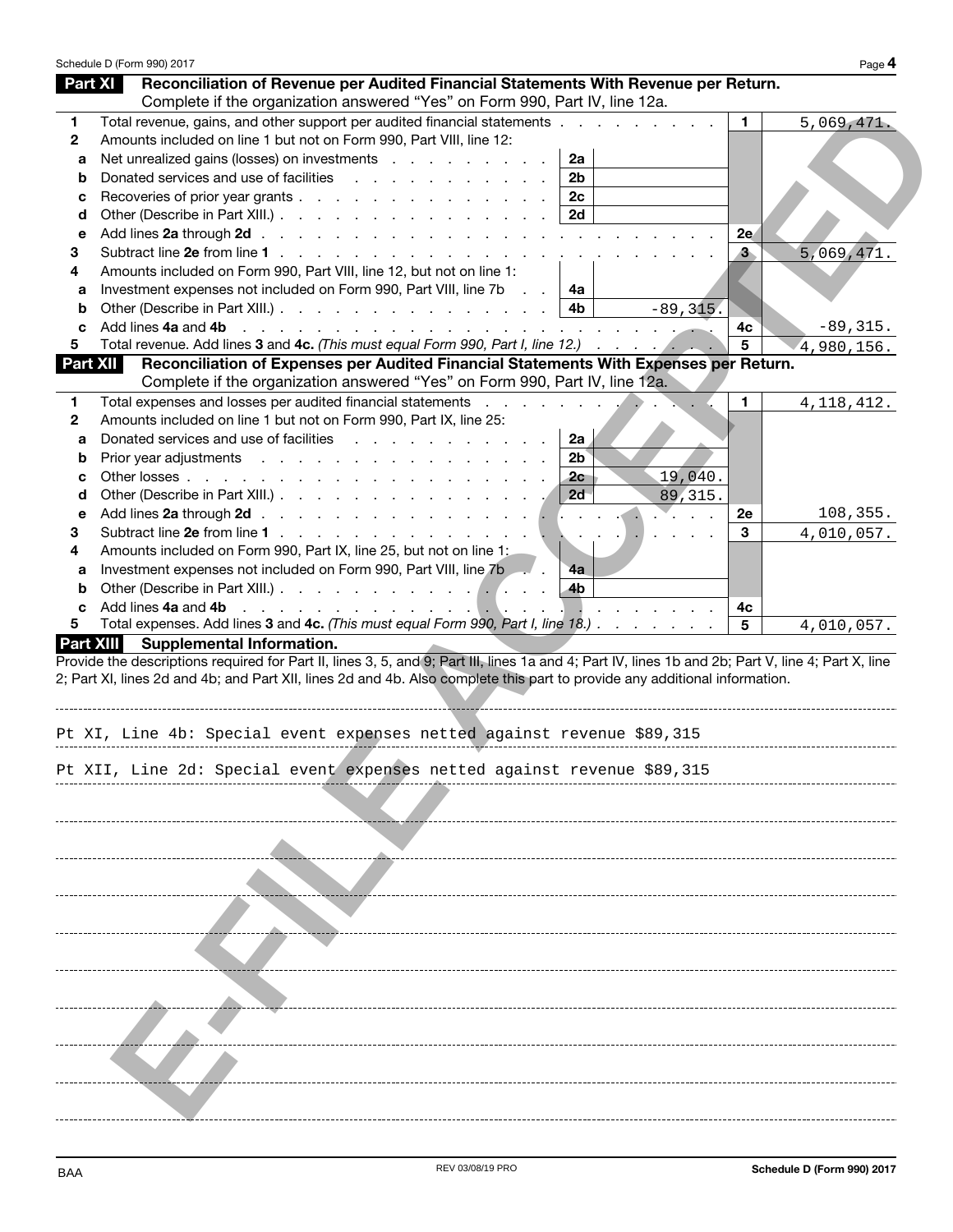| Schedule D (Form 990) 2017                        | Page $5$ |
|---------------------------------------------------|----------|
| Supplemental Information (continued)<br>Part XIII |          |
|                                                   |          |
|                                                   |          |
|                                                   |          |
|                                                   |          |
|                                                   |          |
|                                                   |          |
|                                                   |          |
|                                                   |          |
|                                                   |          |
|                                                   |          |
|                                                   |          |
|                                                   |          |
|                                                   |          |
|                                                   |          |
|                                                   |          |
|                                                   |          |
|                                                   |          |
|                                                   |          |
|                                                   |          |
|                                                   |          |
|                                                   |          |
|                                                   |          |
|                                                   |          |
|                                                   |          |
|                                                   |          |
|                                                   |          |
|                                                   |          |
|                                                   |          |
|                                                   |          |
|                                                   |          |
|                                                   |          |
|                                                   |          |
|                                                   |          |
|                                                   |          |
|                                                   |          |
|                                                   |          |
|                                                   |          |
|                                                   |          |
|                                                   |          |
|                                                   |          |
|                                                   |          |
|                                                   |          |
|                                                   |          |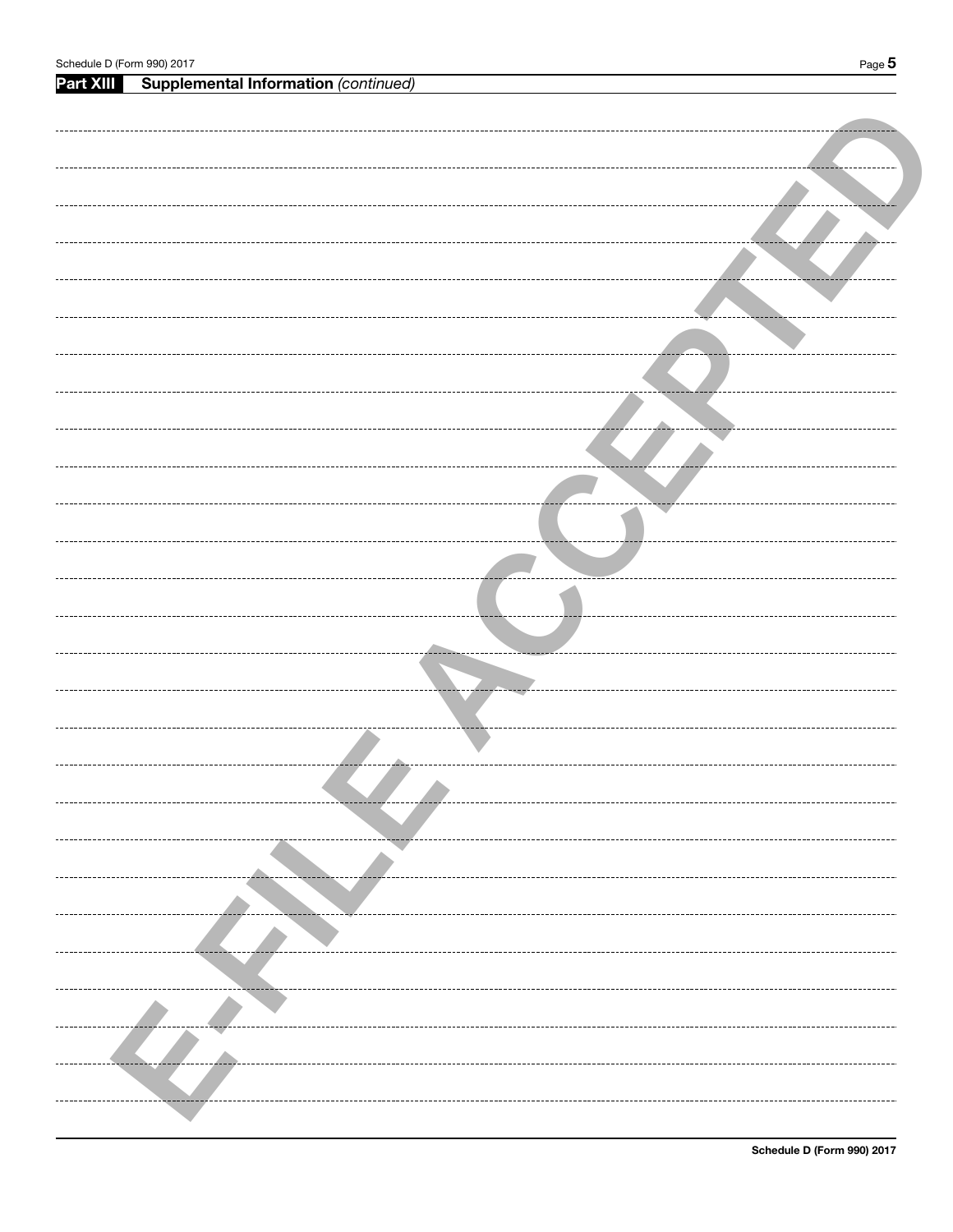| <b>SCHEDULE G</b><br>(Form 990 or 990-EZ)<br>Department of the Treasury<br>Internal Revenue Service |                                                              | <b>Supplemental Information Regarding Fundraising or Gaming Activities</b><br>Complete if the organization answered "Yes" on Form 990, Part IV, line 17, 18, or 19, or if the<br>organization entered more than \$15,000 on Form 990-EZ, line 6a.<br>Attach to Form 990 or Form 990-EZ.<br>Go to www.irs.gov/Form990 for the latest instructions.                                                                                 |                                                                                                           |            |                                                                      |                                                    |                                                                                                                     | OMB No. 1545-0047<br><b>Open to Public</b>                                                                                          |
|-----------------------------------------------------------------------------------------------------|--------------------------------------------------------------|-----------------------------------------------------------------------------------------------------------------------------------------------------------------------------------------------------------------------------------------------------------------------------------------------------------------------------------------------------------------------------------------------------------------------------------|-----------------------------------------------------------------------------------------------------------|------------|----------------------------------------------------------------------|----------------------------------------------------|---------------------------------------------------------------------------------------------------------------------|-------------------------------------------------------------------------------------------------------------------------------------|
|                                                                                                     | Name of the organization                                     |                                                                                                                                                                                                                                                                                                                                                                                                                                   |                                                                                                           |            |                                                                      |                                                    |                                                                                                                     | <b>Inspection</b><br><b>Employer identification number</b>                                                                          |
|                                                                                                     | Creative Action                                              |                                                                                                                                                                                                                                                                                                                                                                                                                                   |                                                                                                           |            |                                                                      |                                                    | 74-2856925                                                                                                          |                                                                                                                                     |
| Part I                                                                                              |                                                              | Form 990-EZ filers are not required to complete this part.                                                                                                                                                                                                                                                                                                                                                                        |                                                                                                           |            |                                                                      |                                                    | Fundraising Activities. Complete if the organization answered "Yes" on Form 990, Part IV, line 17.                  |                                                                                                                                     |
| 1                                                                                                   |                                                              |                                                                                                                                                                                                                                                                                                                                                                                                                                   |                                                                                                           |            |                                                                      |                                                    | Indicate whether the organization raised funds through any of the following activities. Check all that apply,       |                                                                                                                                     |
| a                                                                                                   | Mail solicitations                                           |                                                                                                                                                                                                                                                                                                                                                                                                                                   |                                                                                                           |            |                                                                      | $\mathbf{e}$ Solicitation of non-government grants |                                                                                                                     |                                                                                                                                     |
| b                                                                                                   |                                                              | Internet and email solicitations                                                                                                                                                                                                                                                                                                                                                                                                  |                                                                                                           | f          |                                                                      | Solicitation of government grants                  |                                                                                                                     |                                                                                                                                     |
| C                                                                                                   | Phone solicitations                                          |                                                                                                                                                                                                                                                                                                                                                                                                                                   |                                                                                                           | q          |                                                                      | Special fundraising events                         |                                                                                                                     |                                                                                                                                     |
| d<br>2a                                                                                             | In-person solicitations                                      |                                                                                                                                                                                                                                                                                                                                                                                                                                   |                                                                                                           |            |                                                                      |                                                    | Did the organization have a written or oral agreement with any individual (including officers, directors, trustees, |                                                                                                                                     |
|                                                                                                     |                                                              |                                                                                                                                                                                                                                                                                                                                                                                                                                   |                                                                                                           |            |                                                                      |                                                    | or key employees listed in Form 990, Part VII) or entity in connection with professional fundraising services?      | ∏ Yes ⊺<br>∣ No                                                                                                                     |
| b                                                                                                   |                                                              | compensated at least \$5,000 by the organization.                                                                                                                                                                                                                                                                                                                                                                                 |                                                                                                           |            |                                                                      |                                                    |                                                                                                                     | If "Yes," list the 10 highest paid individuals or entities (fundraisers) pursuant to agreements under which the fundraiser is to be |
|                                                                                                     | (i) Name and address of individual<br>or entity (fundraiser) |                                                                                                                                                                                                                                                                                                                                                                                                                                   | (ii) Activity                                                                                             |            | (iii) Did fundraiser have<br>custody or control of<br>contributions? | (iv) Gross receipts<br>from activity               | (v) Amount paid to<br>(or retained by)<br>fundraiser listed in<br>$col.$ (i)                                        | (vi) Amount paid to<br>(or retained by)<br>organization                                                                             |
|                                                                                                     |                                                              |                                                                                                                                                                                                                                                                                                                                                                                                                                   |                                                                                                           | <b>Yes</b> | No                                                                   |                                                    |                                                                                                                     |                                                                                                                                     |
| 1                                                                                                   |                                                              |                                                                                                                                                                                                                                                                                                                                                                                                                                   |                                                                                                           |            |                                                                      |                                                    |                                                                                                                     |                                                                                                                                     |
| $\mathbf{2}$                                                                                        |                                                              |                                                                                                                                                                                                                                                                                                                                                                                                                                   |                                                                                                           |            |                                                                      |                                                    |                                                                                                                     |                                                                                                                                     |
| 3                                                                                                   |                                                              |                                                                                                                                                                                                                                                                                                                                                                                                                                   |                                                                                                           |            |                                                                      |                                                    |                                                                                                                     |                                                                                                                                     |
| 4                                                                                                   |                                                              |                                                                                                                                                                                                                                                                                                                                                                                                                                   |                                                                                                           |            |                                                                      |                                                    |                                                                                                                     |                                                                                                                                     |
| 5                                                                                                   |                                                              |                                                                                                                                                                                                                                                                                                                                                                                                                                   |                                                                                                           |            |                                                                      |                                                    |                                                                                                                     |                                                                                                                                     |
| 6                                                                                                   |                                                              |                                                                                                                                                                                                                                                                                                                                                                                                                                   |                                                                                                           |            |                                                                      |                                                    |                                                                                                                     |                                                                                                                                     |
| $\overline{7}$                                                                                      |                                                              |                                                                                                                                                                                                                                                                                                                                                                                                                                   |                                                                                                           |            |                                                                      |                                                    |                                                                                                                     |                                                                                                                                     |
| 8                                                                                                   |                                                              |                                                                                                                                                                                                                                                                                                                                                                                                                                   |                                                                                                           |            |                                                                      |                                                    |                                                                                                                     |                                                                                                                                     |
| 9                                                                                                   |                                                              |                                                                                                                                                                                                                                                                                                                                                                                                                                   |                                                                                                           |            |                                                                      |                                                    |                                                                                                                     |                                                                                                                                     |
| 10                                                                                                  |                                                              |                                                                                                                                                                                                                                                                                                                                                                                                                                   |                                                                                                           |            |                                                                      |                                                    |                                                                                                                     |                                                                                                                                     |
| Total<br>3                                                                                          | registration or licensing.                                   | $\label{eq:2.1} \begin{array}{cccccccccc} \mathbf{1} & \mathbf{1} & \mathbf{1} & \mathbf{1} & \mathbf{1} & \mathbf{1} & \mathbf{1} & \mathbf{1} & \mathbf{1} & \mathbf{1} & \mathbf{1} & \mathbf{1} & \mathbf{1} & \mathbf{1} & \mathbf{1} & \mathbf{1} & \mathbf{1} & \mathbf{1} & \mathbf{1} & \mathbf{1} & \mathbf{1} & \mathbf{1} & \mathbf{1} & \mathbf{1} & \mathbf{1} & \mathbf{1} & \mathbf{1} & \mathbf{1} & \mathbf{1}$ | $\mathcal{L} = \mathcal{L} \mathcal{L}$ , where $\mathcal{L} = \mathcal{L} \mathcal{L}$<br><b>Service</b> |            |                                                                      |                                                    |                                                                                                                     | List all states in which the organization is registered or licensed to solicit contributions or has been notified it is exempt from |
|                                                                                                     |                                                              |                                                                                                                                                                                                                                                                                                                                                                                                                                   |                                                                                                           |            |                                                                      |                                                    |                                                                                                                     |                                                                                                                                     |
|                                                                                                     |                                                              |                                                                                                                                                                                                                                                                                                                                                                                                                                   |                                                                                                           |            |                                                                      |                                                    |                                                                                                                     |                                                                                                                                     |
|                                                                                                     |                                                              |                                                                                                                                                                                                                                                                                                                                                                                                                                   |                                                                                                           |            |                                                                      |                                                    |                                                                                                                     |                                                                                                                                     |
|                                                                                                     |                                                              |                                                                                                                                                                                                                                                                                                                                                                                                                                   |                                                                                                           |            |                                                                      |                                                    |                                                                                                                     |                                                                                                                                     |
|                                                                                                     |                                                              |                                                                                                                                                                                                                                                                                                                                                                                                                                   |                                                                                                           |            |                                                                      |                                                    |                                                                                                                     |                                                                                                                                     |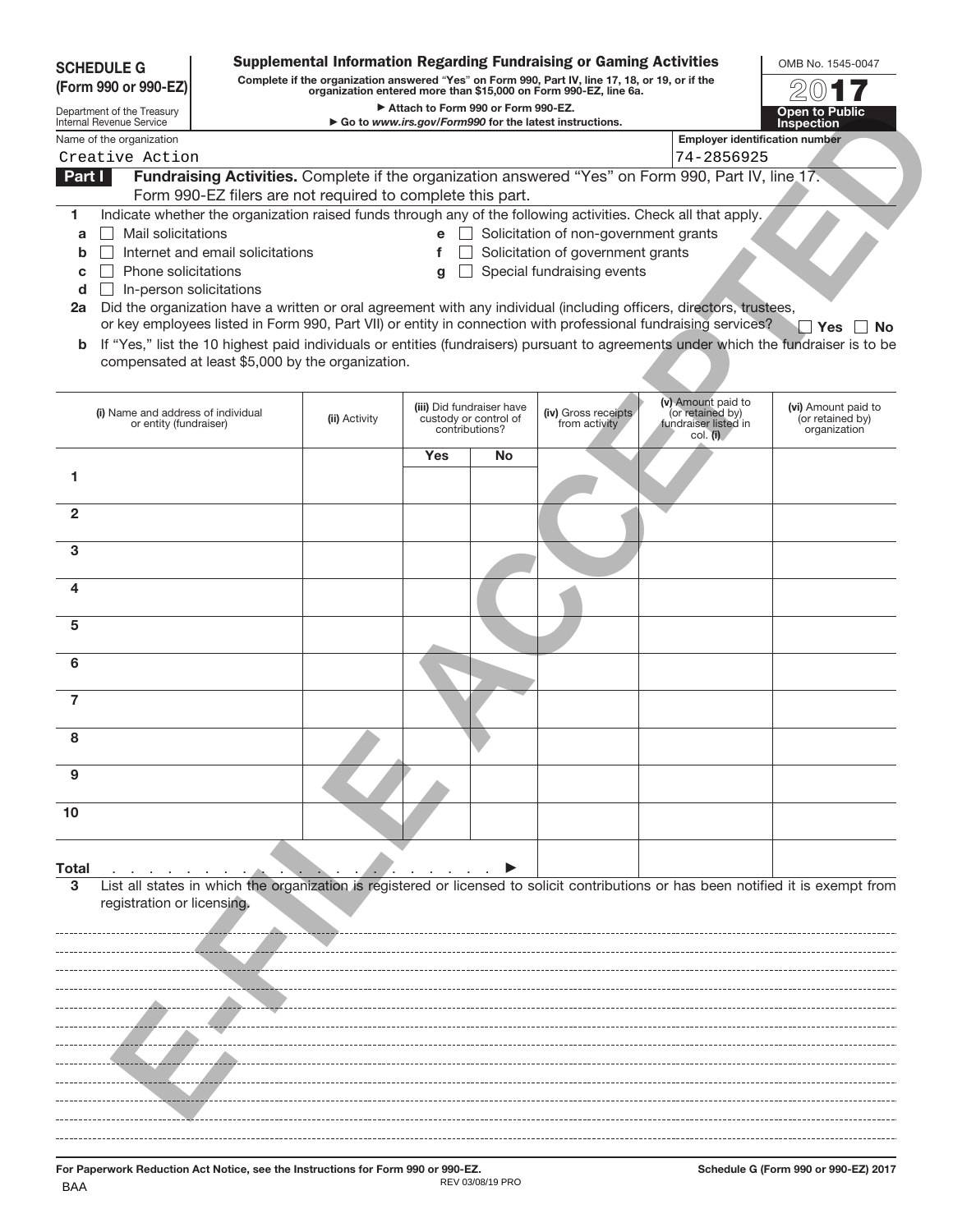gross receipts greater than \$5,000.

Earth Studente Controller and the studies and provide the controller three controllers and the studies of the studies of the studies of the studies of the studies of the studies of the studies of the studies of the studie **(d)** Total events (add col. **(a)** through col. **(c)**) Big Hair Country Fair | NONE | NONE (event type) (event type) (total number) Direct Expenses **Revenue** 391,394. **1** Gross receipts . . . . 391,394. 296,944. **2** Less: Contributions . . 296,944. **3** Gross income (line 1 minus  $line 2) . . . . . . . .$ 94,450. **4** Cash prizes ..... **5** Noncash prizes . . . Expenses **6** Rent/facility costs . . . 11,510. 11,510. 25,666. **7** Food and beverages . . 25,666. Direct **8** Entertainment .... **9** Other direct expenses . 52,139. 52,139. **10** Direct expense summary. Add lines 4 through 9 in column (d) . . . . . . . . . . a 89,315. **11** Net income summary. Subtract line 10 from line 3, column (d) 5,135. **Part III Gaming.** Complete if the organization answered "Yes" on Form 990, Part IV, line 19, or reported more than \$15,000 on Form 990-EZ, line 6a. experience (a) Bingo<br>
Cash prizes (a) Bingo<br>
2 Cash prizes (b) Pull tabs/instant<br>
2 Cash prizes (b) Pull tabs/instant<br>
2 Cash prizes (b) Pull tabs/instant<br>
2 Cash prizes (b) Pull tabs/instant<br>
bingo/progressive bin<br>
2 Cash bingo/progressive bingo **(c)** Other gaming **(d)** Total gaming (add Revenue col. **(a)** through col. **(c)**) **1** Gross revenue .... **2** Cash prizes ... **3** Noncash prizes **4** Rent/facility costs . . . **5** Other direct expenses **Yes** % **Yes** % **Yes** % **No 6** Volunteer labor. **No No 7** Direct expense summary. Add lines 2 through 5 in column (d) . . . . . **8** Net gaming income summary. Subtract line 7 from line 1, column (d) . . . . . . . . . ▶ **9** Enter the state(s) in which the organization conducts gaming activities: **a** Is the organization licensed to conduct gaming activities in each of these states? ............ **Yes** Mo **b** If "No," explain: **10a** Were any of the organization's gaming licenses revoked, suspended, or terminated during the tax year? . □ Yes □ No **b** If "Yes," explain: **Schedule G (Form 990 or 990-EZ) 2017** REV 03/08/19 PROBAA

Part II **Fundraising Events.** Complete if the organization answered "Yes" on Form 990, Part IV, line 18, or reported more

**(a)** Event #1

than \$15,000 of fundraising event contributions and gross income on Form 990-EZ, lines 1 and 6b. List events with

**(b)** Event #2

**(c)** Other events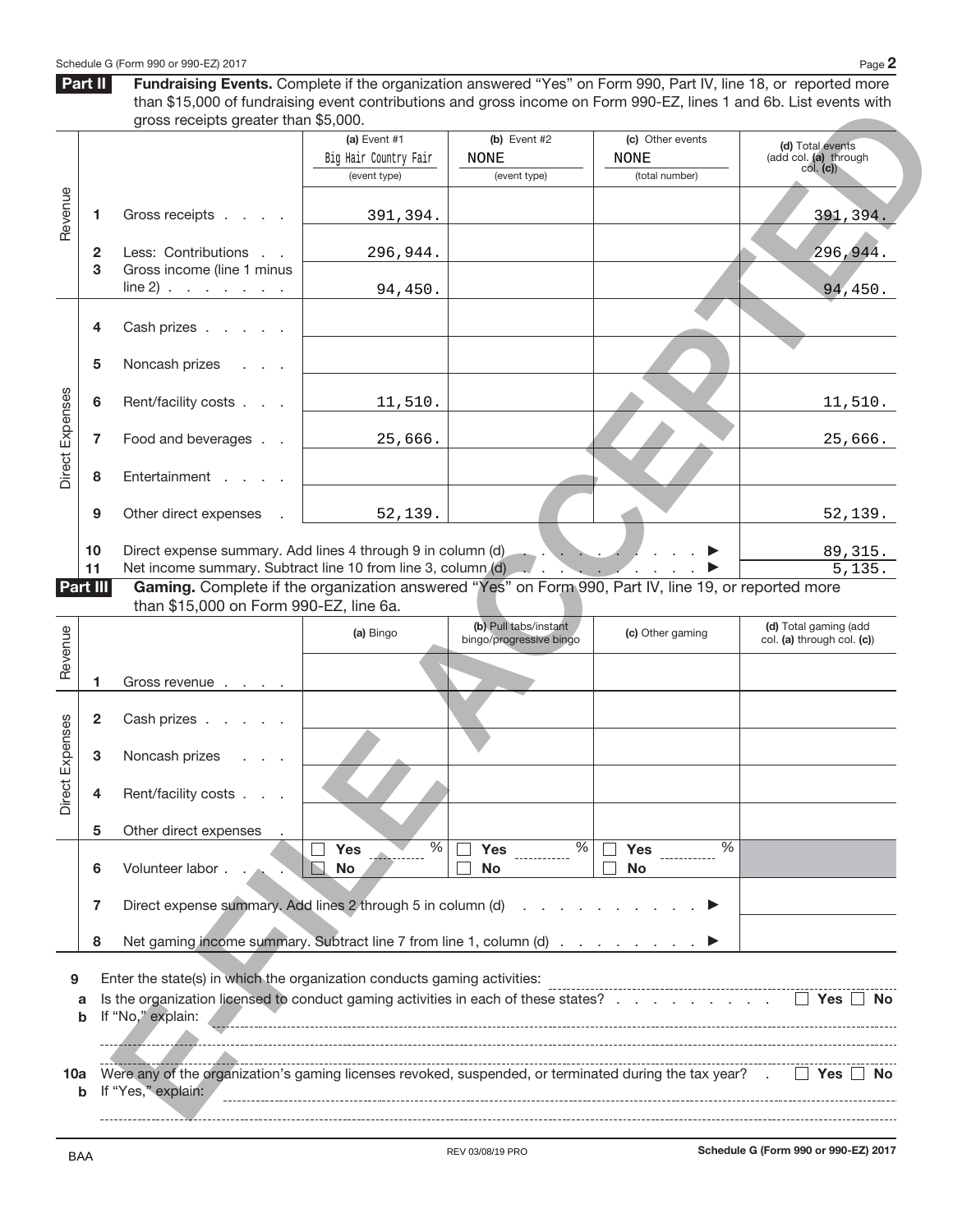|              | Schedule G (Form 990 or 990-EZ) 2017<br>Page 3                                                                                                                                                                                                                                                                                                                                                                  |
|--------------|-----------------------------------------------------------------------------------------------------------------------------------------------------------------------------------------------------------------------------------------------------------------------------------------------------------------------------------------------------------------------------------------------------------------|
| 11<br>12     | Does the organization conduct gaming activities with nonmembers?<br>$\Box$ Yes $\Box$ No<br>Is the organization a grantor, beneficiary or trustee of a trust, or a member of a partnership or other entity<br>Yes No                                                                                                                                                                                            |
| 13<br>a<br>b | Indicate the percentage of gaming activity conducted in:<br>%<br> 13a <br>$\%$<br>13 <sub>b</sub>                                                                                                                                                                                                                                                                                                               |
| 14           | Enter the name and address of the person who prepares the organization's gaming/special events books and<br>records:                                                                                                                                                                                                                                                                                            |
|              | Name $\blacktriangleright$                                                                                                                                                                                                                                                                                                                                                                                      |
|              | Address $\blacktriangleright$                                                                                                                                                                                                                                                                                                                                                                                   |
| 15а          | Does the organization have a contract with a third party from whom the organization receives gaming<br>$\blacksquare$ Yes $\blacksquare$ No                                                                                                                                                                                                                                                                     |
| b            | If "Yes," enter the amount of gaming revenue received by the organization ><br>$\updownarrow$<br>and the<br>amount of gaming revenue retained by the third party $\blacktriangleright$ \$ \\ \times \\ \times \times \times \times \times \times \times \times \times \times \times \times \times \times \times \times \times \times \times \times \time                                                        |
| c            | If "Yes," enter name and address of the third party:<br>Name $\blacktriangleright$                                                                                                                                                                                                                                                                                                                              |
|              | Address <sup>&gt;</sup>                                                                                                                                                                                                                                                                                                                                                                                         |
| 16           | Gaming manager information:                                                                                                                                                                                                                                                                                                                                                                                     |
|              | Name $\blacktriangleright$                                                                                                                                                                                                                                                                                                                                                                                      |
|              | Gaming manager compensation ▶<br>$\begin{array}{c} \mathsf{S} \end{array} \begin{array}{c} \begin{array}{c} \mathsf{S} \end{array} \end{array}$                                                                                                                                                                                                                                                                 |
|              | Description of services provided ▶                                                                                                                                                                                                                                                                                                                                                                              |
|              | $\Box$ Employee<br>Director/officer<br>Independent contractor                                                                                                                                                                                                                                                                                                                                                   |
| 17<br>a<br>b | Mandatory distributions:<br>Is the organization required under state law to make charitable distributions from the gaming proceeds to<br>retain the state gaming license?<br>. □ Yes □ No<br>Enter the amount of distributions required under state law to be distributed to other exempt organizations or<br>spent in the organization's own exempt activities during the tax year $\blacktriangleright$<br>\$ |
| Part IV      | Supplemental Information. Provide the explanations required by Part I, line 2b, columns (iii) and (v); and<br>Part III, lines 9, 9b, 10b, 15b, 15c, 16, and 17b, as applicable. Also provide any additional information.<br>See instructions.                                                                                                                                                                   |
|              |                                                                                                                                                                                                                                                                                                                                                                                                                 |
|              |                                                                                                                                                                                                                                                                                                                                                                                                                 |
|              |                                                                                                                                                                                                                                                                                                                                                                                                                 |
|              |                                                                                                                                                                                                                                                                                                                                                                                                                 |
|              |                                                                                                                                                                                                                                                                                                                                                                                                                 |
|              | Schedule G (Form 990 or 990-EZ) 2017                                                                                                                                                                                                                                                                                                                                                                            |
| BAA          | REV 03/08/19 PRO                                                                                                                                                                                                                                                                                                                                                                                                |